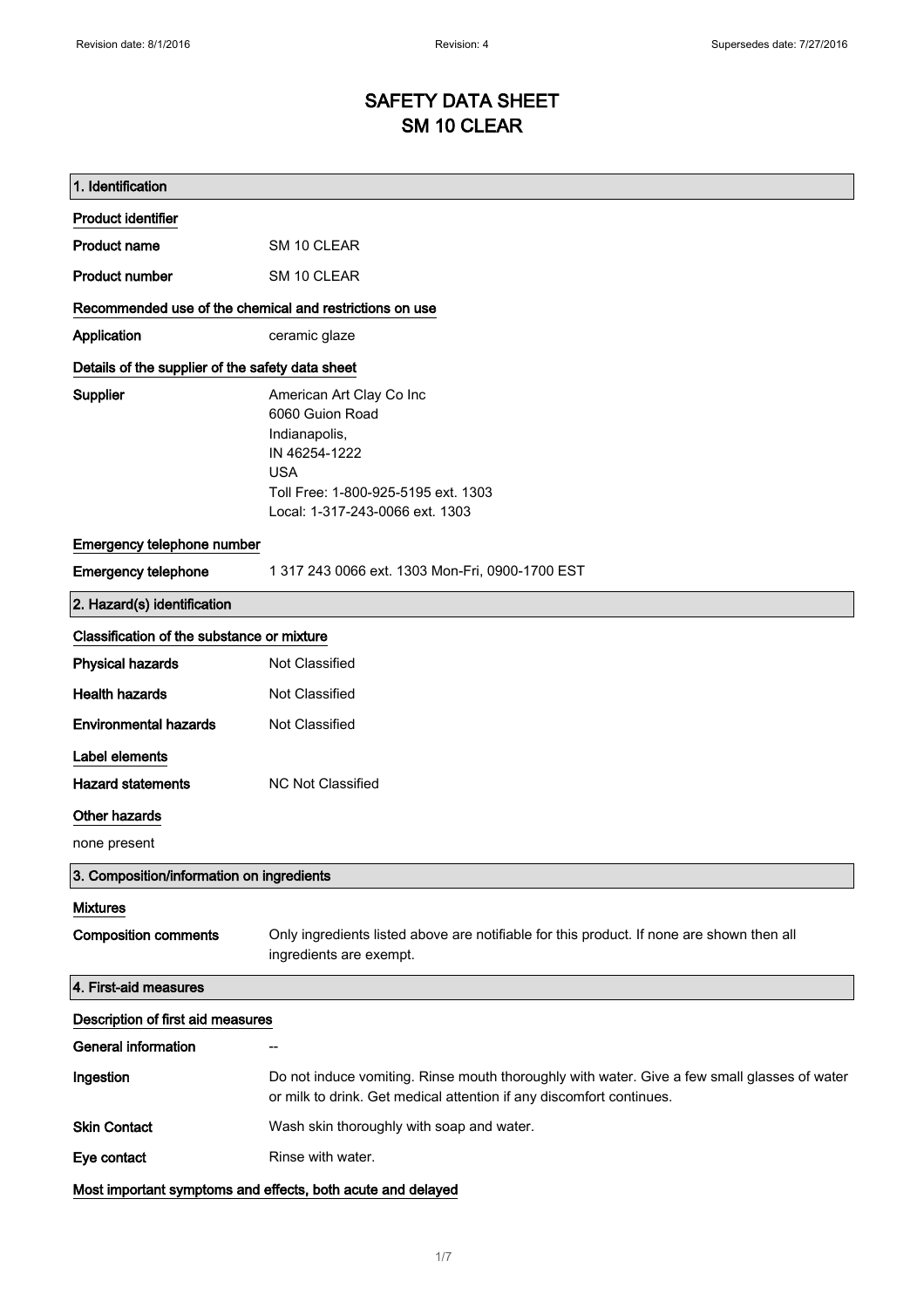| Inhalation                                                   | Read Section 2 for any specific precautions associated with this product. In general, breathing<br>any type of dust / mist can and may aggravate irritation of the throat and lungs.                                                                                                                        |
|--------------------------------------------------------------|-------------------------------------------------------------------------------------------------------------------------------------------------------------------------------------------------------------------------------------------------------------------------------------------------------------|
| Ingestion                                                    | Read Section 2 for any specific precautions associated with the use of this product. Products<br>with specific warnings about ingestion will give guidance there.                                                                                                                                           |
| Skin contact                                                 | Read Section 2 for any specific precautions associated with the use of this product. In general<br>most ceramic glazes, clays and special products will tend to have a drying effect on the skin<br>and may cause some sensitivity to users with sensitive skin.                                            |
| Eye contact                                                  | Read Section 2 for any specific precautions associated with the use of this product. In general<br>most ceramic and special products contain materials that maybe abrasive to eyes. Keeping<br>materials from contacting the eyes is prudent. If contact does occur, flush with clean water, do<br>not rub. |
|                                                              | Indication of immediate medical attention and special treatment needed                                                                                                                                                                                                                                      |
| Notes for the doctor                                         | Treat symptomatically.                                                                                                                                                                                                                                                                                      |
| 5. Fire-fighting measures                                    |                                                                                                                                                                                                                                                                                                             |
| <b>Extinguishing media</b>                                   |                                                                                                                                                                                                                                                                                                             |
| Suitable extinguishing media                                 | Use fire-extinguishing media suitable for the surrounding fire.                                                                                                                                                                                                                                             |
| Special hazards arising from the substance or mixture        |                                                                                                                                                                                                                                                                                                             |
| Specific hazards                                             | The product is not believed to present a hazard due to its physical nature.                                                                                                                                                                                                                                 |
| Advice for firefighters                                      |                                                                                                                                                                                                                                                                                                             |
| Special protective equipment<br>for firefighters             | Use protective equipment appropriate for surrounding materials.                                                                                                                                                                                                                                             |
|                                                              |                                                                                                                                                                                                                                                                                                             |
| 6. Accidental release measures                               |                                                                                                                                                                                                                                                                                                             |
|                                                              | Personal precautions, protective equipment and emergency procedures                                                                                                                                                                                                                                         |
| <b>Personal precautions</b>                                  | For personal protection, see Section 8.                                                                                                                                                                                                                                                                     |
| <b>Environmental precautions</b>                             |                                                                                                                                                                                                                                                                                                             |
| <b>Environmental precautions</b>                             | Please read Section 2 completely. If any environmental warnings such as; H411 or H412 are<br>listed in Section 2, please use appropriate procedures when disposing of product and<br>container. Do not put materials into waterways or sewers.                                                              |
| Methods and material for containment and cleaning up         |                                                                                                                                                                                                                                                                                                             |
| Methods for cleaning up                                      | Collect spillage for reclamation or absorb in vermiculite, dry sand or similar material                                                                                                                                                                                                                     |
| Reference to other sections                                  | For waste disposal, see Section 13. For personal protection, see Section 8.                                                                                                                                                                                                                                 |
| 7. Handling and storage                                      |                                                                                                                                                                                                                                                                                                             |
| Precautions for safe handling                                |                                                                                                                                                                                                                                                                                                             |
| <b>Usage precautions</b>                                     | Read label before use. Do not eat, drink or smoke when using this product. Good personal<br>hygiene procedures should be implemented. Wash hands and any other contaminated areas<br>of the body with soap and water before leaving the work site.                                                          |
| Conditions for safe storage, including any incompatibilities |                                                                                                                                                                                                                                                                                                             |
| <b>Storage precautions</b>                                   | Store in tightly-closed, original container in a dry and cool place.                                                                                                                                                                                                                                        |
| Specific end uses(s)                                         |                                                                                                                                                                                                                                                                                                             |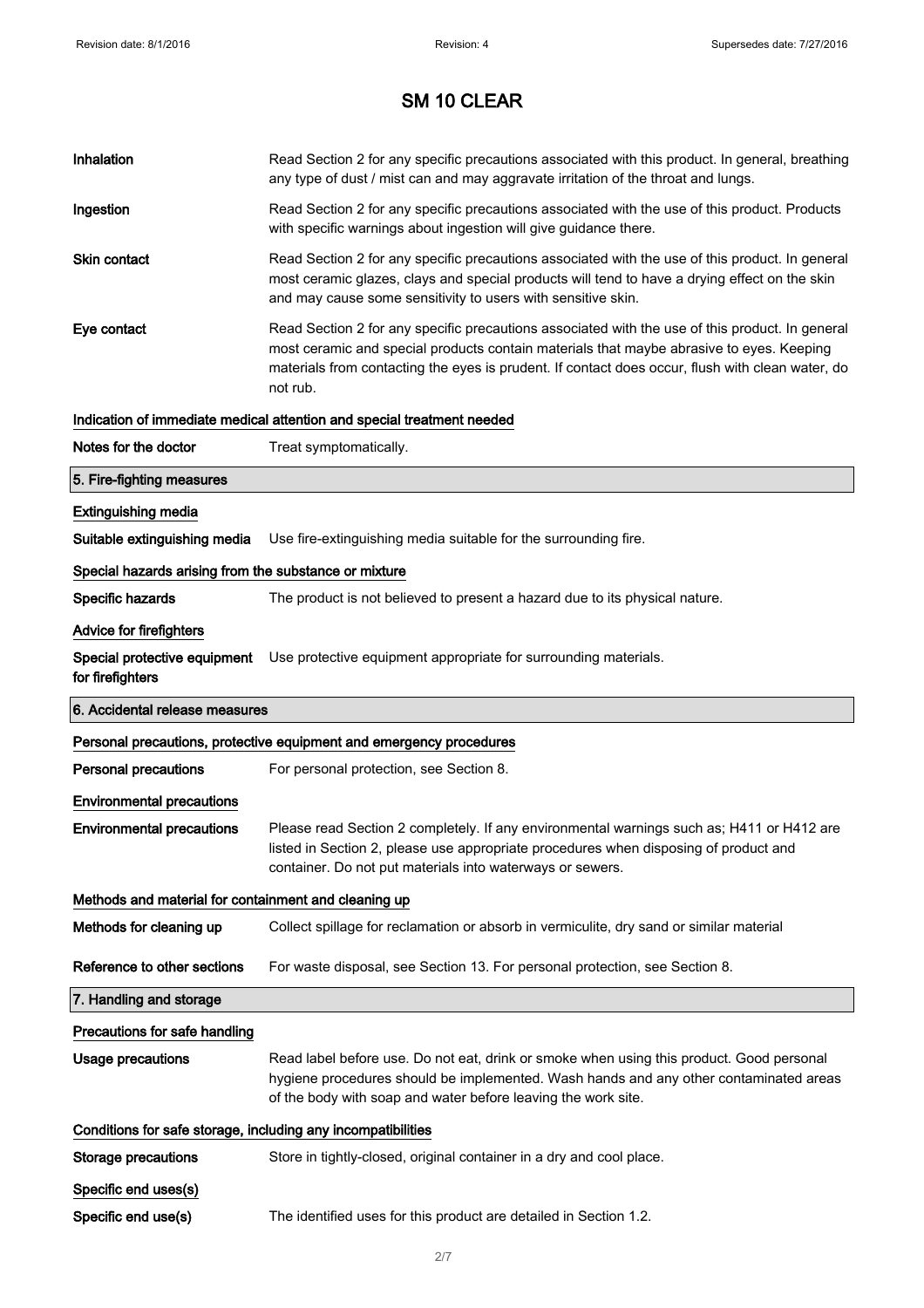## 8. Exposure Controls/personal protection

| Control parameters                  |                                                                                                                                                                                                                      |
|-------------------------------------|----------------------------------------------------------------------------------------------------------------------------------------------------------------------------------------------------------------------|
| Ingredient comments                 | Only ingredients listed n Section 3 are notifiable for this product. If none are shown then all<br>ingredients are exempt.                                                                                           |
| <b>Exposure controls</b>            |                                                                                                                                                                                                                      |
| Appropriate engineering<br>controls | No specific ventilations requirements unless the "FAN" pictogram is shown above or specified<br>in Section 2.                                                                                                        |
| Eye/face protection                 | No specific eye protection required unless the "EYE PROTECTION" pictogram is shown<br>above or specified in Section 2.                                                                                               |
| Hand protection                     | No specific hand protection required unless the "HAND PROTECTION" pictogram is shown<br>above or specified in Section 2.                                                                                             |
| Hygiene measures                    | Using good personal hygiene practices is always appropriate. Keeping a clean work space,<br>cleaning up properly when done, and not eating, drinking or smoking when using this product.                             |
| Respiratory protection              | No specific respiratory protection required unless the "RESPIRATOR" pictogram is shown<br>above or specified in Section 2. Using the appropriate certified protection for the operation is<br>important if required. |

# 9. Physical and Chemical Properties

| Information on basic physical and chemical properties |                           |
|-------------------------------------------------------|---------------------------|
| Appearance                                            | Colored liquid.           |
| Color                                                 | Various colors.           |
| Odor                                                  | Almost odorless.          |
| <b>Odor threshold</b>                                 | No information available. |
| рH                                                    | $6 - 8$                   |
| <b>Melting point</b>                                  | No information available. |
| Initial boiling point and range                       | No information available. |
| Flash point                                           | No information available. |
| <b>Evaporation rate</b>                               | No information available. |
| Flammability (solid, gas)                             | No information available. |
| Upper/lower flammability or<br>explosive limits       | No information available. |
| Vapor pressure                                        | No information available. |
| <b>Relative density</b>                               | Greater than 1.0          |
| Solubility(ies)                                       | Not applicable.           |
| <b>Partition coefficient</b>                          | No information available. |
| Auto-ignition temperature                             | Not applicable.           |
| <b>Decomposition Temperature</b>                      | No information available. |
| <b>Viscosity</b>                                      | No information available. |
| <b>Explosive properties</b>                           | none                      |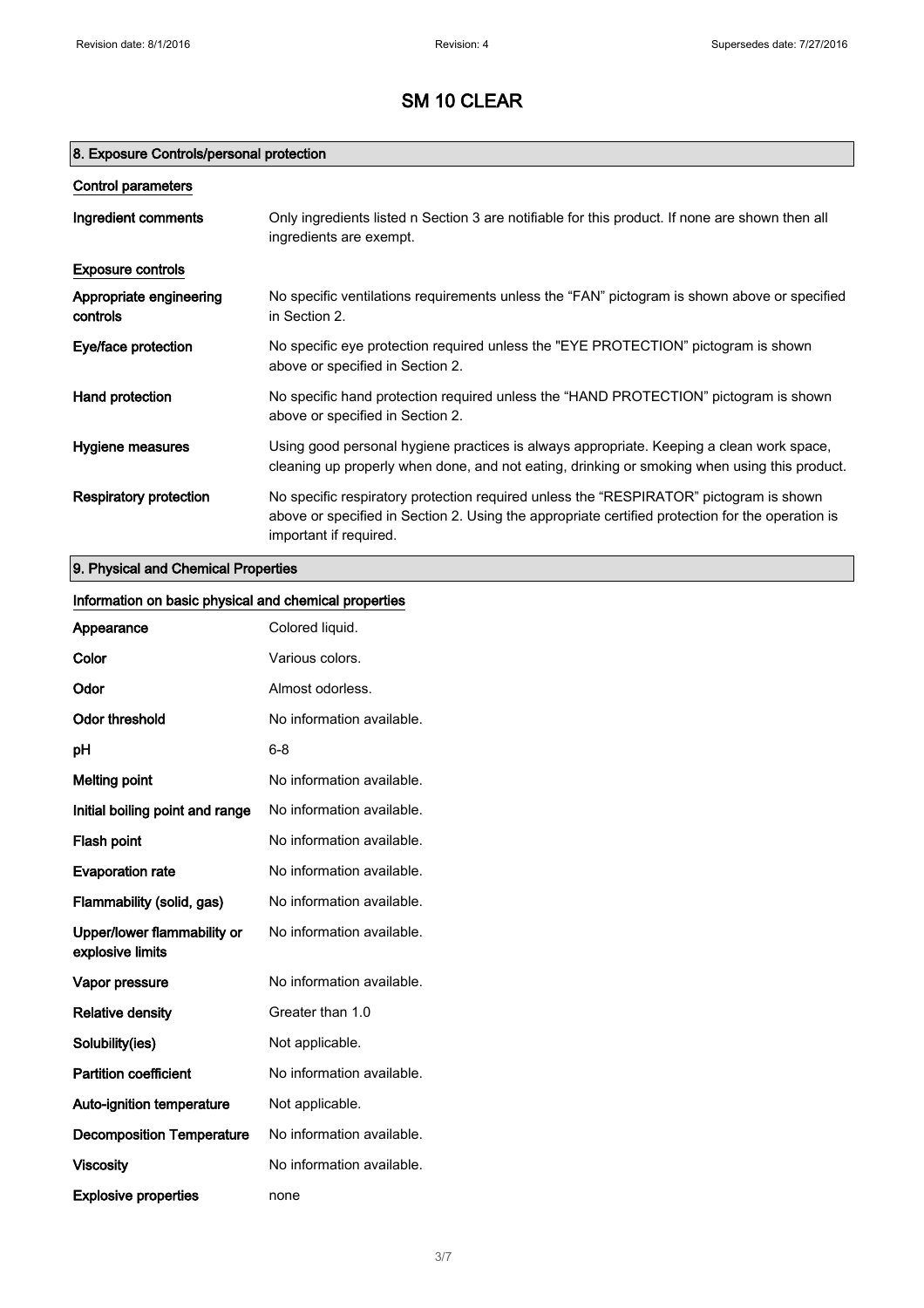| <b>Oxidizing properties</b>           | none                                                                                                                                                                                                                                           |
|---------------------------------------|------------------------------------------------------------------------------------------------------------------------------------------------------------------------------------------------------------------------------------------------|
| Other information                     | Not applicable.                                                                                                                                                                                                                                |
| 10. Stability and reactivity          |                                                                                                                                                                                                                                                |
| Reactivity                            | There are no known reactivity hazards associated with this product.                                                                                                                                                                            |
| <b>Stability</b>                      | No particular stability concerns.                                                                                                                                                                                                              |
| Possibility of hazardous<br>reactions | None known.                                                                                                                                                                                                                                    |
| <b>Conditions to avoid</b>            | None known.                                                                                                                                                                                                                                    |
| Materials to avoid                    | None known.                                                                                                                                                                                                                                    |
| Hazardous decomposition<br>products   | None known.                                                                                                                                                                                                                                    |
| 11. Toxicological information         |                                                                                                                                                                                                                                                |
| Information on toxicological effects  |                                                                                                                                                                                                                                                |
| <b>Toxicological effects</b>          | Please read Section 2 thoroughly to understand the toxicological risks, (if any) and<br>precautions for safe use (if any).                                                                                                                     |
| Skin corrosion/irritation             |                                                                                                                                                                                                                                                |
| <b>Skin sensitization</b>             |                                                                                                                                                                                                                                                |
| Skin sensitization                    | Based on available data the classification criteria are not met.                                                                                                                                                                               |
| Eye contact                           | May cause temporary eye irritation.                                                                                                                                                                                                            |
| 12. Ecological Information            |                                                                                                                                                                                                                                                |
| Ecotoxicity                           | Please read Section 2 completely. If any environmental warnings such as; H411 or H412 are<br>listed in Section 2, please use appropriate procedures when disposing of product and<br>container. Do not put materials into waterways or sewers. |
| <b>Toxicity</b>                       |                                                                                                                                                                                                                                                |
| <b>Toxicity</b>                       | Please read Section 2 completely. If any environmental warnings such as; H411 or H412 are<br>listed in Section 2, please use appropriate procedures when disposing of product and<br>container. Do not put materials into waterways or sewers. |
| Persistence and degradability         |                                                                                                                                                                                                                                                |
| Persistence and degradability         | No data available.                                                                                                                                                                                                                             |
| Biodegradation                        | Not inherently biodegradable.                                                                                                                                                                                                                  |
| <b>Bioaccumulative potential</b>      |                                                                                                                                                                                                                                                |
| <b>Partition coefficient</b>          | No information available.                                                                                                                                                                                                                      |
| Mobility in soil                      |                                                                                                                                                                                                                                                |
| <b>Mobility</b>                       | Semi-mobile.                                                                                                                                                                                                                                   |
| Results of PBT and vPvB assessment    |                                                                                                                                                                                                                                                |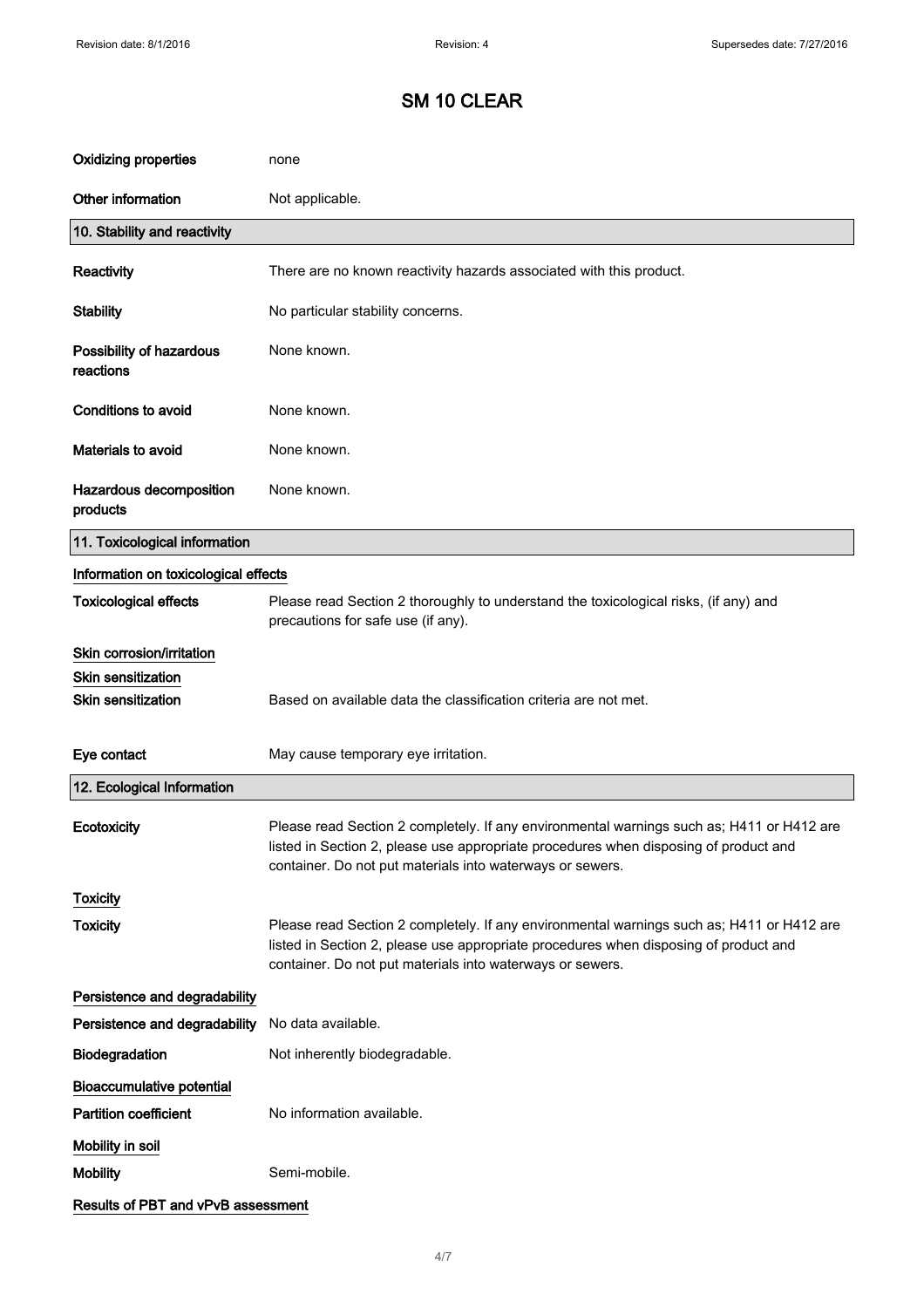| Results of PBT and vPvB<br>assessment      | This product does not contain any substances classified as PBT or vPvB.                                                                                                                      |
|--------------------------------------------|----------------------------------------------------------------------------------------------------------------------------------------------------------------------------------------------|
| Other adverse effects                      |                                                                                                                                                                                              |
| Other adverse effects                      | None known.                                                                                                                                                                                  |
| 13. Disposal considerations                |                                                                                                                                                                                              |
| Waste treatment methods                    |                                                                                                                                                                                              |
| <b>General information</b>                 | Dispose of waste product or used containers in accordance with local regulations When<br>handling waste, the safety precautions applying to handling of the product should be<br>considered. |
| 14. Transport information                  |                                                                                                                                                                                              |
| General                                    | The product is not covered by international regulations on the transport of dangerous goods<br>(IMDG, IATA, DoT).                                                                            |
| <b>UN Number</b>                           |                                                                                                                                                                                              |
| Not applicable.                            |                                                                                                                                                                                              |
| UN proper shipping name                    |                                                                                                                                                                                              |
| Not applicable.                            |                                                                                                                                                                                              |
| Transport hazard class(es)                 |                                                                                                                                                                                              |
| No transport warning sign required.        |                                                                                                                                                                                              |
| Packing group                              |                                                                                                                                                                                              |
| Not applicable.                            |                                                                                                                                                                                              |
| <b>Environmental hazards</b>               |                                                                                                                                                                                              |
| <b>Environmentally Hazardous Substance</b> |                                                                                                                                                                                              |

Please refer to Section 2 for any environmental hazards associated with this product. If H411/H412 warnings are shown then please verify packaging and labeling requirements for larger volumes.

#### Special precautions for user

Not applicable.

### Transport in bulk according to Not applicable. Annex II of MARPOL 73/78 and the IBC Code

#### 15. Regulatory information

#### International Regulations

### US State Regulations

## California Proposition 65 Carcinogens and Reproductive Toxins

None of the ingredients are listed or exempt.

### Massachusetts "Right To Know" List

| 2-aminoethanol  |
|-----------------|
| $1\%$           |
|                 |
| aluminium oxide |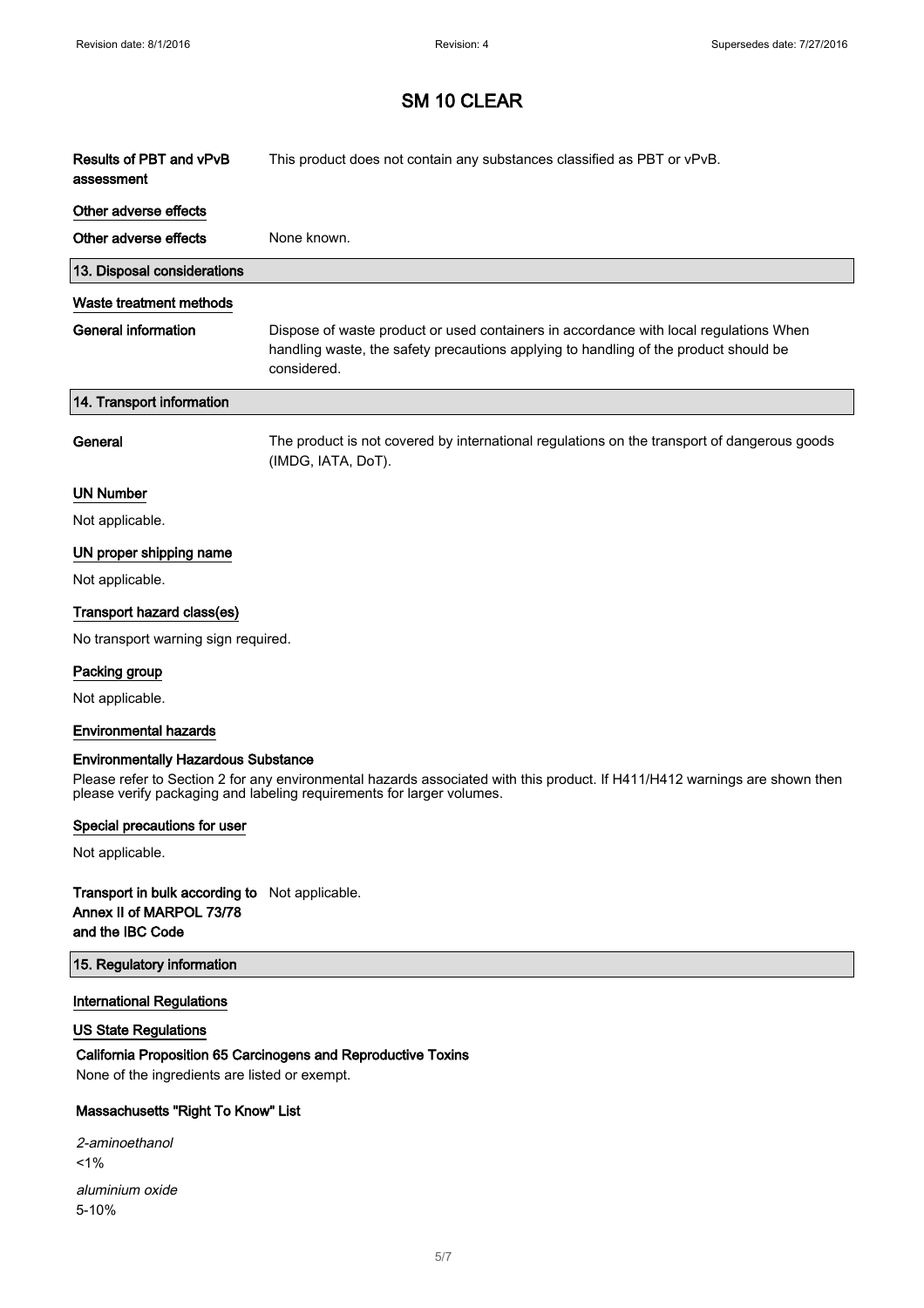silica 10-30%

Hydrated Aluminium Silicate 5-10%

### Rhode Island "Right To Know" List

2-aminoethanol  $1%$ 

aluminium oxide 5-10%

silica

10-30%

Hydrated Aluminium Silicate 5-10%

## Minnesota "Right To Know" List

2-aminoethanol  $1%$ aluminium oxide 5-10%

silica 10-30%

Hydrated Aluminium Silicate 5-10%

#### New Jersey "Right To Know" List

2-aminoethanol  $1%$ aluminium oxide 5-10%

silica 10-30%

Hydrated Aluminium Silicate 5-10%

### Pennsylvania "Right To Know" List

2-aminoethanol  $1%$ aluminium oxide 5-10%

silica 10-30%

Hydrated Aluminium Silicate 5-10%

#### Inventories

Canada - DSL/NDSL All the ingredients are listed or exempt.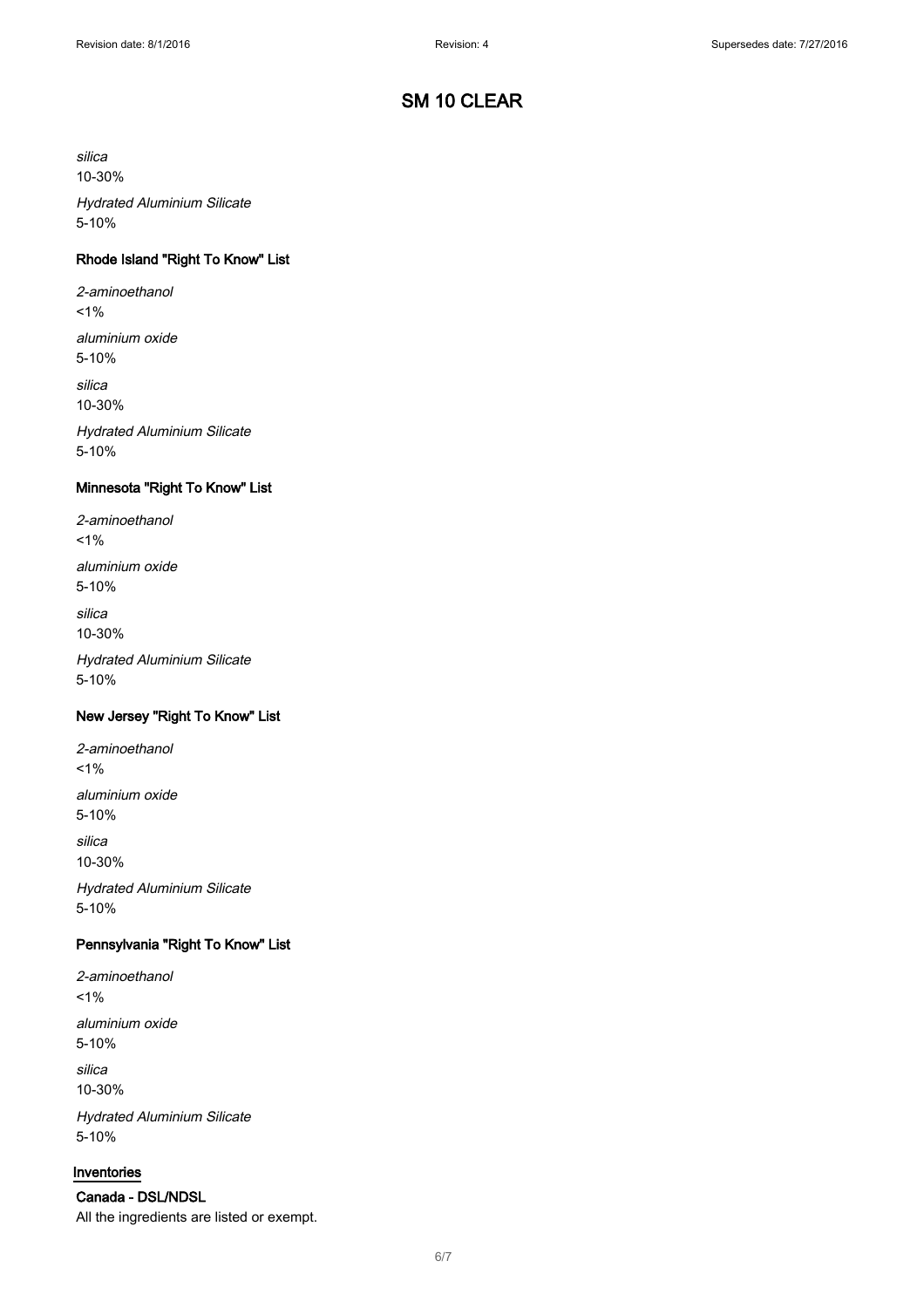### US - TSCA

All the ingredients are listed or exempt.

#### US - TSCA 12(b) Export Notification

All the ingredients are listed or exempt.

| 16. Other information |                                                                                                                                                                                                                                  |
|-----------------------|----------------------------------------------------------------------------------------------------------------------------------------------------------------------------------------------------------------------------------|
| General information   | The following are the top 5 materials by weight listed for New Jersey (if applicable):- Water<br>7732-18-5, Calcium Silicate13983-17-0, Crystalline Silica14808-60-7, Nepheline Syenite<br>37244-96-5<br>Non Lead frit65997-18-4 |
| <b>Revision date</b>  | 8/1/2016                                                                                                                                                                                                                         |
| <b>Revision</b>       | 4                                                                                                                                                                                                                                |
| Supersedes date       | 7/27/2016                                                                                                                                                                                                                        |
| SDS No.               | 5588                                                                                                                                                                                                                             |

This information relates only to the specific material designated and may not be valid for such material used in combination with any other materials or in any process. Such information is, to the best of the company's knowledge and belief, accurate and reliable as of the date indicated. However, no warranty, guarantee or representation is made to its accuracy, reliability or completeness. It is the user's responsibility to satisfy himself as to the suitability of such information for his own particular use.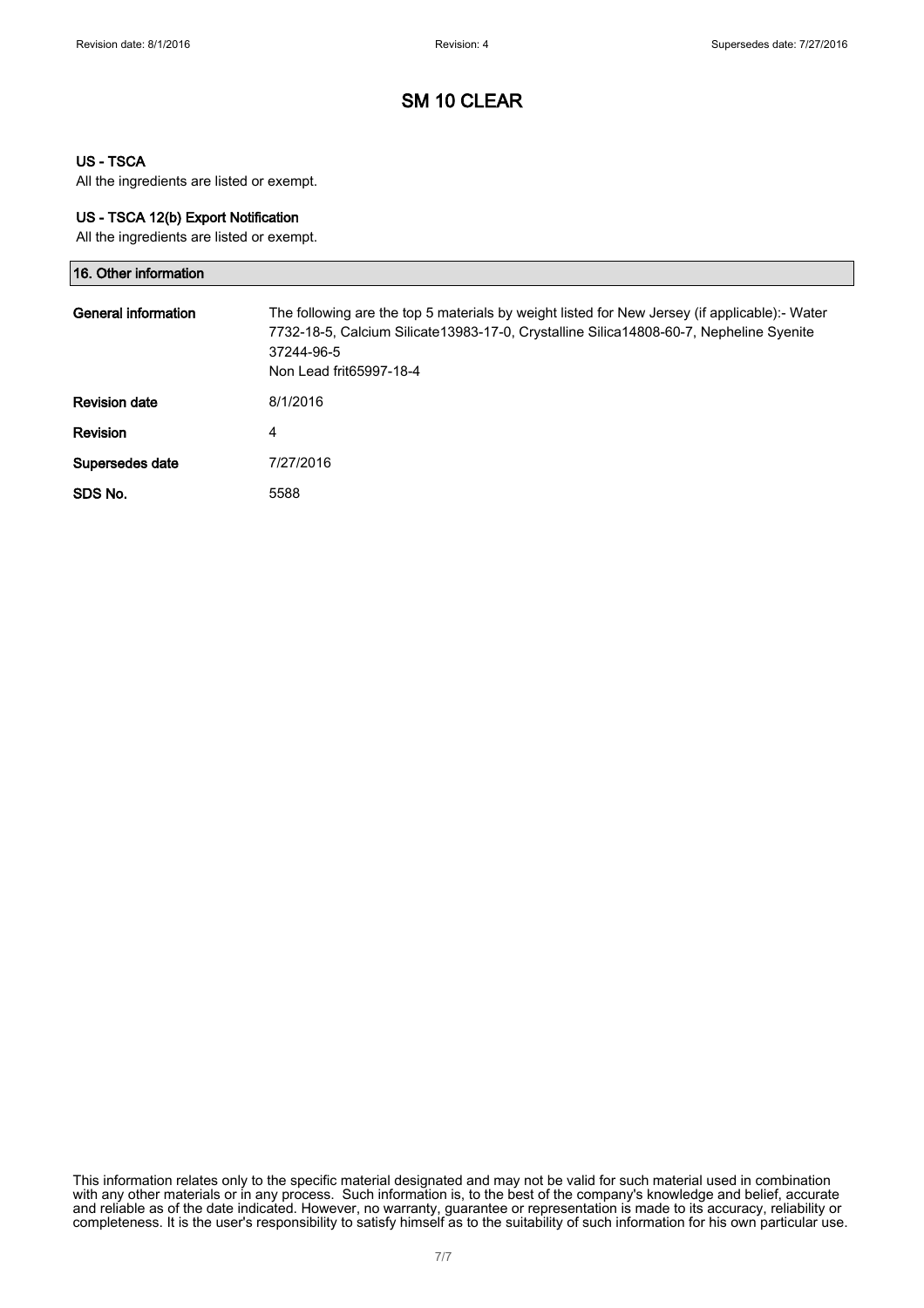# SAFETY DATA SHEET SM 63 YELLOW

| 1. Identification                                       |                                                                                                                                                                       |
|---------------------------------------------------------|-----------------------------------------------------------------------------------------------------------------------------------------------------------------------|
| <b>Product identifier</b>                               |                                                                                                                                                                       |
| <b>Product name</b>                                     | SM 63 YELLOW                                                                                                                                                          |
| <b>Product number</b>                                   | SM 63 YELLOW                                                                                                                                                          |
| Recommended use of the chemical and restrictions on use |                                                                                                                                                                       |
| Application                                             | ceramic glaze                                                                                                                                                         |
| Details of the supplier of the safety data sheet        |                                                                                                                                                                       |
| Supplier                                                | American Art Clay Co Inc<br>6060 Guion Road<br>Indianapolis,<br>IN 46254-1222<br><b>USA</b><br>Toll Free: 1-800-925-5195 ext. 1303<br>Local: 1-317-243-0066 ext. 1303 |
| Emergency telephone number                              |                                                                                                                                                                       |
| <b>Emergency telephone</b>                              | 1 317 243 0066 ext. 1303 Mon-Fri, 0900-1700 EST                                                                                                                       |
| 2. Hazard(s) identification                             |                                                                                                                                                                       |
| Classification of the substance or mixture              |                                                                                                                                                                       |
| <b>Physical hazards</b>                                 | Not Classified                                                                                                                                                        |
| <b>Health hazards</b>                                   | Not Classified                                                                                                                                                        |
| <b>Environmental hazards</b>                            | Not Classified                                                                                                                                                        |
| Label elements                                          |                                                                                                                                                                       |
| <b>Hazard statements</b>                                | <b>NC Not Classified</b>                                                                                                                                              |
| Other hazards                                           |                                                                                                                                                                       |
| none present                                            |                                                                                                                                                                       |
| 3. Composition/information on ingredients               |                                                                                                                                                                       |
| <b>Mixtures</b>                                         |                                                                                                                                                                       |
| <b>Composition comments</b>                             | Only ingredients listed above are notifiable for this product. If none are shown then all<br>ingredients are exempt.                                                  |
| 4. First-aid measures                                   |                                                                                                                                                                       |
| Description of first aid measures                       |                                                                                                                                                                       |
| <b>General information</b>                              |                                                                                                                                                                       |
| Ingestion                                               | Do not induce vomiting. Rinse mouth thoroughly with water. Give a few small glasses of water<br>or milk to drink. Get medical attention if any discomfort continues.  |
| <b>Skin Contact</b>                                     | Wash skin thoroughly with soap and water.                                                                                                                             |
| Eye contact                                             | Rinse with water.                                                                                                                                                     |
|                                                         | Most important symptoms and effects, both acute and delayed                                                                                                           |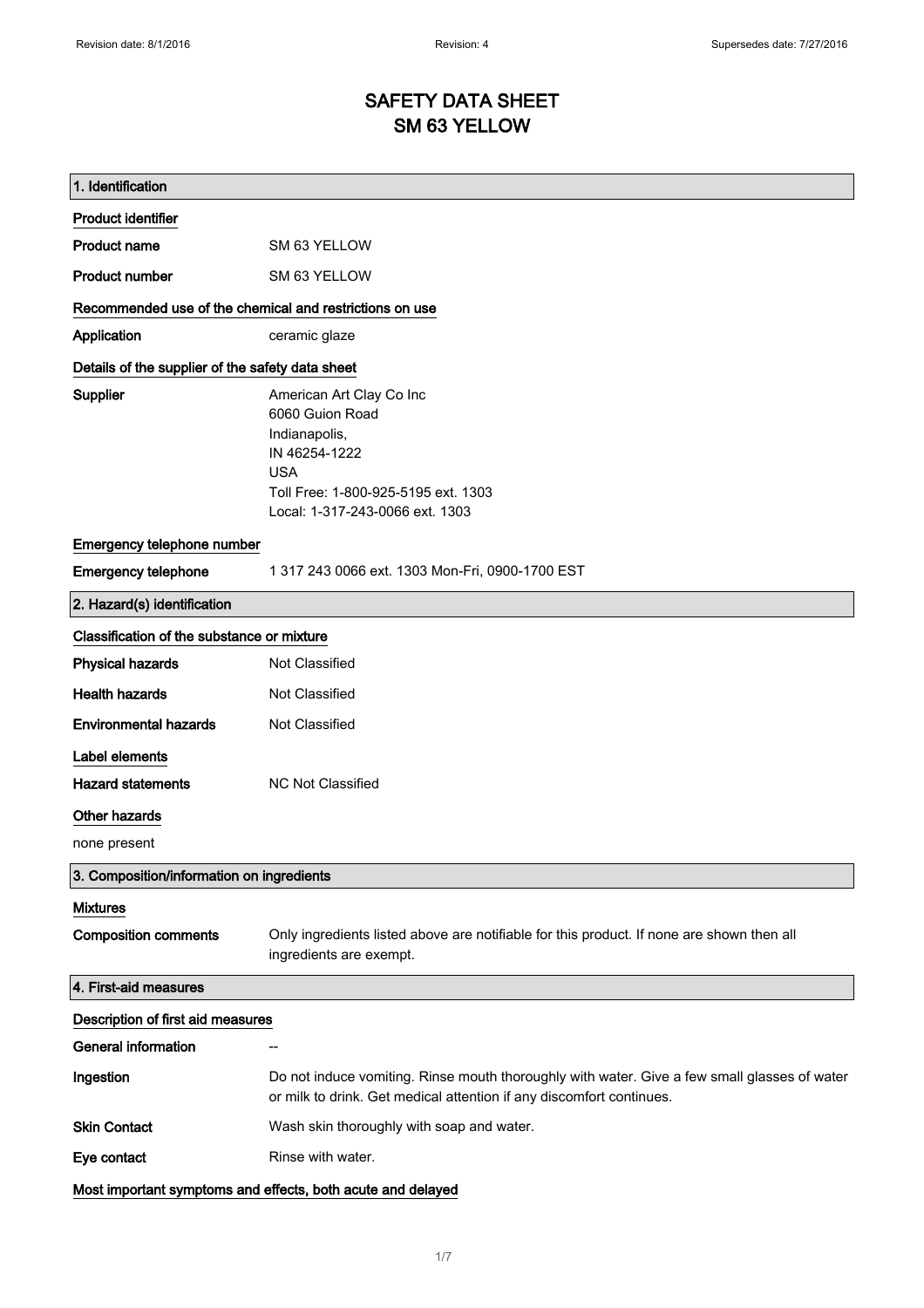| Inhalation                                                   | Read Section 2 for any specific precautions associated with this product. In general, breathing<br>any type of dust / mist can and may aggravate irritation of the throat and lungs.                                                                                                                        |
|--------------------------------------------------------------|-------------------------------------------------------------------------------------------------------------------------------------------------------------------------------------------------------------------------------------------------------------------------------------------------------------|
| Ingestion                                                    | Read Section 2 for any specific precautions associated with the use of this product. Products<br>with specific warnings about ingestion will give guidance there.                                                                                                                                           |
| <b>Skin contact</b>                                          | Read Section 2 for any specific precautions associated with the use of this product. In general<br>most ceramic glazes, clays and special products will tend to have a drying effect on the skin<br>and may cause some sensitivity to users with sensitive skin.                                            |
| Eye contact                                                  | Read Section 2 for any specific precautions associated with the use of this product. In general<br>most ceramic and special products contain materials that maybe abrasive to eyes. Keeping<br>materials from contacting the eyes is prudent. If contact does occur, flush with clean water, do<br>not rub. |
|                                                              | Indication of immediate medical attention and special treatment needed                                                                                                                                                                                                                                      |
| Notes for the doctor                                         | Treat symptomatically.                                                                                                                                                                                                                                                                                      |
| 5. Fire-fighting measures                                    |                                                                                                                                                                                                                                                                                                             |
| <b>Extinguishing media</b>                                   |                                                                                                                                                                                                                                                                                                             |
| Suitable extinguishing media                                 | Use fire-extinguishing media suitable for the surrounding fire.                                                                                                                                                                                                                                             |
| Special hazards arising from the substance or mixture        |                                                                                                                                                                                                                                                                                                             |
| Specific hazards                                             | The product is not believed to present a hazard due to its physical nature.                                                                                                                                                                                                                                 |
| Advice for firefighters                                      |                                                                                                                                                                                                                                                                                                             |
| Special protective equipment<br>for firefighters             | Use protective equipment appropriate for surrounding materials.                                                                                                                                                                                                                                             |
|                                                              |                                                                                                                                                                                                                                                                                                             |
| 6. Accidental release measures                               |                                                                                                                                                                                                                                                                                                             |
|                                                              | Personal precautions, protective equipment and emergency procedures                                                                                                                                                                                                                                         |
| <b>Personal precautions</b>                                  | For personal protection, see Section 8.                                                                                                                                                                                                                                                                     |
| <b>Environmental precautions</b>                             |                                                                                                                                                                                                                                                                                                             |
| <b>Environmental precautions</b>                             | Please read Section 2 completely. If any environmental warnings such as; H411 or H412 are<br>listed in Section 2, please use appropriate procedures when disposing of product and<br>container. Do not put materials into waterways or sewers.                                                              |
| Methods and material for containment and cleaning up         |                                                                                                                                                                                                                                                                                                             |
| Methods for cleaning up                                      | Collect spillage for reclamation or absorb in vermiculite, dry sand or similar material                                                                                                                                                                                                                     |
| Reference to other sections                                  | For waste disposal, see Section 13. For personal protection, see Section 8.                                                                                                                                                                                                                                 |
| 7. Handling and storage                                      |                                                                                                                                                                                                                                                                                                             |
| Precautions for safe handling                                |                                                                                                                                                                                                                                                                                                             |
| <b>Usage precautions</b>                                     | Read label before use. Do not eat, drink or smoke when using this product. Good personal<br>hygiene procedures should be implemented. Wash hands and any other contaminated areas<br>of the body with soap and water before leaving the work site.                                                          |
| Conditions for safe storage, including any incompatibilities |                                                                                                                                                                                                                                                                                                             |
| <b>Storage precautions</b>                                   | Store in tightly-closed, original container in a dry and cool place.                                                                                                                                                                                                                                        |
| Specific end uses(s)                                         |                                                                                                                                                                                                                                                                                                             |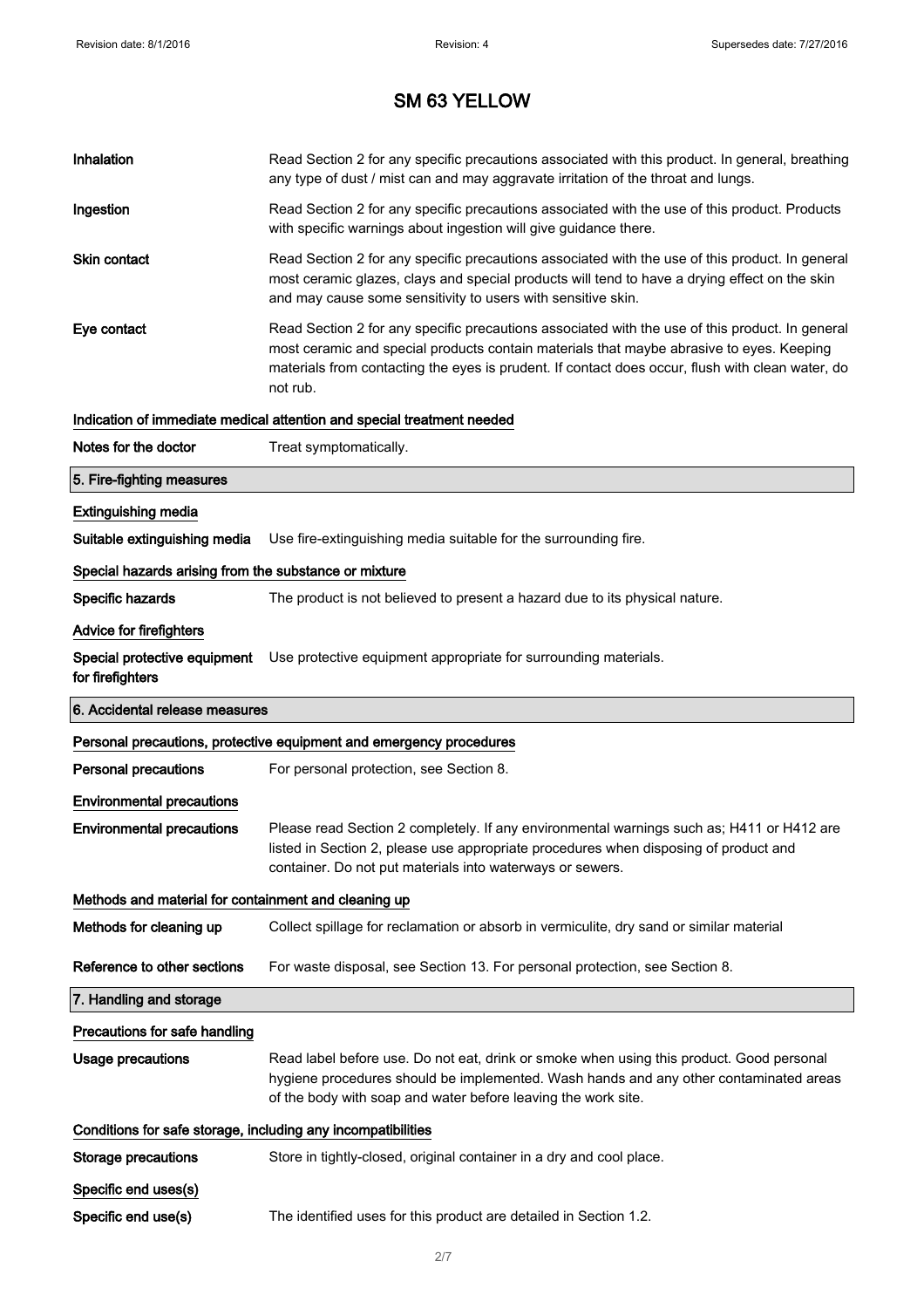## 8. Exposure Controls/personal protection

| Control parameters                  |                                                                                                                                                                                                                      |
|-------------------------------------|----------------------------------------------------------------------------------------------------------------------------------------------------------------------------------------------------------------------|
| Ingredient comments                 | Only ingredients listed n Section 3 are notifiable for this product. If none are shown then all<br>ingredients are exempt.                                                                                           |
| <b>Exposure controls</b>            |                                                                                                                                                                                                                      |
| Appropriate engineering<br>controls | No specific ventilations requirements unless the "FAN" pictogram is shown above or specified<br>in Section 2.                                                                                                        |
| Eye/face protection                 | No specific eye protection required unless the "EYE PROTECTION" pictogram is shown<br>above or specified in Section 2.                                                                                               |
| Hand protection                     | No specific hand protection required unless the "HAND PROTECTION" pictogram is shown<br>above or specified in Section 2.                                                                                             |
| Hygiene measures                    | Using good personal hygiene practices is always appropriate. Keeping a clean work space,<br>cleaning up properly when done, and not eating, drinking or smoking when using this product.                             |
| Respiratory protection              | No specific respiratory protection required unless the "RESPIRATOR" pictogram is shown<br>above or specified in Section 2. Using the appropriate certified protection for the operation is<br>important if required. |

## 9. Physical and Chemical Properties

| Information on basic physical and chemical properties |                           |
|-------------------------------------------------------|---------------------------|
| Appearance                                            | Colored liquid.           |
| Color                                                 | Various colors.           |
| Odor                                                  | Almost odorless.          |
| <b>Odor threshold</b>                                 | No information available. |
| pH                                                    | $6 - 8$                   |
| <b>Melting point</b>                                  | No information available. |
| Initial boiling point and range                       | No information available. |
| Flash point                                           | No information available. |
| <b>Evaporation rate</b>                               | No information available. |
| Flammability (solid, gas)                             | No information available. |
| Upper/lower flammability or<br>explosive limits       | No information available. |
| Vapor pressure                                        | No information available. |
| <b>Relative density</b>                               | Greater than 1.0          |
| Solubility(ies)                                       | Not applicable.           |
| <b>Partition coefficient</b>                          | No information available. |
| Auto-ignition temperature                             | Not applicable.           |
| <b>Decomposition Temperature</b>                      | No information available. |
| <b>Viscosity</b>                                      | No information available. |
| <b>Explosive properties</b>                           | none                      |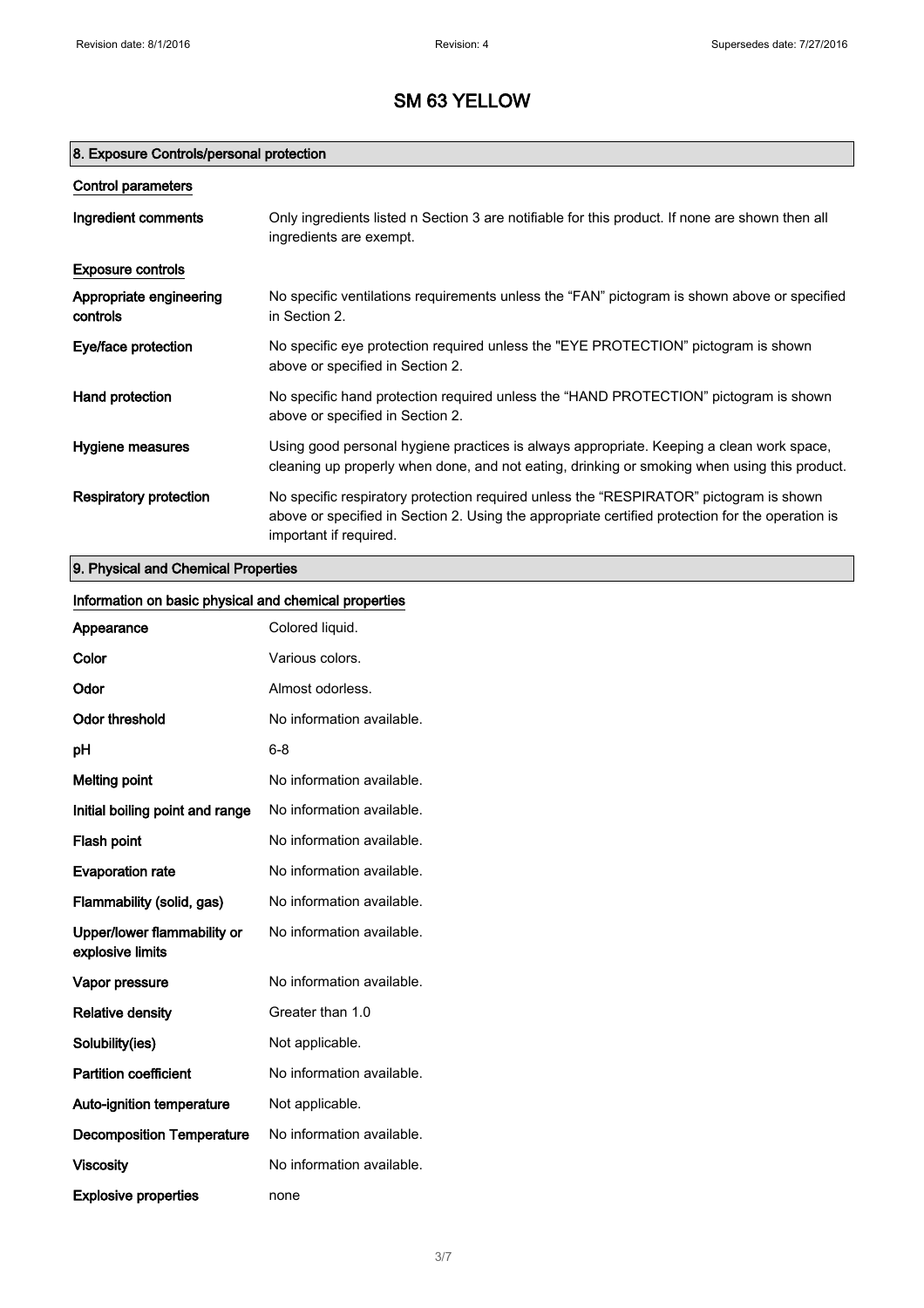| <b>Oxidizing properties</b>           | none                                                                                                                                                                                                                                           |
|---------------------------------------|------------------------------------------------------------------------------------------------------------------------------------------------------------------------------------------------------------------------------------------------|
| Other information                     | Not applicable.                                                                                                                                                                                                                                |
| 10. Stability and reactivity          |                                                                                                                                                                                                                                                |
| Reactivity                            | There are no known reactivity hazards associated with this product.                                                                                                                                                                            |
| <b>Stability</b>                      | No particular stability concerns.                                                                                                                                                                                                              |
| Possibility of hazardous<br>reactions | None known.                                                                                                                                                                                                                                    |
| <b>Conditions to avoid</b>            | None known.                                                                                                                                                                                                                                    |
| Materials to avoid                    | None known.                                                                                                                                                                                                                                    |
| Hazardous decomposition<br>products   | None known.                                                                                                                                                                                                                                    |
| 11. Toxicological information         |                                                                                                                                                                                                                                                |
| Information on toxicological effects  |                                                                                                                                                                                                                                                |
| <b>Toxicological effects</b>          | Please read Section 2 thoroughly to understand the toxicological risks, (if any) and<br>precautions for safe use (if any).                                                                                                                     |
| Skin corrosion/irritation             |                                                                                                                                                                                                                                                |
| <b>Skin sensitization</b>             |                                                                                                                                                                                                                                                |
| <b>Skin sensitization</b>             | Based on available data the classification criteria are not met.                                                                                                                                                                               |
| Eye contact                           | May cause temporary eye irritation.                                                                                                                                                                                                            |
| 12. Ecological Information            |                                                                                                                                                                                                                                                |
| Ecotoxicity                           | Please read Section 2 completely. If any environmental warnings such as; H411 or H412 are<br>listed in Section 2, please use appropriate procedures when disposing of product and<br>container. Do not put materials into waterways or sewers. |
| <b>Toxicity</b>                       |                                                                                                                                                                                                                                                |
| <b>Toxicity</b>                       | Please read Section 2 completely. If any environmental warnings such as; H411 or H412 are<br>listed in Section 2, please use appropriate procedures when disposing of product and<br>container. Do not put materials into waterways or sewers. |
| Persistence and degradability         |                                                                                                                                                                                                                                                |
| Persistence and degradability         | No data available.                                                                                                                                                                                                                             |
| Biodegradation                        | Not inherently biodegradable.                                                                                                                                                                                                                  |
| <b>Bioaccumulative potential</b>      |                                                                                                                                                                                                                                                |
| <b>Partition coefficient</b>          | No information available.                                                                                                                                                                                                                      |
| Mobility in soil                      |                                                                                                                                                                                                                                                |
| <b>Mobility</b>                       | Semi-mobile.                                                                                                                                                                                                                                   |
| Results of PBT and vPvB assessment    |                                                                                                                                                                                                                                                |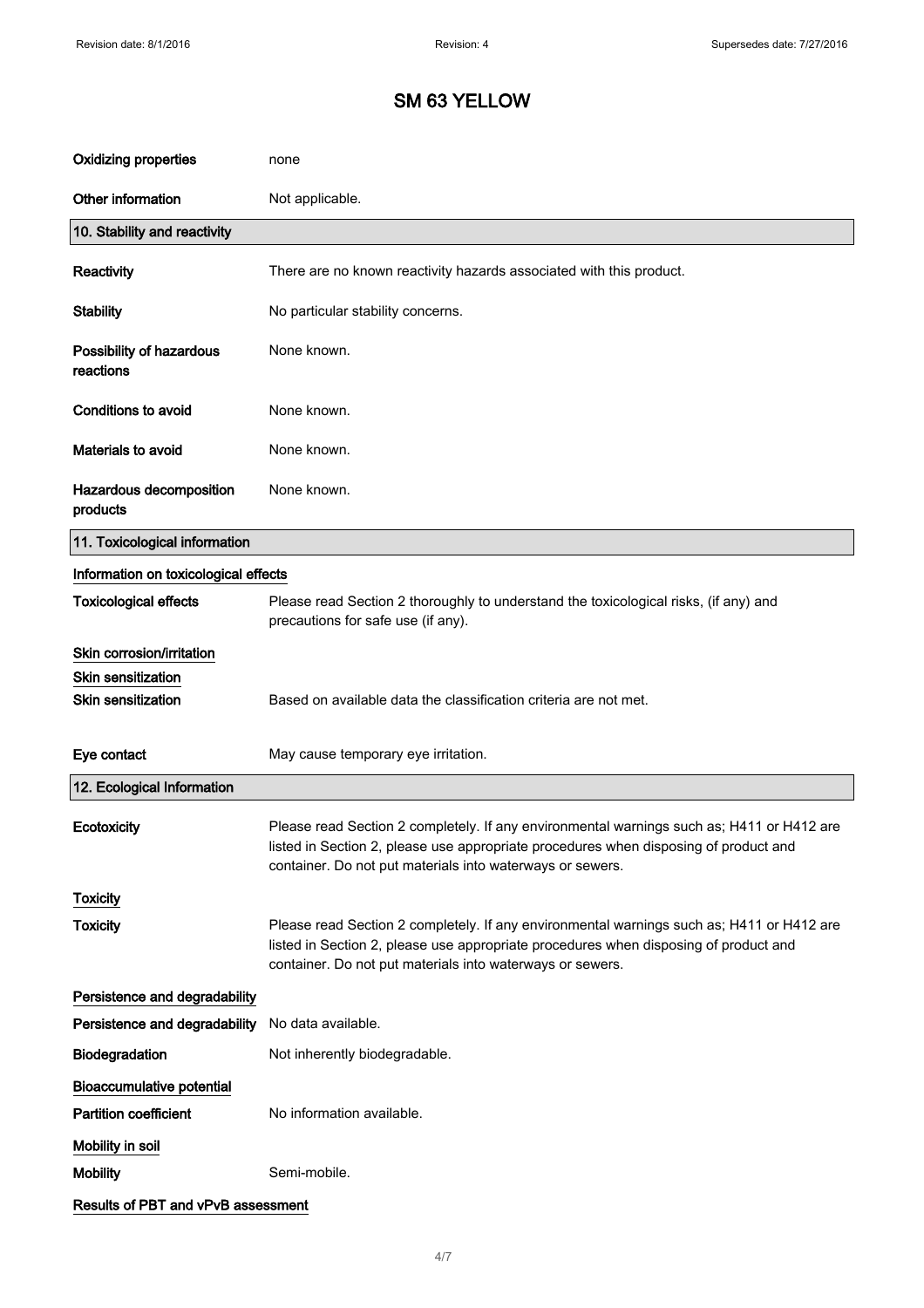$\overline{\phantom{a}}$ 

# SM 63 YELLOW

| Results of PBT and vPvB<br>assessment | This product does not contain any substances classified as PBT or vPvB.                                                                                                                      |
|---------------------------------------|----------------------------------------------------------------------------------------------------------------------------------------------------------------------------------------------|
| Other adverse effects                 |                                                                                                                                                                                              |
| Other adverse effects                 | None known.                                                                                                                                                                                  |
| 13. Disposal considerations           |                                                                                                                                                                                              |
| Waste treatment methods               |                                                                                                                                                                                              |
| <b>General information</b>            | Dispose of waste product or used containers in accordance with local regulations When<br>handling waste, the safety precautions applying to handling of the product should be<br>considered. |
| 14. Transport information             |                                                                                                                                                                                              |
| General                               | The product is not covered by international regulations on the transport of dangerous goods<br>(IMDG, IATA, DoT).                                                                            |
| <b>UN Number</b>                      |                                                                                                                                                                                              |
| Not applicable.                       |                                                                                                                                                                                              |
| UN proper shipping name               |                                                                                                                                                                                              |
| Not applicable.                       |                                                                                                                                                                                              |
| Transport hazard class(es)            |                                                                                                                                                                                              |
| No transport warning sign required.   |                                                                                                                                                                                              |
| Packing group                         |                                                                                                                                                                                              |
| Not applicable.                       |                                                                                                                                                                                              |
| <b>Environmental hazards</b>          |                                                                                                                                                                                              |

#### Environmentally Hazardous Substance

Please refer to Section 2 for any environmental hazards associated with this product. If H411/H412 warnings are shown then please verify packaging and labeling requirements for larger volumes.

#### Special precautions for user

Not applicable.

### Transport in bulk according to Not applicable. Annex II of MARPOL 73/78 and the IBC Code

#### 15. Regulatory information

#### International Regulations

### US State Regulations

## California Proposition 65 Carcinogens and Reproductive Toxins

None of the ingredients are listed or exempt.

### Massachusetts "Right To Know" List

| silica          |
|-----------------|
| $10 - 30%$      |
| aluminium oxide |
| $5 - 10%$       |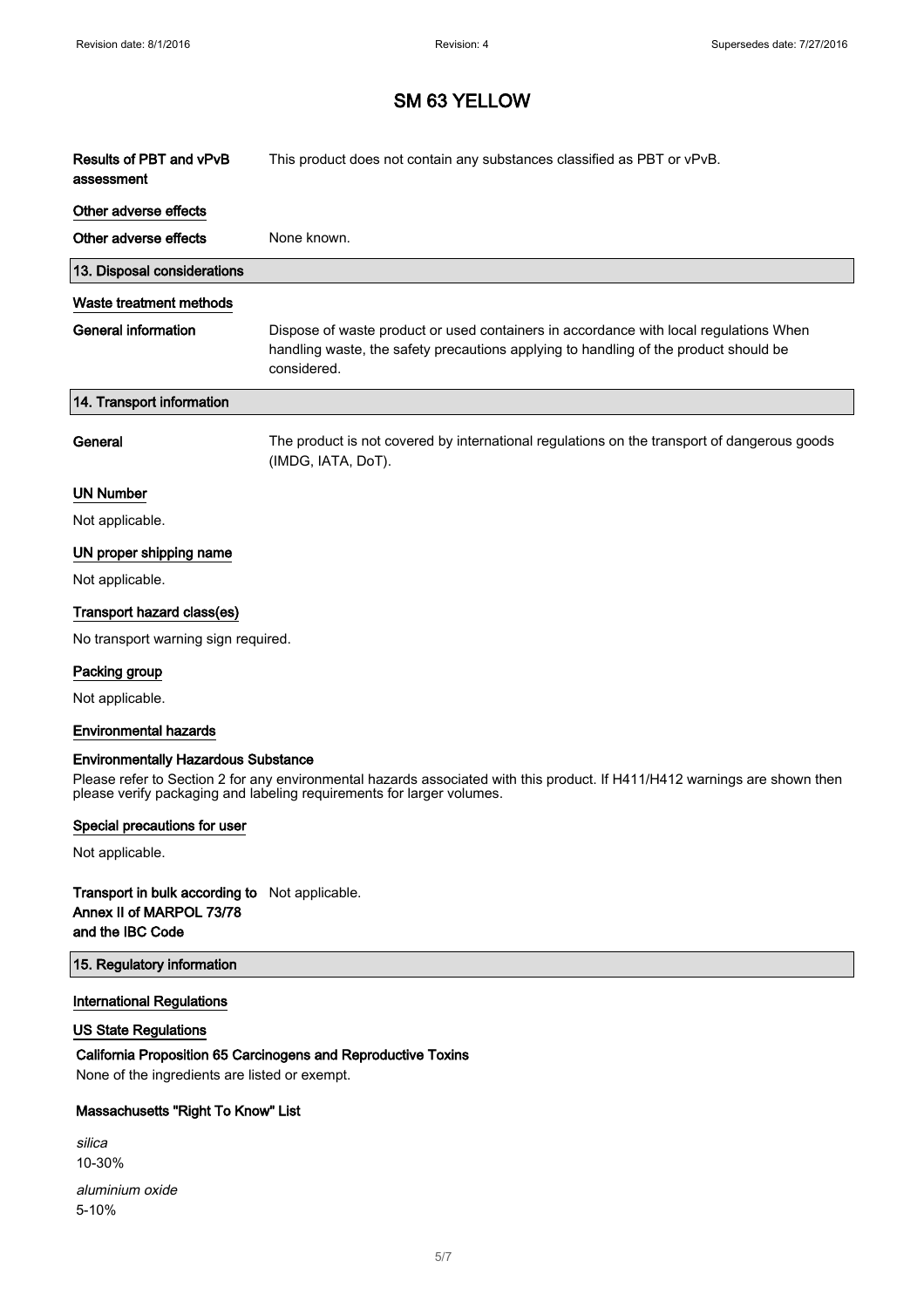2-aminoethanol

 $1%$ 

Hydrated Aluminium Silicate 1-5%

### Rhode Island "Right To Know" List

silica 10-30%

aluminium oxide 5-10%

2-aminoethanol

 $1%$ 

Hydrated Aluminium Silicate 1-5%

## Minnesota "Right To Know" List

silica 10-30%

aluminium oxide 5-10%

2-aminoethanol

 $1\%$ 

Hydrated Aluminium Silicate 1-5%

#### New Jersey "Right To Know" List

silica 10-30%

aluminium oxide 5-10%

2-aminoethanol  $1%$ Hydrated Aluminium Silicate 1-5%

### Pennsylvania "Right To Know" List

silica 10-30%

aluminium oxide 5-10%

2-aminoethanol  $1%$ Hydrated Aluminium Silicate 1-5%

#### Inventories

Canada - DSL/NDSL All the ingredients are listed or exempt.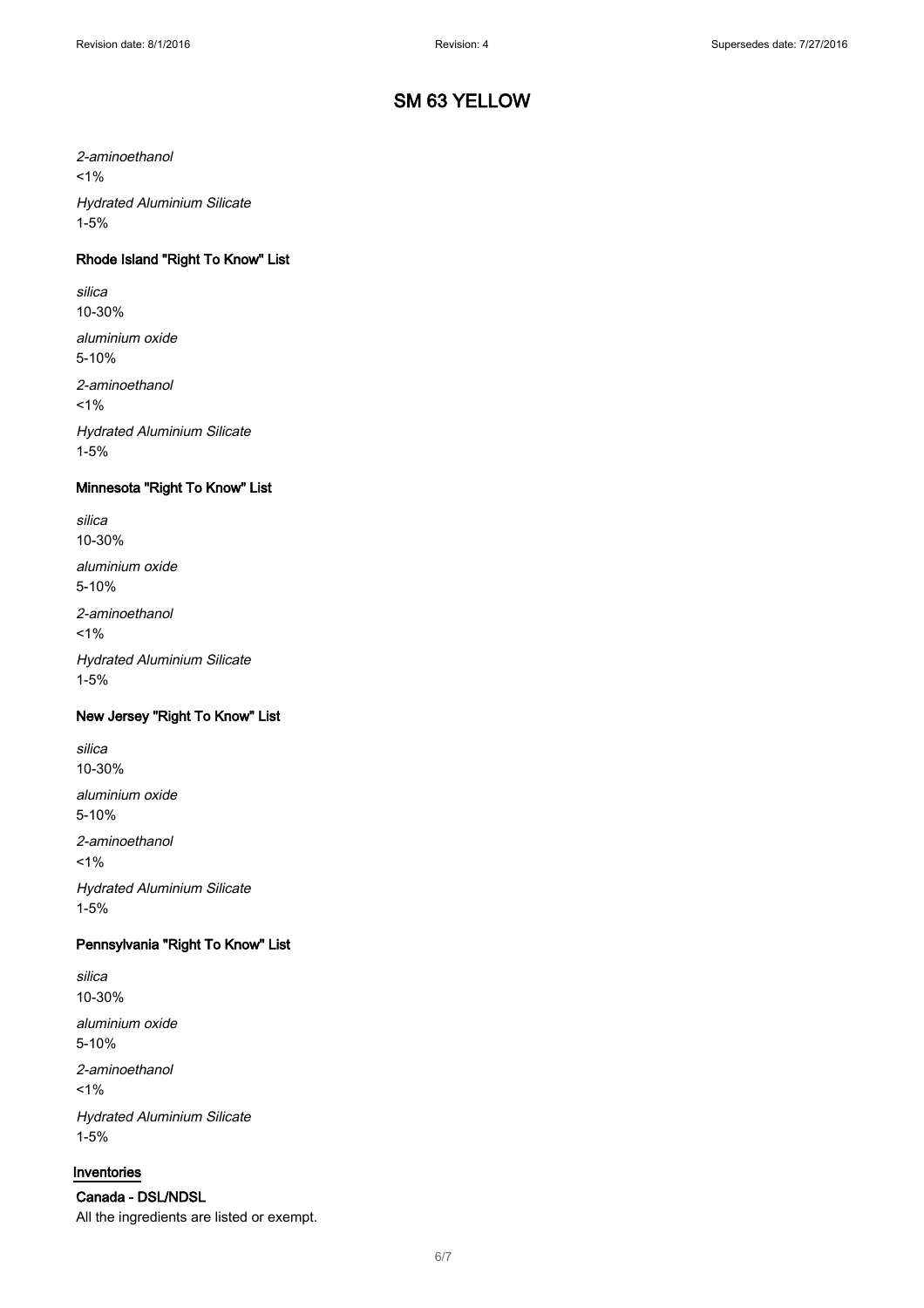### US - TSCA

All the ingredients are listed or exempt.

#### US - TSCA 12(b) Export Notification

All the ingredients are listed or exempt.

| 16. Other information |                                                                                                                                                                                                                                  |
|-----------------------|----------------------------------------------------------------------------------------------------------------------------------------------------------------------------------------------------------------------------------|
| General information   | The following are the top 5 materials by weight listed for New Jersey (if applicable):- Water<br>7732-18-5, Calcium Silicate13983-17-0, Crystalline Silica14808-60-7, Nepheline Syenite<br>37244-96-5<br>Non Lead frit65997-18-4 |
| <b>Revision date</b>  | 8/1/2016                                                                                                                                                                                                                         |
| <b>Revision</b>       | 4                                                                                                                                                                                                                                |
| Supersedes date       | 7/27/2016                                                                                                                                                                                                                        |
| SDS No.               | 5597                                                                                                                                                                                                                             |

This information relates only to the specific material designated and may not be valid for such material used in combination with any other materials or in any process. Such information is, to the best of the company's knowledge and belief, accurate and reliable as of the date indicated. However, no warranty, guarantee or representation is made to its accuracy, reliability or completeness. It is the user's responsibility to satisfy himself as to the suitability of such information for his own particular use.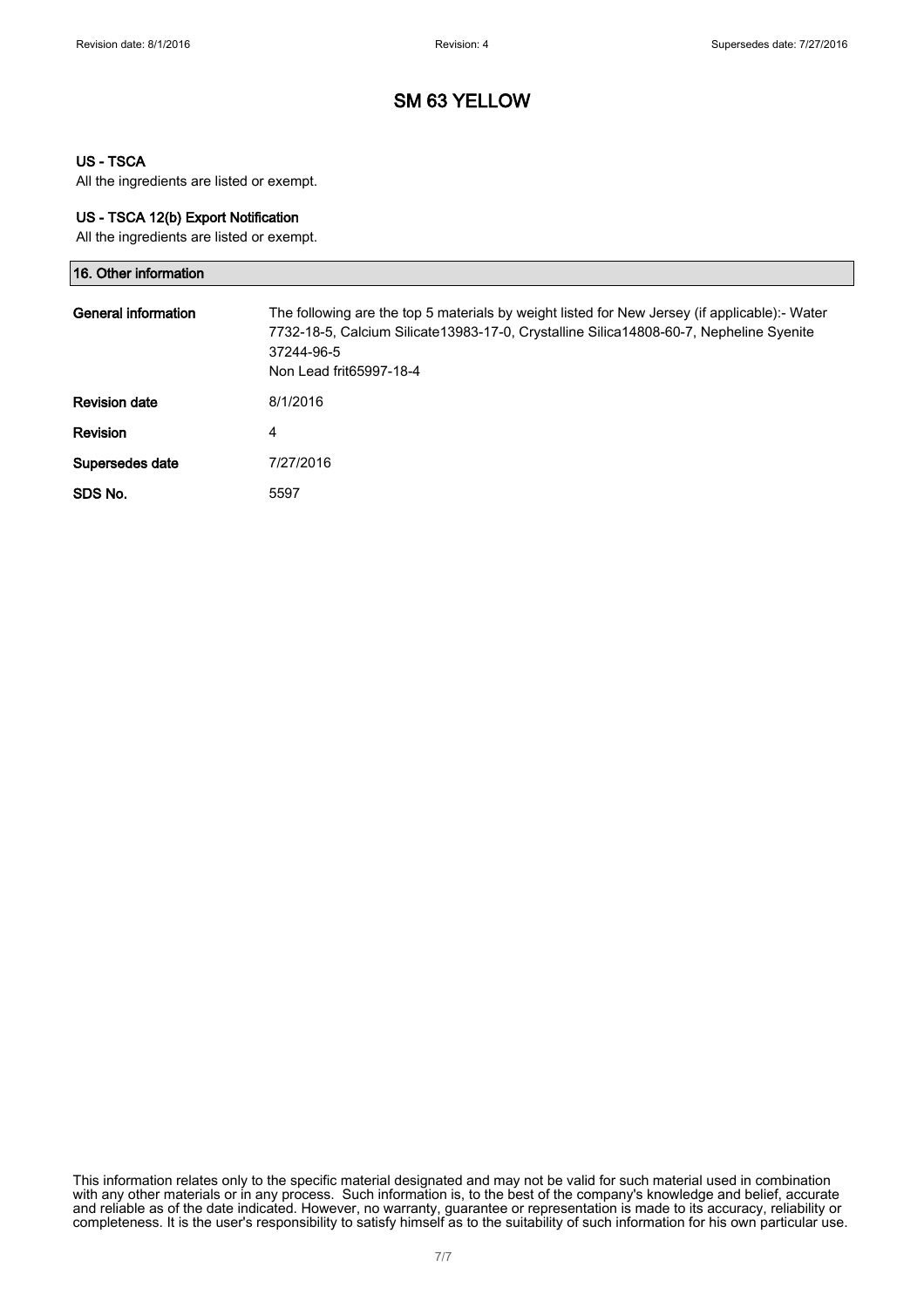# SAFETY DATA SHEET SM 42 MINT

| 1. Identification                                       |                                                                                                                                                                       |
|---------------------------------------------------------|-----------------------------------------------------------------------------------------------------------------------------------------------------------------------|
| <b>Product identifier</b>                               |                                                                                                                                                                       |
| <b>Product name</b>                                     | SM 42 MINT                                                                                                                                                            |
| <b>Product number</b>                                   | SM 42 MINT                                                                                                                                                            |
| Recommended use of the chemical and restrictions on use |                                                                                                                                                                       |
| Application                                             | ceramic glaze                                                                                                                                                         |
| Details of the supplier of the safety data sheet        |                                                                                                                                                                       |
| Supplier                                                | American Art Clay Co Inc<br>6060 Guion Road<br>Indianapolis,<br>IN 46254-1222<br><b>USA</b><br>Toll Free: 1-800-925-5195 ext. 1303<br>Local: 1-317-243-0066 ext. 1303 |
| Emergency telephone number                              |                                                                                                                                                                       |
| <b>Emergency telephone</b>                              | 1 317 243 0066 ext. 1303 Mon-Fri, 0900-1700 EST                                                                                                                       |
| 2. Hazard(s) identification                             |                                                                                                                                                                       |
| Classification of the substance or mixture              |                                                                                                                                                                       |
| <b>Physical hazards</b>                                 | Not Classified                                                                                                                                                        |
| <b>Health hazards</b>                                   | Not Classified                                                                                                                                                        |
| <b>Environmental hazards</b>                            | Not Classified                                                                                                                                                        |
| Label elements                                          |                                                                                                                                                                       |
| <b>Hazard statements</b>                                | <b>NC Not Classified</b>                                                                                                                                              |
| Other hazards                                           |                                                                                                                                                                       |
| none present                                            |                                                                                                                                                                       |
| 3. Composition/information on ingredients               |                                                                                                                                                                       |
| <b>Mixtures</b>                                         |                                                                                                                                                                       |
| <b>Composition comments</b>                             | Only ingredients listed above are notifiable for this product. If none are shown then all<br>ingredients are exempt.                                                  |
| 4. First-aid measures                                   |                                                                                                                                                                       |
| Description of first aid measures                       |                                                                                                                                                                       |
| <b>General information</b>                              | --                                                                                                                                                                    |
| Ingestion                                               | Do not induce vomiting. Rinse mouth thoroughly with water. Give a few small glasses of water<br>or milk to drink. Get medical attention if any discomfort continues.  |
| <b>Skin Contact</b>                                     | Wash skin thoroughly with soap and water.                                                                                                                             |
| Eye contact                                             | Rinse with water.                                                                                                                                                     |
|                                                         | Most important symptoms and effects, both acute and delayed                                                                                                           |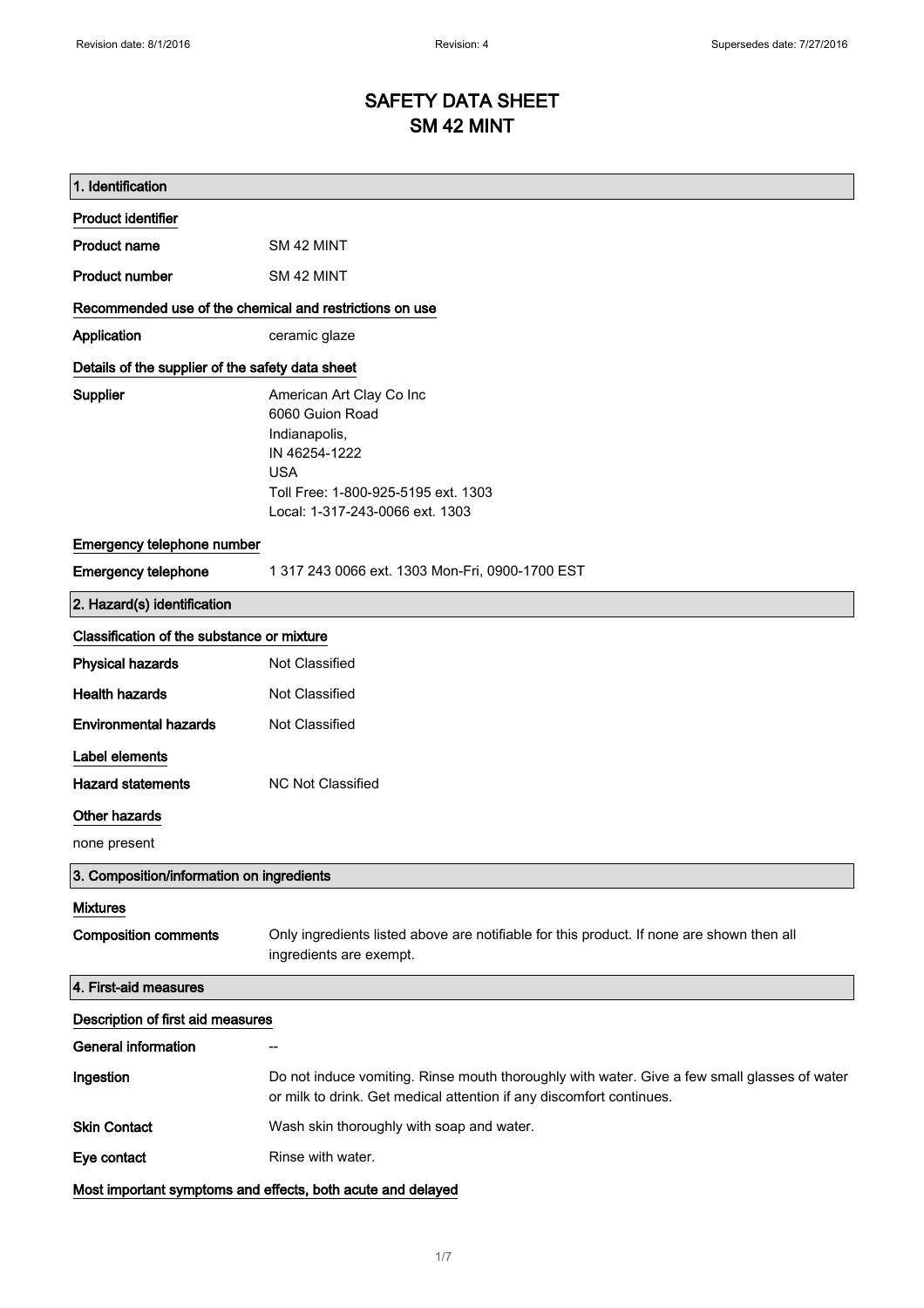| Inhalation                                                   | Read Section 2 for any specific precautions associated with this product. In general, breathing<br>any type of dust / mist can and may aggravate irritation of the throat and lungs.                                                                                                                        |
|--------------------------------------------------------------|-------------------------------------------------------------------------------------------------------------------------------------------------------------------------------------------------------------------------------------------------------------------------------------------------------------|
| Ingestion                                                    | Read Section 2 for any specific precautions associated with the use of this product. Products<br>with specific warnings about ingestion will give guidance there.                                                                                                                                           |
| <b>Skin contact</b>                                          | Read Section 2 for any specific precautions associated with the use of this product. In general<br>most ceramic glazes, clays and special products will tend to have a drying effect on the skin<br>and may cause some sensitivity to users with sensitive skin.                                            |
| Eye contact                                                  | Read Section 2 for any specific precautions associated with the use of this product. In general<br>most ceramic and special products contain materials that maybe abrasive to eyes. Keeping<br>materials from contacting the eyes is prudent. If contact does occur, flush with clean water, do<br>not rub. |
|                                                              | Indication of immediate medical attention and special treatment needed                                                                                                                                                                                                                                      |
| Notes for the doctor                                         | Treat symptomatically.                                                                                                                                                                                                                                                                                      |
| 5. Fire-fighting measures                                    |                                                                                                                                                                                                                                                                                                             |
| <b>Extinguishing media</b>                                   |                                                                                                                                                                                                                                                                                                             |
| Suitable extinguishing media                                 | Use fire-extinguishing media suitable for the surrounding fire.                                                                                                                                                                                                                                             |
| Special hazards arising from the substance or mixture        |                                                                                                                                                                                                                                                                                                             |
| Specific hazards                                             | The product is not believed to present a hazard due to its physical nature.                                                                                                                                                                                                                                 |
| Advice for firefighters                                      |                                                                                                                                                                                                                                                                                                             |
| Special protective equipment<br>for firefighters             | Use protective equipment appropriate for surrounding materials.                                                                                                                                                                                                                                             |
|                                                              |                                                                                                                                                                                                                                                                                                             |
| 6. Accidental release measures                               |                                                                                                                                                                                                                                                                                                             |
|                                                              | Personal precautions, protective equipment and emergency procedures                                                                                                                                                                                                                                         |
| Personal precautions                                         | For personal protection, see Section 8.                                                                                                                                                                                                                                                                     |
| <b>Environmental precautions</b>                             |                                                                                                                                                                                                                                                                                                             |
| <b>Environmental precautions</b>                             | Please read Section 2 completely. If any environmental warnings such as; H411 or H412 are<br>listed in Section 2, please use appropriate procedures when disposing of product and<br>container. Do not put materials into waterways or sewers.                                                              |
| Methods and material for containment and cleaning up         |                                                                                                                                                                                                                                                                                                             |
| Methods for cleaning up                                      | Collect spillage for reclamation or absorb in vermiculite, dry sand or similar material                                                                                                                                                                                                                     |
| Reference to other sections                                  | For waste disposal, see Section 13. For personal protection, see Section 8.                                                                                                                                                                                                                                 |
| 7. Handling and storage                                      |                                                                                                                                                                                                                                                                                                             |
| Precautions for safe handling                                |                                                                                                                                                                                                                                                                                                             |
| <b>Usage precautions</b>                                     | Read label before use. Do not eat, drink or smoke when using this product. Good personal<br>hygiene procedures should be implemented. Wash hands and any other contaminated areas<br>of the body with soap and water before leaving the work site.                                                          |
| Conditions for safe storage, including any incompatibilities |                                                                                                                                                                                                                                                                                                             |
| <b>Storage precautions</b>                                   | Store in tightly-closed, original container in a dry and cool place.                                                                                                                                                                                                                                        |
| Specific end uses(s)                                         |                                                                                                                                                                                                                                                                                                             |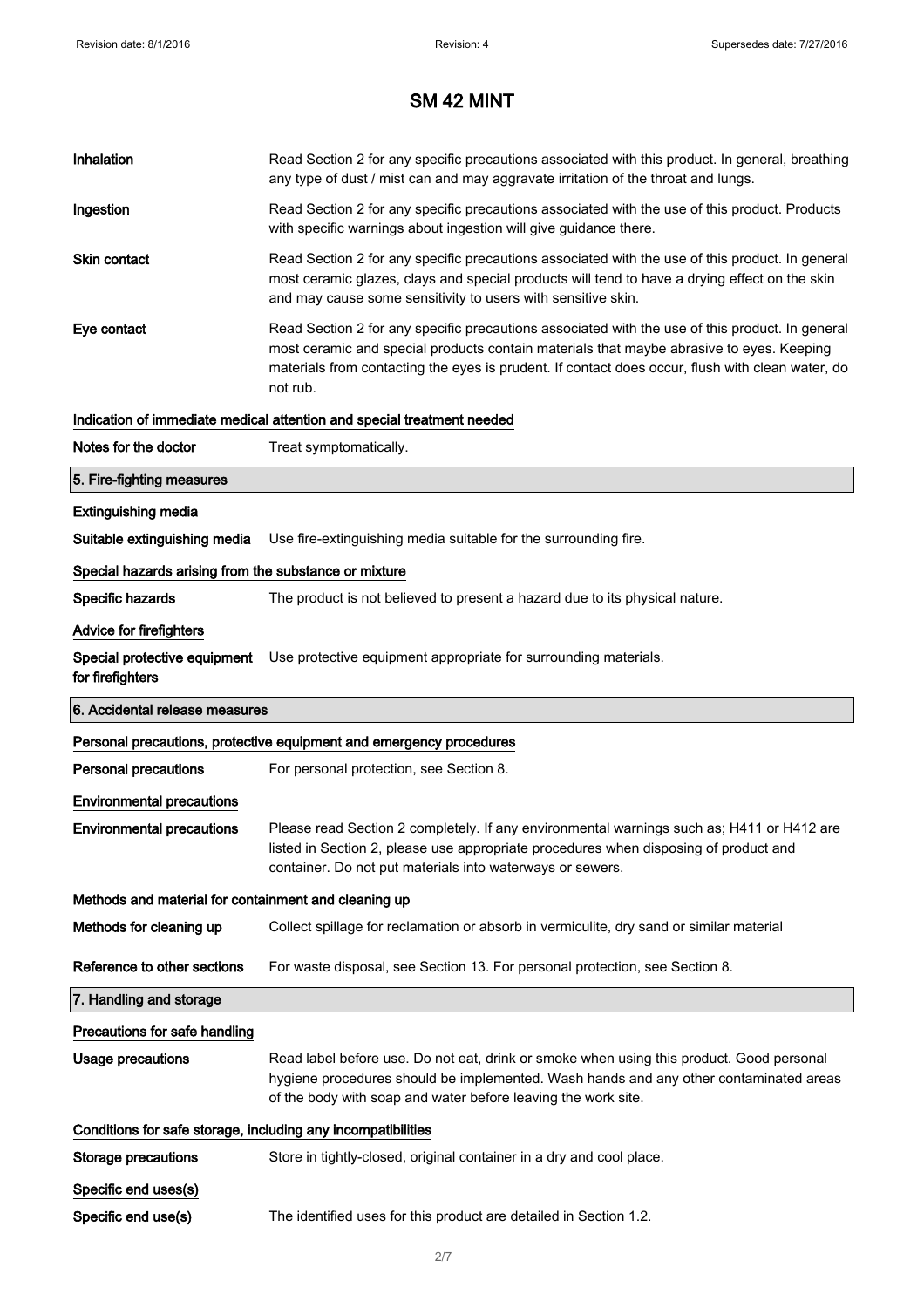## 8. Exposure Controls/personal protection

| Control parameters                  |                                                                                                                                                                                                                      |
|-------------------------------------|----------------------------------------------------------------------------------------------------------------------------------------------------------------------------------------------------------------------|
| Ingredient comments                 | Only ingredients listed n Section 3 are notifiable for this product. If none are shown then all<br>ingredients are exempt.                                                                                           |
| <b>Exposure controls</b>            |                                                                                                                                                                                                                      |
| Appropriate engineering<br>controls | No specific ventilations requirements unless the "FAN" pictogram is shown above or specified<br>in Section 2.                                                                                                        |
| Eye/face protection                 | No specific eye protection required unless the "EYE PROTECTION" pictogram is shown<br>above or specified in Section 2.                                                                                               |
| Hand protection                     | No specific hand protection required unless the "HAND PROTECTION" pictogram is shown<br>above or specified in Section 2.                                                                                             |
| Hygiene measures                    | Using good personal hygiene practices is always appropriate. Keeping a clean work space,<br>cleaning up properly when done, and not eating, drinking or smoking when using this product.                             |
| Respiratory protection              | No specific respiratory protection required unless the "RESPIRATOR" pictogram is shown<br>above or specified in Section 2. Using the appropriate certified protection for the operation is<br>important if required. |

## 9. Physical and Chemical Properties

| Information on basic physical and chemical properties |                           |
|-------------------------------------------------------|---------------------------|
| Appearance                                            | Colored liquid.           |
| Color                                                 | Various colors.           |
| Odor                                                  | Almost odorless.          |
| <b>Odor threshold</b>                                 | No information available. |
| pH                                                    | $6 - 8$                   |
| <b>Melting point</b>                                  | No information available. |
| Initial boiling point and range                       | No information available. |
| Flash point                                           | No information available. |
| <b>Evaporation rate</b>                               | No information available. |
| Flammability (solid, gas)                             | No information available. |
| Upper/lower flammability or<br>explosive limits       | No information available. |
| Vapor pressure                                        | No information available. |
| <b>Relative density</b>                               | Greater than 1.0          |
| Solubility(ies)                                       | Not applicable.           |
| <b>Partition coefficient</b>                          | No information available. |
| Auto-ignition temperature                             | Not applicable.           |
| <b>Decomposition Temperature</b>                      | No information available. |
| <b>Viscosity</b>                                      | No information available. |
| <b>Explosive properties</b>                           | none                      |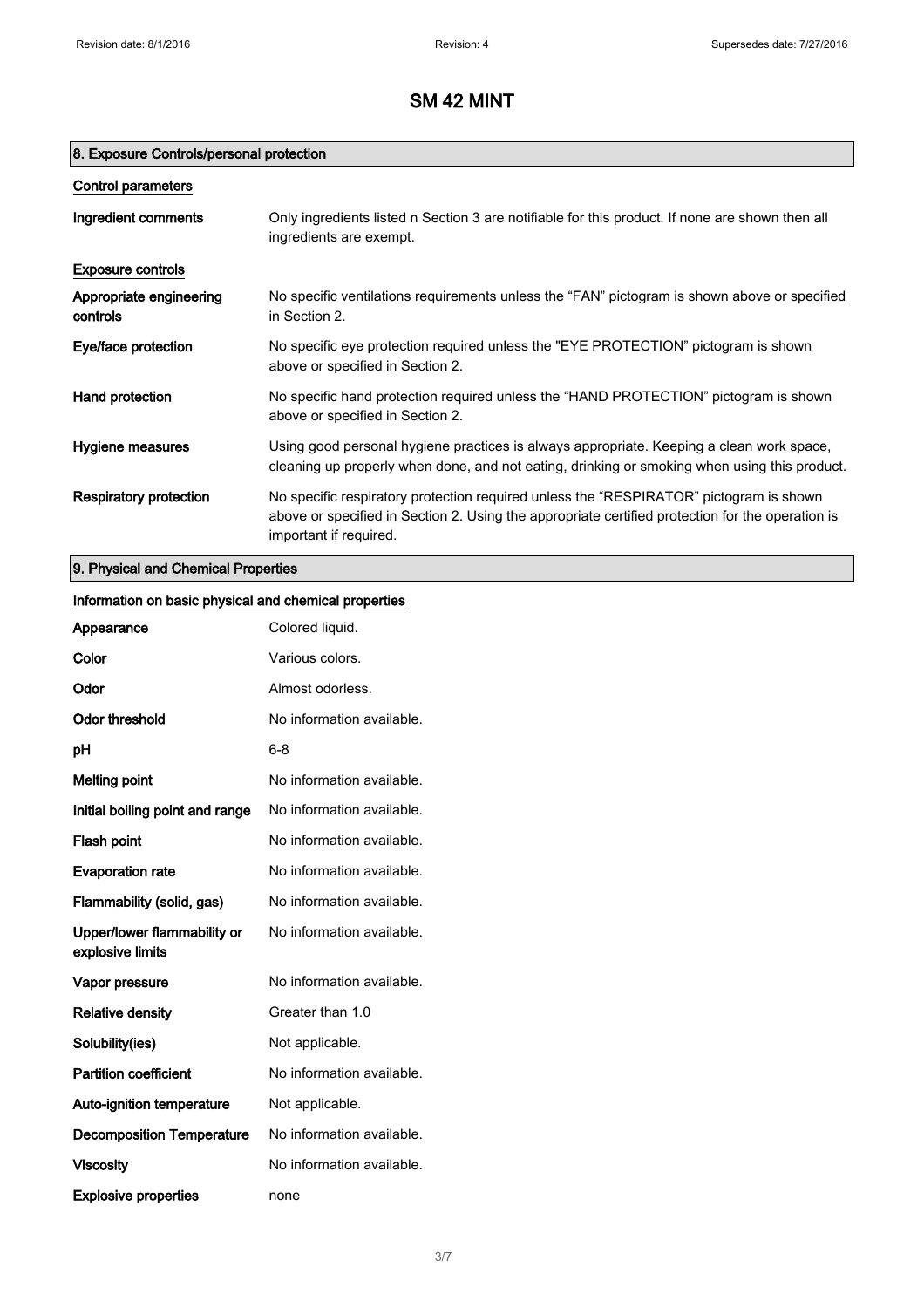| <b>Oxidizing properties</b>           | none                                                                                                                                                                                                                                           |
|---------------------------------------|------------------------------------------------------------------------------------------------------------------------------------------------------------------------------------------------------------------------------------------------|
| Other information                     | Not applicable.                                                                                                                                                                                                                                |
| 10. Stability and reactivity          |                                                                                                                                                                                                                                                |
| Reactivity                            | There are no known reactivity hazards associated with this product.                                                                                                                                                                            |
| <b>Stability</b>                      | No particular stability concerns.                                                                                                                                                                                                              |
| Possibility of hazardous<br>reactions | None known.                                                                                                                                                                                                                                    |
| <b>Conditions to avoid</b>            | None known.                                                                                                                                                                                                                                    |
| Materials to avoid                    | None known.                                                                                                                                                                                                                                    |
| Hazardous decomposition<br>products   | None known.                                                                                                                                                                                                                                    |
| 11. Toxicological information         |                                                                                                                                                                                                                                                |
| Information on toxicological effects  |                                                                                                                                                                                                                                                |
| <b>Toxicological effects</b>          | Please read Section 2 thoroughly to understand the toxicological risks, (if any) and<br>precautions for safe use (if any).                                                                                                                     |
| Skin corrosion/irritation             |                                                                                                                                                                                                                                                |
| <b>Skin sensitization</b>             |                                                                                                                                                                                                                                                |
| Skin sensitization                    | Based on available data the classification criteria are not met.                                                                                                                                                                               |
| Eye contact                           | May cause temporary eye irritation.                                                                                                                                                                                                            |
| 12. Ecological Information            |                                                                                                                                                                                                                                                |
| Ecotoxicity                           | Please read Section 2 completely. If any environmental warnings such as; H411 or H412 are<br>listed in Section 2, please use appropriate procedures when disposing of product and<br>container. Do not put materials into waterways or sewers. |
| <b>Toxicity</b>                       |                                                                                                                                                                                                                                                |
| <b>Toxicity</b>                       | Please read Section 2 completely. If any environmental warnings such as; H411 or H412 are<br>listed in Section 2, please use appropriate procedures when disposing of product and<br>container. Do not put materials into waterways or sewers. |
| Persistence and degradability         |                                                                                                                                                                                                                                                |
| Persistence and degradability         | No data available.                                                                                                                                                                                                                             |
| Biodegradation                        | Not inherently biodegradable.                                                                                                                                                                                                                  |
| <b>Bioaccumulative potential</b>      |                                                                                                                                                                                                                                                |
| <b>Partition coefficient</b>          | No information available.                                                                                                                                                                                                                      |
| Mobility in soil                      |                                                                                                                                                                                                                                                |
| <b>Mobility</b>                       | Semi-mobile.                                                                                                                                                                                                                                   |
| Results of PBT and vPvB assessment    |                                                                                                                                                                                                                                                |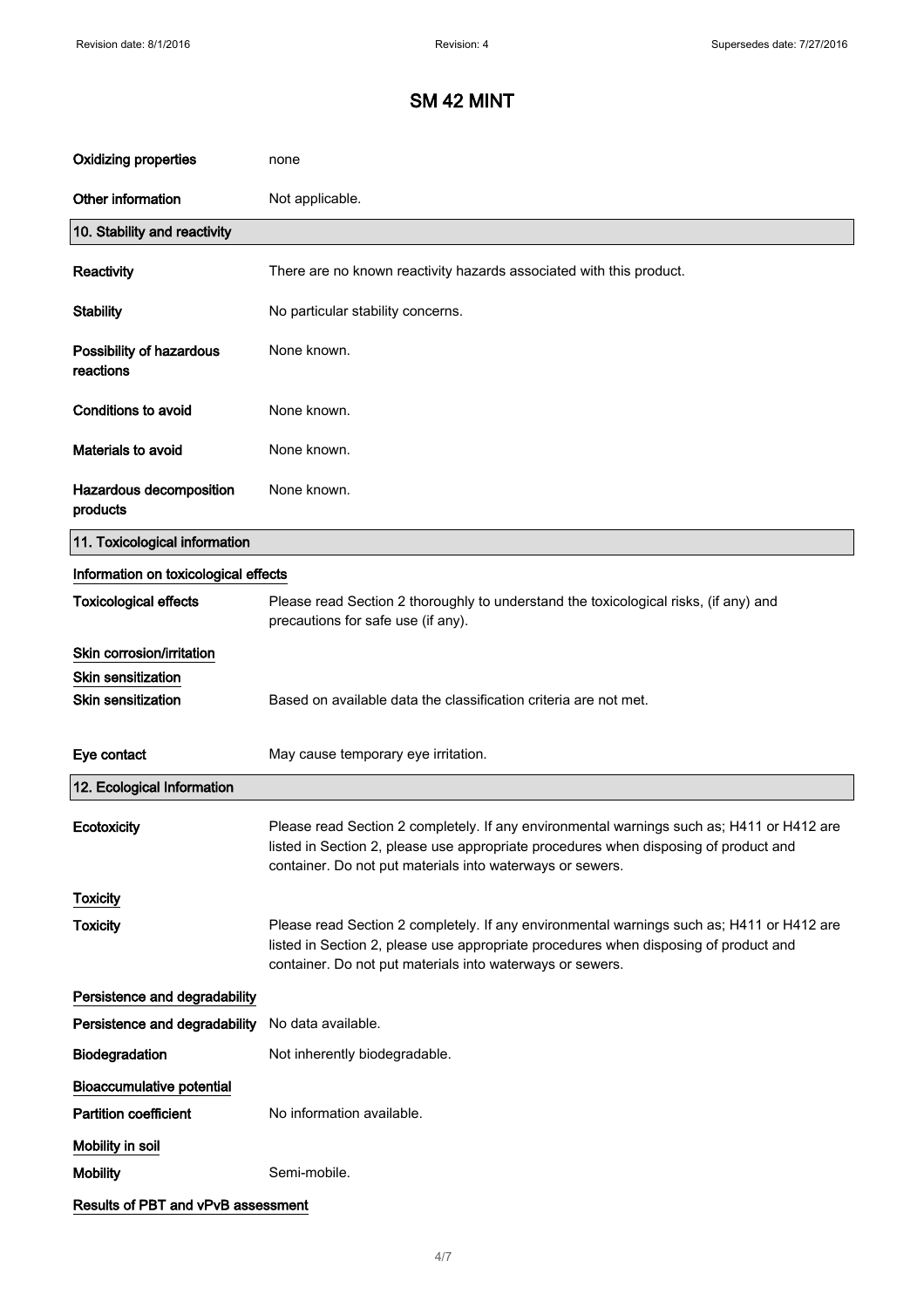| Results of PBT and vPvB<br>assessment      | This product does not contain any substances classified as PBT or vPvB.                                                                                                                      |
|--------------------------------------------|----------------------------------------------------------------------------------------------------------------------------------------------------------------------------------------------|
| Other adverse effects                      |                                                                                                                                                                                              |
| Other adverse effects                      | None known.                                                                                                                                                                                  |
| 13. Disposal considerations                |                                                                                                                                                                                              |
| Waste treatment methods                    |                                                                                                                                                                                              |
| <b>General information</b>                 | Dispose of waste product or used containers in accordance with local regulations When<br>handling waste, the safety precautions applying to handling of the product should be<br>considered. |
| 14. Transport information                  |                                                                                                                                                                                              |
| General                                    | The product is not covered by international regulations on the transport of dangerous goods<br>(IMDG, IATA, DoT).                                                                            |
| <b>UN Number</b>                           |                                                                                                                                                                                              |
| Not applicable.                            |                                                                                                                                                                                              |
| UN proper shipping name                    |                                                                                                                                                                                              |
| Not applicable.                            |                                                                                                                                                                                              |
| Transport hazard class(es)                 |                                                                                                                                                                                              |
| No transport warning sign required.        |                                                                                                                                                                                              |
| Packing group                              |                                                                                                                                                                                              |
| Not applicable.                            |                                                                                                                                                                                              |
| <b>Environmental hazards</b>               |                                                                                                                                                                                              |
| <b>Environmentally Hazardous Substance</b> |                                                                                                                                                                                              |

Please refer to Section 2 for any environmental hazards associated with this product. If H411/H412 warnings are shown then please verify packaging and labeling requirements for larger volumes.

#### Special precautions for user

Not applicable.

### Transport in bulk according to Not applicable. Annex II of MARPOL 73/78 and the IBC Code

#### 15. Regulatory information

#### International Regulations

### US State Regulations

## California Proposition 65 Carcinogens and Reproductive Toxins

None of the ingredients are listed or exempt.

### Massachusetts "Right To Know" List

aluminium oxide 5-10% Hydrated Aluminium Silicate 1-5%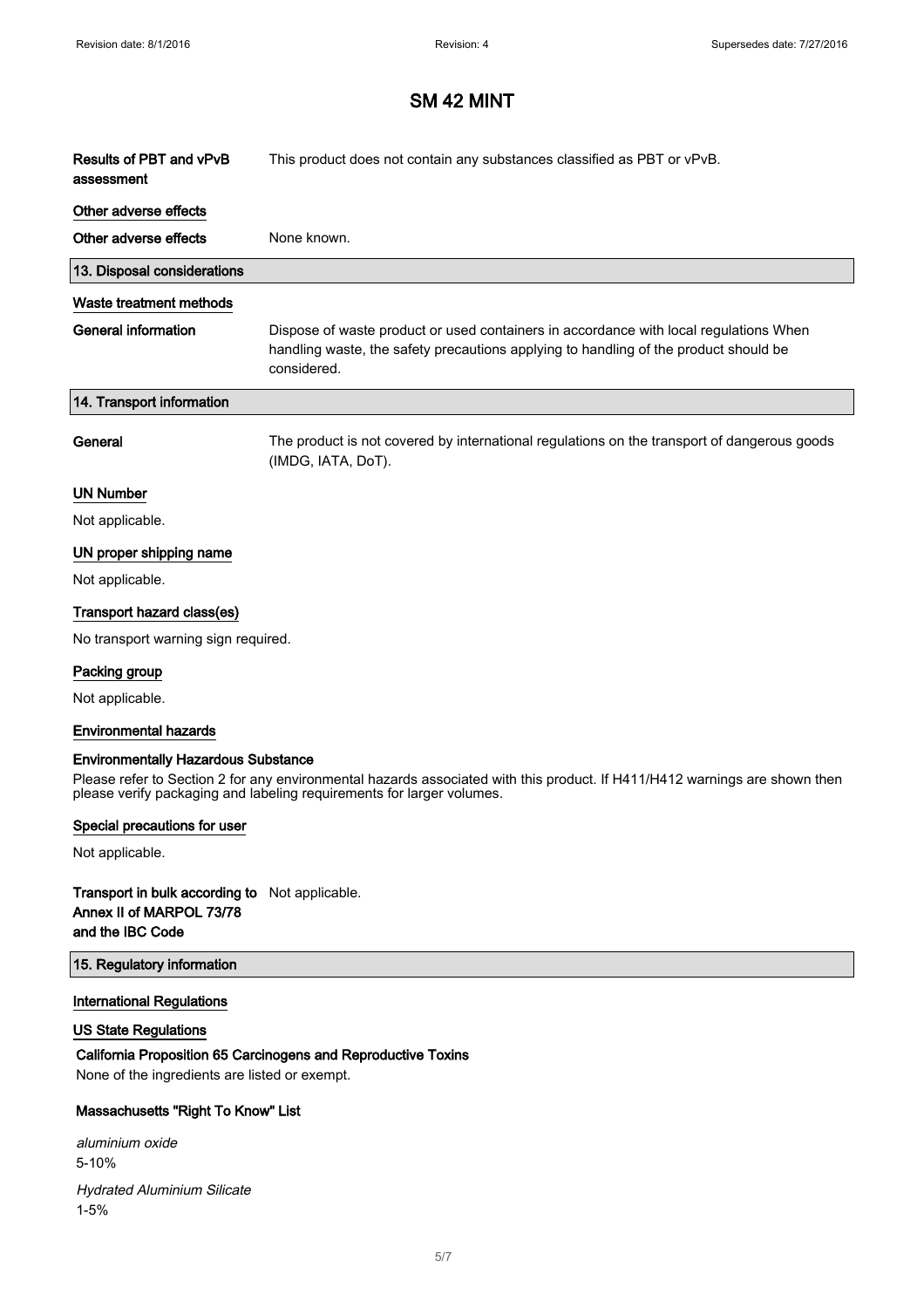silica

10-30%

2-aminoethanol  $1%$ 

## Rhode Island "Right To Know" List

aluminium oxide 5-10%

Hydrated Aluminium Silicate 1-5%

silica 10-30%

2-aminoethanol  $1%$ 

### Minnesota "Right To Know" List

aluminium oxide 5-10% Hydrated Aluminium Silicate 1-5% silica

10-30%

2-aminoethanol  $1%$ 

#### New Jersey "Right To Know" List

aluminium oxide 5-10% Hydrated Aluminium Silicate 1-5% silica 10-30%

2-aminoethanol  $1%$ 

## Pennsylvania "Right To Know" List

aluminium oxide 5-10% Hydrated Aluminium Silicate 1-5% silica 10-30% 2-aminoethanol

 $1%$ 

#### Inventories

Canada - DSL/NDSL All the ingredients are listed or exempt.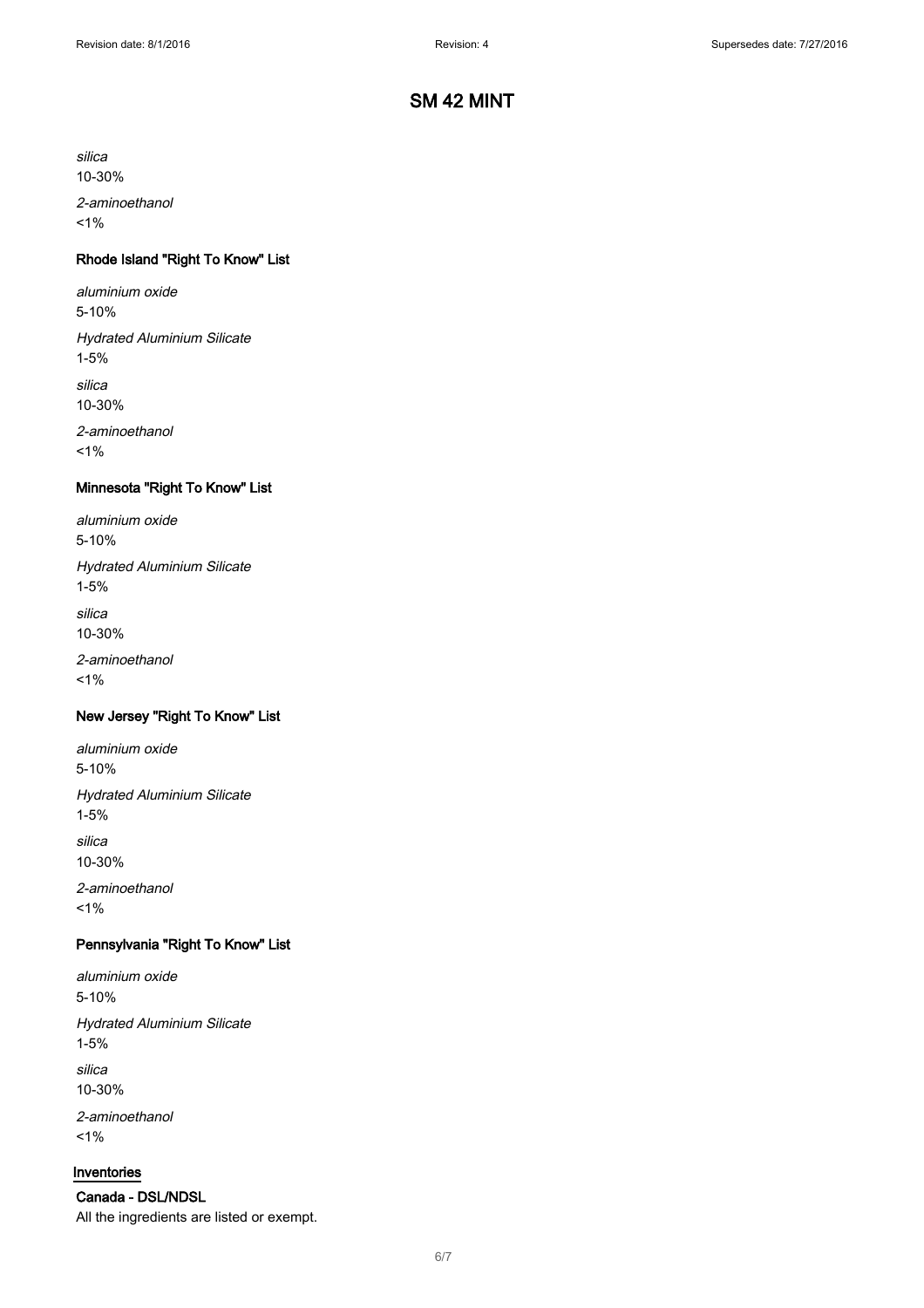#### US - TSCA

All the ingredients are listed or exempt.

#### US - TSCA 12(b) Export Notification

All the ingredients are listed or exempt.

| 16. Other information |                                                                                                                                                                                                                                  |
|-----------------------|----------------------------------------------------------------------------------------------------------------------------------------------------------------------------------------------------------------------------------|
| General information   | The following are the top 5 materials by weight listed for New Jersey (if applicable):- Water<br>7732-18-5, Calcium Silicate13983-17-0, Crystalline Silica14808-60-7, Nepheline Syenite<br>37244-96-5<br>Non Lead frit65997-18-4 |
| <b>Revision date</b>  | 8/1/2016                                                                                                                                                                                                                         |
| <b>Revision</b>       | 4                                                                                                                                                                                                                                |
| Supersedes date       | 7/27/2016                                                                                                                                                                                                                        |
| SDS No.               | 5594                                                                                                                                                                                                                             |

This information relates only to the specific material designated and may not be valid for such material used in combination with any other materials or in any process. Such information is, to the best of the company's knowledge and belief, accurate and reliable as of the date indicated. However, no warranty, guarantee or representation is made to its accuracy, reliability or completeness. It is the user's responsibility to satisfy himself as to the suitability of such information for his own particular use.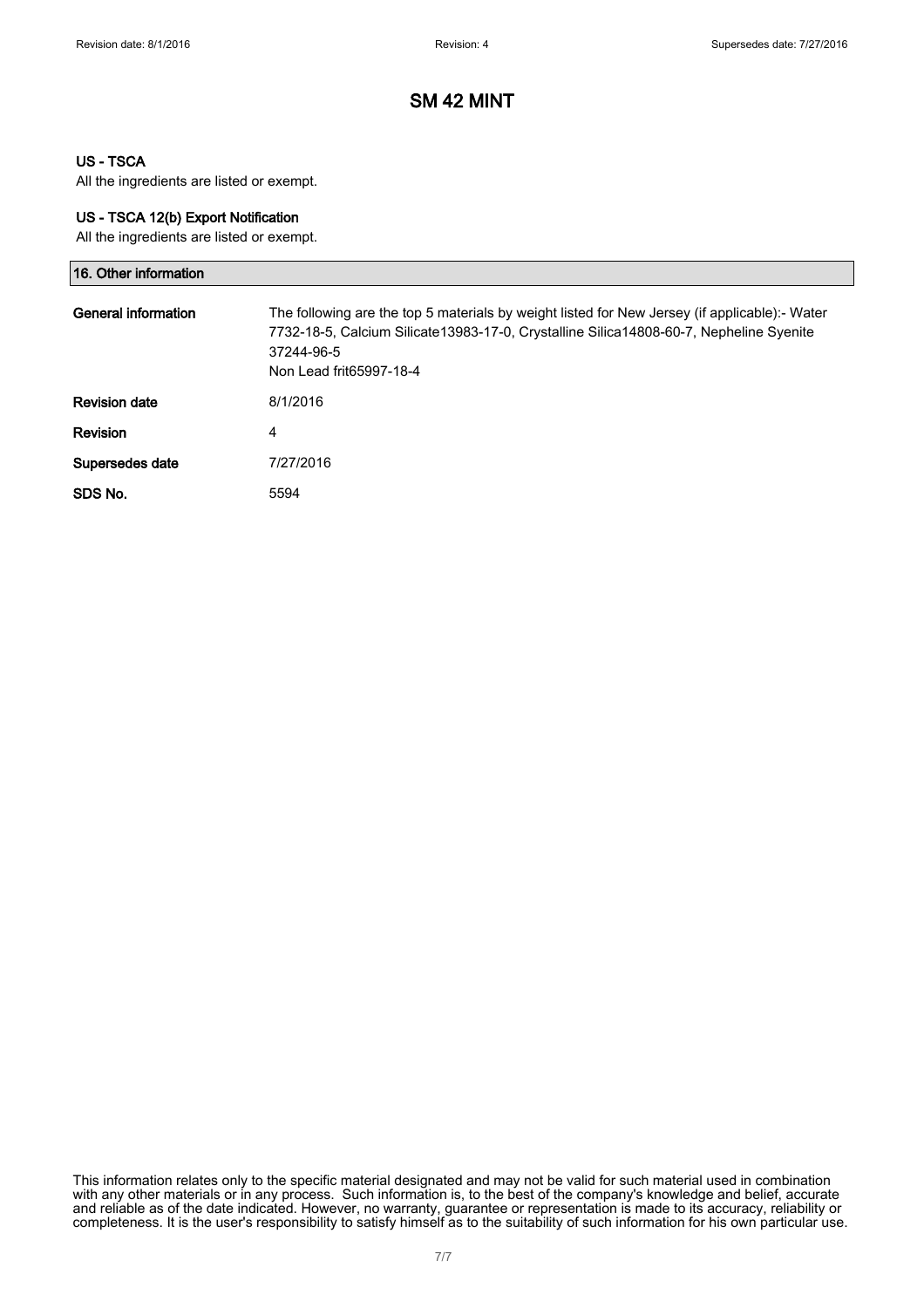# SAFETY DATA SHEET SM 29 BLUE GREEN

| 1. Identification                                       |                                                                                                                                                                       |
|---------------------------------------------------------|-----------------------------------------------------------------------------------------------------------------------------------------------------------------------|
| <b>Product identifier</b>                               |                                                                                                                                                                       |
| Product name                                            | SM 29 BLUE GREEN                                                                                                                                                      |
| <b>Product number</b>                                   | SM 29 BLUE GREEN                                                                                                                                                      |
| Recommended use of the chemical and restrictions on use |                                                                                                                                                                       |
| Application                                             | ceramic glaze                                                                                                                                                         |
| Details of the supplier of the safety data sheet        |                                                                                                                                                                       |
| Supplier                                                | American Art Clay Co Inc<br>6060 Guion Road<br>Indianapolis,<br>IN 46254-1222<br><b>USA</b><br>Toll Free: 1-800-925-5195 ext. 1303<br>Local: 1-317-243-0066 ext. 1303 |
| Emergency telephone number                              |                                                                                                                                                                       |
| <b>Emergency telephone</b>                              | 1 317 243 0066 ext. 1303 Mon-Fri, 0900-1700 EST                                                                                                                       |
| 2. Hazard(s) identification                             |                                                                                                                                                                       |
| Classification of the substance or mixture              |                                                                                                                                                                       |
| <b>Physical hazards</b>                                 | Not Classified                                                                                                                                                        |
| <b>Health hazards</b>                                   | Not Classified                                                                                                                                                        |
| <b>Environmental hazards</b>                            | Not Classified                                                                                                                                                        |
| Label elements                                          |                                                                                                                                                                       |
| <b>Hazard statements</b>                                | <b>NC Not Classified</b>                                                                                                                                              |
| Other hazards                                           |                                                                                                                                                                       |
| none present                                            |                                                                                                                                                                       |
| 3. Composition/information on ingredients               |                                                                                                                                                                       |
| <b>Mixtures</b>                                         |                                                                                                                                                                       |
| <b>Composition comments</b>                             | Only ingredients listed above are notifiable for this product. If none are shown then all<br>ingredients are exempt.                                                  |
| 4. First-aid measures                                   |                                                                                                                                                                       |
| Description of first aid measures                       |                                                                                                                                                                       |
| <b>General information</b>                              |                                                                                                                                                                       |
| Ingestion                                               | Do not induce vomiting. Rinse mouth thoroughly with water. Give a few small glasses of water<br>or milk to drink. Get medical attention if any discomfort continues.  |
| <b>Skin Contact</b>                                     | Wash skin thoroughly with soap and water.                                                                                                                             |
| Eye contact                                             | Rinse with water.                                                                                                                                                     |
|                                                         | Most important symptoms and effects, both acute and delayed                                                                                                           |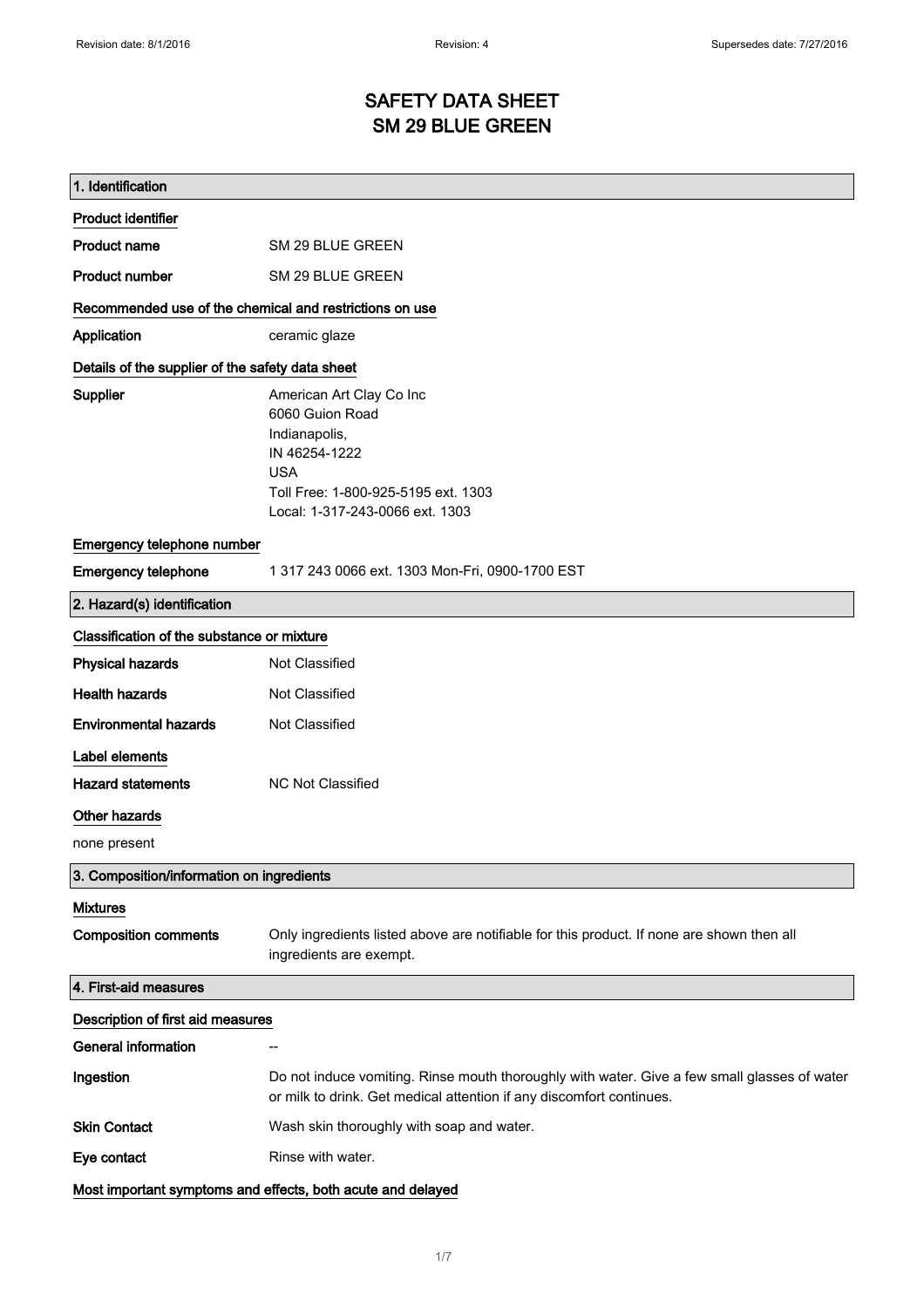| Inhalation                                                   | Read Section 2 for any specific precautions associated with this product. In general, breathing<br>any type of dust / mist can and may aggravate irritation of the throat and lungs.                                                                                                                        |
|--------------------------------------------------------------|-------------------------------------------------------------------------------------------------------------------------------------------------------------------------------------------------------------------------------------------------------------------------------------------------------------|
| Ingestion                                                    | Read Section 2 for any specific precautions associated with the use of this product. Products<br>with specific warnings about ingestion will give guidance there.                                                                                                                                           |
| <b>Skin contact</b>                                          | Read Section 2 for any specific precautions associated with the use of this product. In general<br>most ceramic glazes, clays and special products will tend to have a drying effect on the skin<br>and may cause some sensitivity to users with sensitive skin.                                            |
| Eye contact                                                  | Read Section 2 for any specific precautions associated with the use of this product. In general<br>most ceramic and special products contain materials that maybe abrasive to eyes. Keeping<br>materials from contacting the eyes is prudent. If contact does occur, flush with clean water, do<br>not rub. |
|                                                              | Indication of immediate medical attention and special treatment needed                                                                                                                                                                                                                                      |
| Notes for the doctor                                         | Treat symptomatically.                                                                                                                                                                                                                                                                                      |
| 5. Fire-fighting measures                                    |                                                                                                                                                                                                                                                                                                             |
| <b>Extinguishing media</b>                                   |                                                                                                                                                                                                                                                                                                             |
| Suitable extinguishing media                                 | Use fire-extinguishing media suitable for the surrounding fire.                                                                                                                                                                                                                                             |
| Special hazards arising from the substance or mixture        |                                                                                                                                                                                                                                                                                                             |
| Specific hazards                                             | The product is not believed to present a hazard due to its physical nature.                                                                                                                                                                                                                                 |
| Advice for firefighters                                      |                                                                                                                                                                                                                                                                                                             |
| Special protective equipment<br>for firefighters             | Use protective equipment appropriate for surrounding materials.                                                                                                                                                                                                                                             |
|                                                              |                                                                                                                                                                                                                                                                                                             |
| 6. Accidental release measures                               |                                                                                                                                                                                                                                                                                                             |
|                                                              | Personal precautions, protective equipment and emergency procedures                                                                                                                                                                                                                                         |
| <b>Personal precautions</b>                                  | For personal protection, see Section 8.                                                                                                                                                                                                                                                                     |
| <b>Environmental precautions</b>                             |                                                                                                                                                                                                                                                                                                             |
| <b>Environmental precautions</b>                             | Please read Section 2 completely. If any environmental warnings such as; H411 or H412 are<br>listed in Section 2, please use appropriate procedures when disposing of product and<br>container. Do not put materials into waterways or sewers.                                                              |
| Methods and material for containment and cleaning up         |                                                                                                                                                                                                                                                                                                             |
| Methods for cleaning up                                      | Collect spillage for reclamation or absorb in vermiculite, dry sand or similar material                                                                                                                                                                                                                     |
| Reference to other sections                                  | For waste disposal, see Section 13. For personal protection, see Section 8.                                                                                                                                                                                                                                 |
| 7. Handling and storage                                      |                                                                                                                                                                                                                                                                                                             |
| Precautions for safe handling                                |                                                                                                                                                                                                                                                                                                             |
| <b>Usage precautions</b>                                     | Read label before use. Do not eat, drink or smoke when using this product. Good personal<br>hygiene procedures should be implemented. Wash hands and any other contaminated areas<br>of the body with soap and water before leaving the work site.                                                          |
| Conditions for safe storage, including any incompatibilities |                                                                                                                                                                                                                                                                                                             |
| <b>Storage precautions</b>                                   | Store in tightly-closed, original container in a dry and cool place.                                                                                                                                                                                                                                        |
| Specific end uses(s)                                         |                                                                                                                                                                                                                                                                                                             |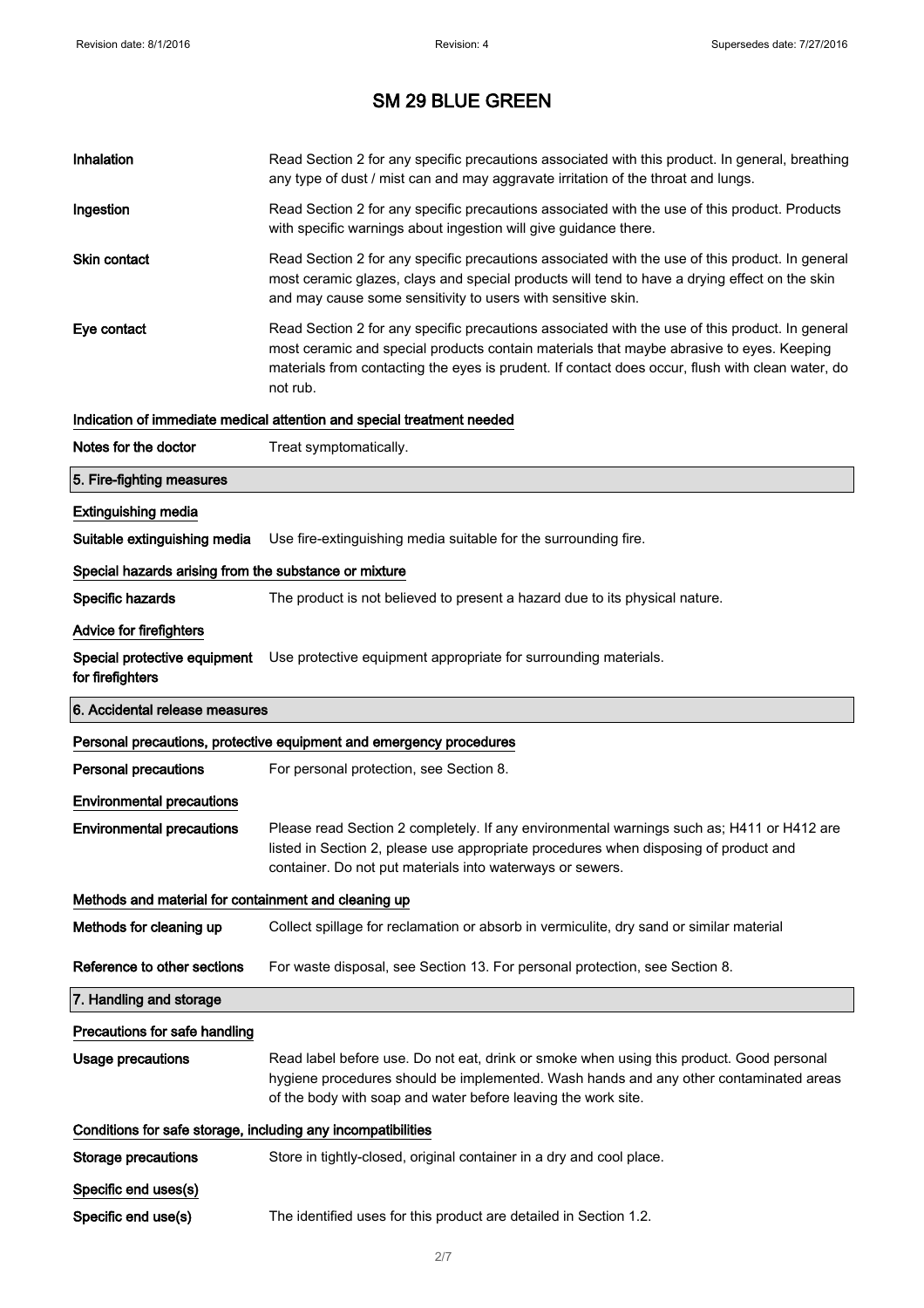## 8. Exposure Controls/personal protection

| <b>Control parameters</b>           |                                                                                                                                                                                                                      |
|-------------------------------------|----------------------------------------------------------------------------------------------------------------------------------------------------------------------------------------------------------------------|
| Ingredient comments                 | Only ingredients listed n Section 3 are notifiable for this product. If none are shown then all<br>ingredients are exempt.                                                                                           |
| <b>Exposure controls</b>            |                                                                                                                                                                                                                      |
| Appropriate engineering<br>controls | No specific ventilations requirements unless the "FAN" pictogram is shown above or specified<br>in Section 2.                                                                                                        |
| Eye/face protection                 | No specific eye protection required unless the "EYE PROTECTION" pictogram is shown<br>above or specified in Section 2.                                                                                               |
| Hand protection                     | No specific hand protection required unless the "HAND PROTECTION" pictogram is shown<br>above or specified in Section 2.                                                                                             |
| Hygiene measures                    | Using good personal hygiene practices is always appropriate. Keeping a clean work space,<br>cleaning up properly when done, and not eating, drinking or smoking when using this product.                             |
| Respiratory protection              | No specific respiratory protection required unless the "RESPIRATOR" pictogram is shown<br>above or specified in Section 2. Using the appropriate certified protection for the operation is<br>important if required. |

# 9. Physical and Chemical Properties

| Information on basic physical and chemical properties |                           |
|-------------------------------------------------------|---------------------------|
| Appearance                                            | Colored liquid.           |
| Color                                                 | Various colors.           |
| Odor                                                  | Almost odorless.          |
| <b>Odor threshold</b>                                 | No information available. |
| pH                                                    | $6 - 8$                   |
| <b>Melting point</b>                                  | No information available. |
| Initial boiling point and range                       | No information available. |
| Flash point                                           | No information available. |
| <b>Evaporation rate</b>                               | No information available. |
| Flammability (solid, gas)                             | No information available. |
| Upper/lower flammability or<br>explosive limits       | No information available. |
| Vapor pressure                                        | No information available. |
| <b>Relative density</b>                               | Greater than 1.0          |
| Solubility(ies)                                       | Not applicable.           |
| <b>Partition coefficient</b>                          | No information available. |
| Auto-ignition temperature                             | Not applicable.           |
| <b>Decomposition Temperature</b>                      | No information available. |
| <b>Viscosity</b>                                      | No information available. |
| <b>Explosive properties</b>                           | none                      |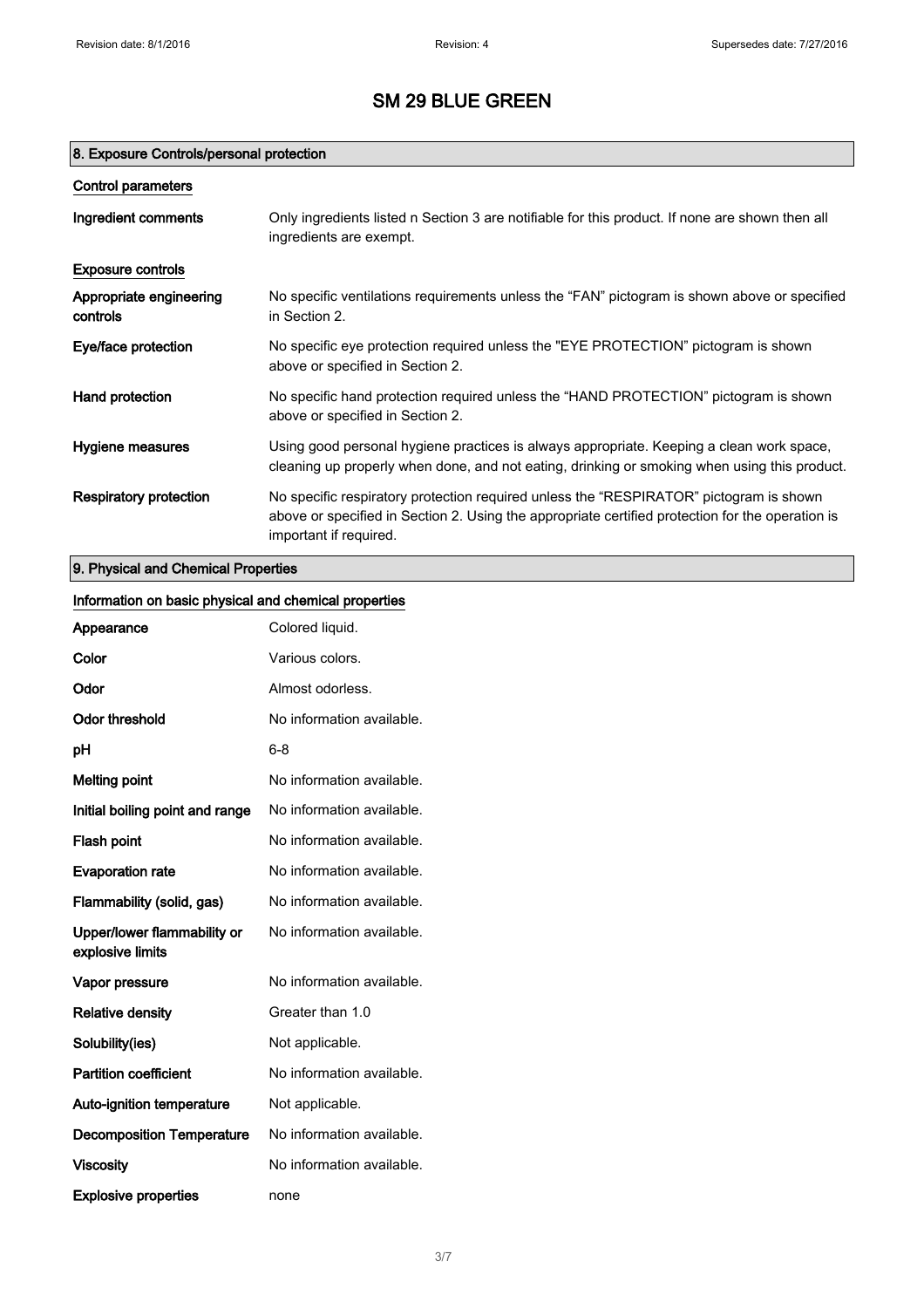| <b>Oxidizing properties</b>           | none                                                                                                                                                                                                                                           |
|---------------------------------------|------------------------------------------------------------------------------------------------------------------------------------------------------------------------------------------------------------------------------------------------|
| Other information                     | Not applicable.                                                                                                                                                                                                                                |
| 10. Stability and reactivity          |                                                                                                                                                                                                                                                |
| Reactivity                            | There are no known reactivity hazards associated with this product.                                                                                                                                                                            |
| <b>Stability</b>                      | No particular stability concerns.                                                                                                                                                                                                              |
| Possibility of hazardous<br>reactions | None known.                                                                                                                                                                                                                                    |
| <b>Conditions to avoid</b>            | None known.                                                                                                                                                                                                                                    |
| Materials to avoid                    | None known.                                                                                                                                                                                                                                    |
| Hazardous decomposition<br>products   | None known.                                                                                                                                                                                                                                    |
| 11. Toxicological information         |                                                                                                                                                                                                                                                |
| Information on toxicological effects  |                                                                                                                                                                                                                                                |
| <b>Toxicological effects</b>          | Please read Section 2 thoroughly to understand the toxicological risks, (if any) and<br>precautions for safe use (if any).                                                                                                                     |
| Skin corrosion/irritation             |                                                                                                                                                                                                                                                |
| <b>Skin sensitization</b>             |                                                                                                                                                                                                                                                |
| Skin sensitization                    | Based on available data the classification criteria are not met.                                                                                                                                                                               |
| Eye contact                           | May cause temporary eye irritation.                                                                                                                                                                                                            |
| 12. Ecological Information            |                                                                                                                                                                                                                                                |
| Ecotoxicity                           | Please read Section 2 completely. If any environmental warnings such as; H411 or H412 are<br>listed in Section 2, please use appropriate procedures when disposing of product and<br>container. Do not put materials into waterways or sewers. |
| <b>Toxicity</b>                       |                                                                                                                                                                                                                                                |
| <b>Toxicity</b>                       | Please read Section 2 completely. If any environmental warnings such as; H411 or H412 are<br>listed in Section 2, please use appropriate procedures when disposing of product and<br>container. Do not put materials into waterways or sewers. |
| Persistence and degradability         |                                                                                                                                                                                                                                                |
| Persistence and degradability         | No data available.                                                                                                                                                                                                                             |
| Biodegradation                        | Not inherently biodegradable.                                                                                                                                                                                                                  |
| <b>Bioaccumulative potential</b>      |                                                                                                                                                                                                                                                |
| <b>Partition coefficient</b>          | No information available.                                                                                                                                                                                                                      |
| Mobility in soil                      |                                                                                                                                                                                                                                                |
| <b>Mobility</b>                       | Semi-mobile.                                                                                                                                                                                                                                   |
| Results of PBT and vPvB assessment    |                                                                                                                                                                                                                                                |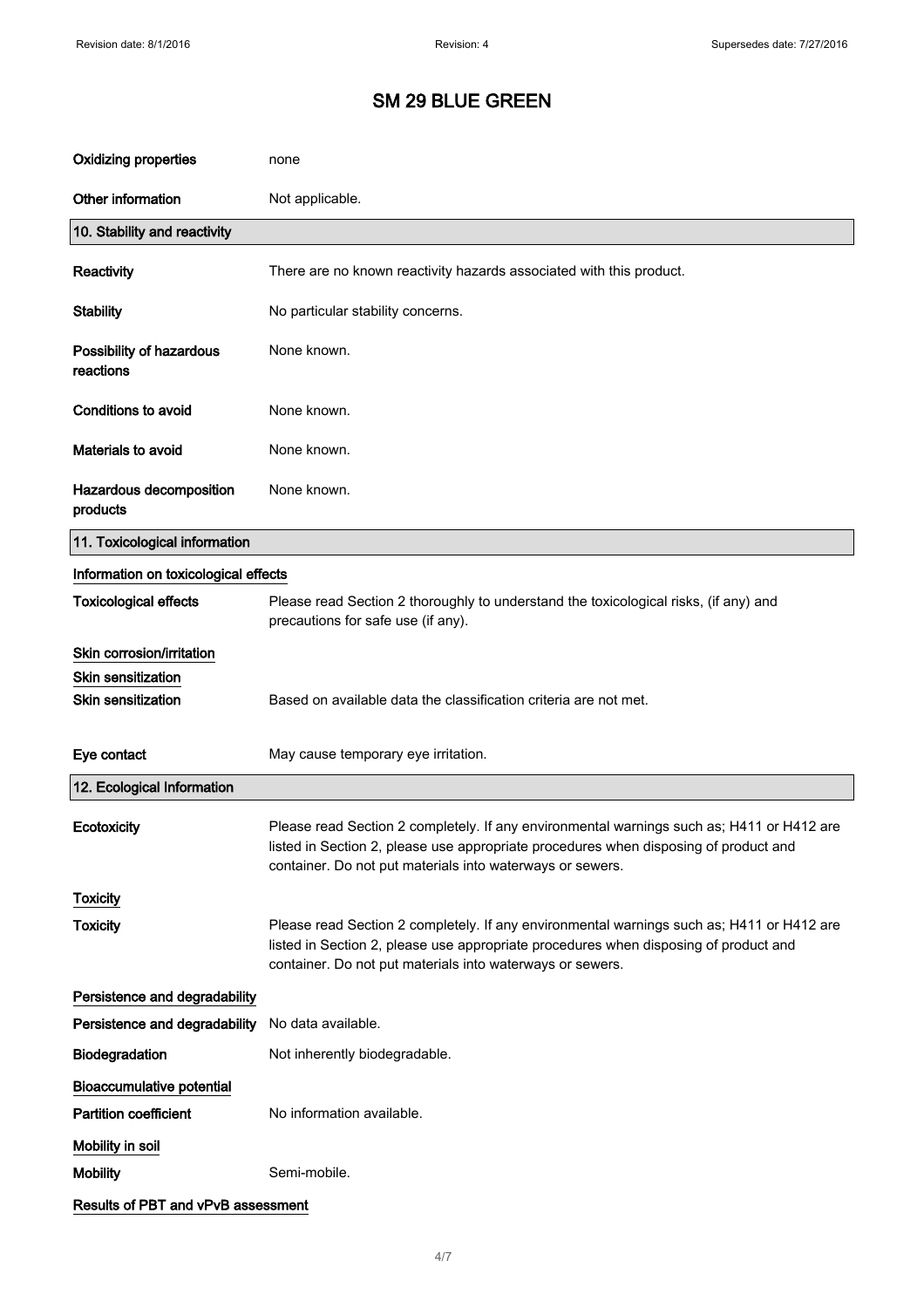| Results of PBT and vPvB<br>assessment      | This product does not contain any substances classified as PBT or vPvB.                                                                                                                      |
|--------------------------------------------|----------------------------------------------------------------------------------------------------------------------------------------------------------------------------------------------|
| Other adverse effects                      |                                                                                                                                                                                              |
| Other adverse effects                      | None known.                                                                                                                                                                                  |
| 13. Disposal considerations                |                                                                                                                                                                                              |
| Waste treatment methods                    |                                                                                                                                                                                              |
| <b>General information</b>                 | Dispose of waste product or used containers in accordance with local regulations When<br>handling waste, the safety precautions applying to handling of the product should be<br>considered. |
| 14. Transport information                  |                                                                                                                                                                                              |
| General                                    | The product is not covered by international regulations on the transport of dangerous goods<br>(IMDG, IATA, DoT).                                                                            |
| <b>UN Number</b>                           |                                                                                                                                                                                              |
| Not applicable.                            |                                                                                                                                                                                              |
| UN proper shipping name                    |                                                                                                                                                                                              |
| Not applicable.                            |                                                                                                                                                                                              |
| Transport hazard class(es)                 |                                                                                                                                                                                              |
| No transport warning sign required.        |                                                                                                                                                                                              |
| Packing group                              |                                                                                                                                                                                              |
| Not applicable.                            |                                                                                                                                                                                              |
| <b>Environmental hazards</b>               |                                                                                                                                                                                              |
| <b>Environmentally Hazardous Substance</b> | Please refer to Section 2 for any environmental hazards associated with this product. If H411/H412 warnings are shown then                                                                   |
|                                            | please verify packaging and labeling requirements for larger volumes.                                                                                                                        |

### Special precautions for user

Not applicable.

### Transport in bulk according to Not applicable. Annex II of MARPOL 73/78 and the IBC Code

#### 15. Regulatory information

## International Regulations

## US State Regulations

## California Proposition 65 Carcinogens and Reproductive Toxins

None of the ingredients are listed or exempt.

## Massachusetts "Right To Know" List

2-aminoethanol <1% Hydrated Aluminium Silicate 5-10%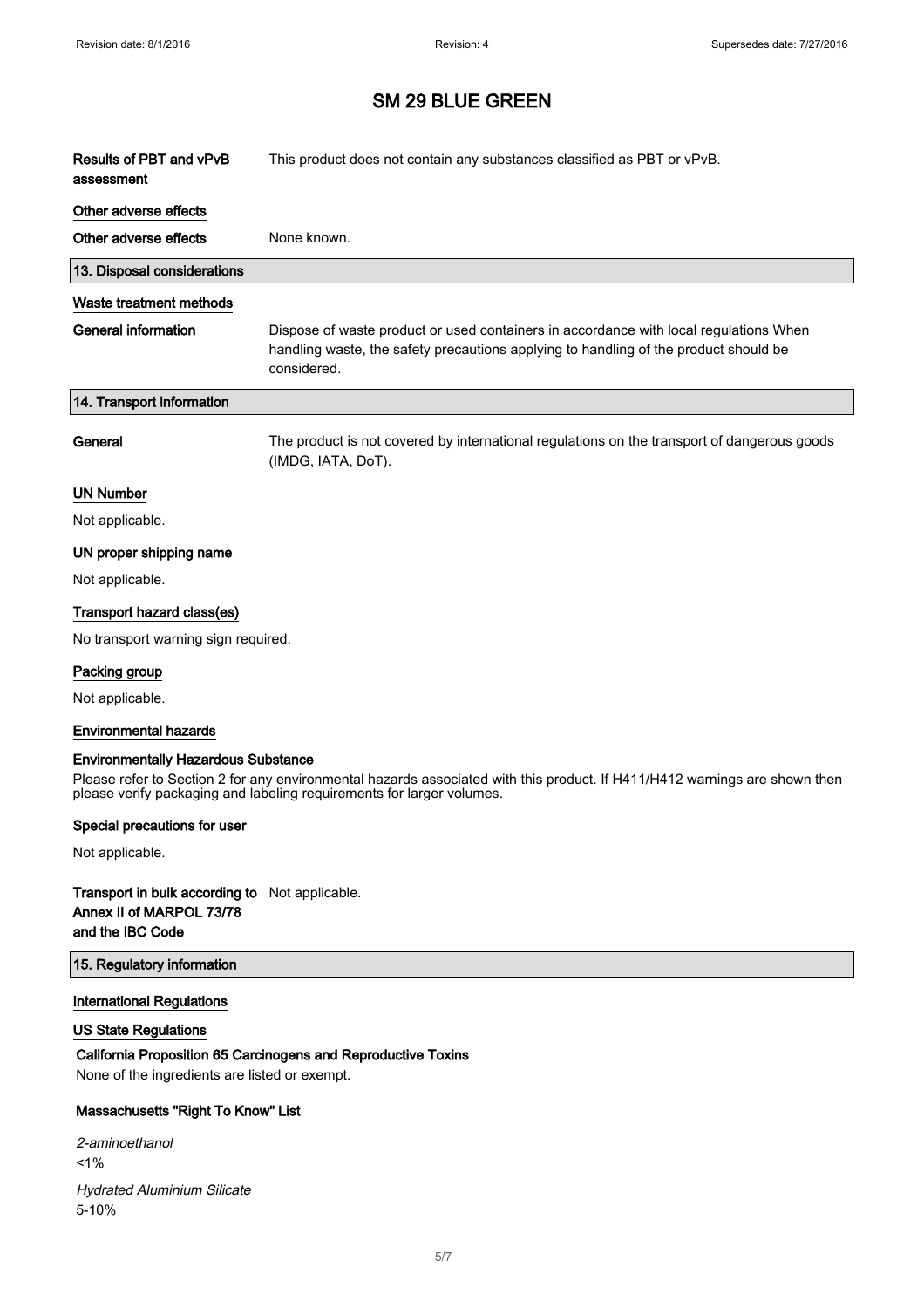silica

10-30%

aluminium oxide 5-10%

## Rhode Island "Right To Know" List

2-aminoethanol

 $1%$ 

Hydrated Aluminium Silicate 5-10%

silica 10-30%

aluminium oxide

5-10%

## Minnesota "Right To Know" List

2-aminoethanol  $1%$ 

Hydrated Aluminium Silicate 5-10%

silica

10-30%

aluminium oxide 5-10%

#### New Jersey "Right To Know" List

2-aminoethanol

 $1%$ 

Hydrated Aluminium Silicate 5-10%

silica 10-30%

aluminium oxide 5-10%

### Pennsylvania "Right To Know" List

2-aminoethanol  $1%$ Hydrated Aluminium Silicate 5-10%

silica 10-30%

aluminium oxide 5-10%

#### Inventories

Canada - DSL/NDSL All the ingredients are listed or exempt.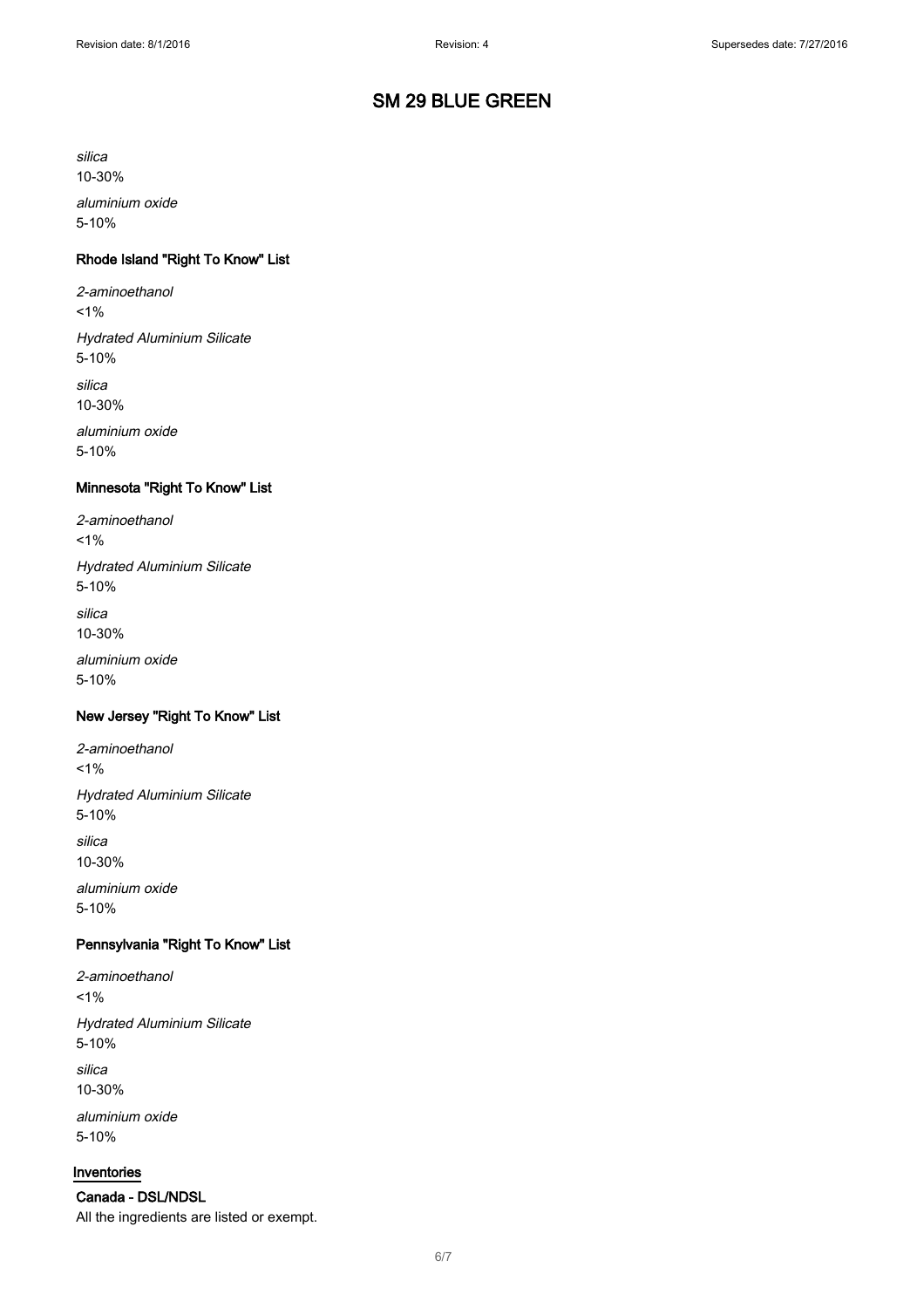### US - TSCA

All the ingredients are listed or exempt.

#### US - TSCA 12(b) Export Notification

All the ingredients are listed or exempt.

| 16. Other information |                                                                                                                                                                                                                                  |
|-----------------------|----------------------------------------------------------------------------------------------------------------------------------------------------------------------------------------------------------------------------------|
| General information   | The following are the top 5 materials by weight listed for New Jersey (if applicable):- Water<br>7732-18-5, Calcium Silicate13983-17-0, Crystalline Silica14808-60-7, Nepheline Syenite<br>37244-96-5<br>Non Lead frit65997-18-4 |
| <b>Revision date</b>  | 8/1/2016                                                                                                                                                                                                                         |
| <b>Revision</b>       | 4                                                                                                                                                                                                                                |
| Supersedes date       | 7/27/2016                                                                                                                                                                                                                        |
| SDS No.               | 5593                                                                                                                                                                                                                             |

This information relates only to the specific material designated and may not be valid for such material used in combination with any other materials or in any process. Such information is, to the best of the company's knowledge and belief, accurate and reliable as of the date indicated. However, no warranty, guarantee or representation is made to its accuracy, reliability or completeness. It is the user's responsibility to satisfy himself as to the suitability of such information for his own particular use.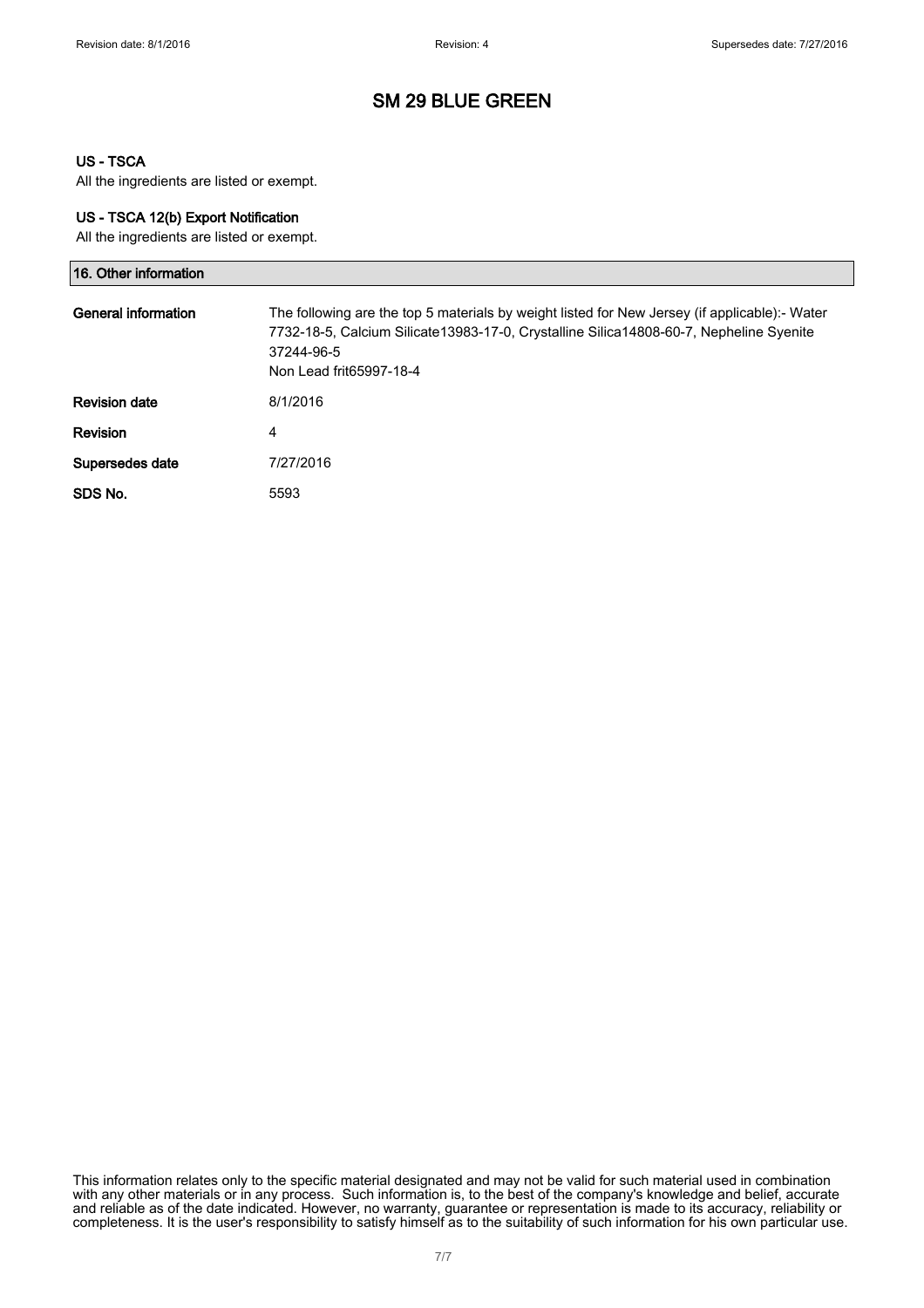# SAFETY DATA SHEET SM 27 TEAL

| 1. Identification                                       |                                                                                                                                                                       |
|---------------------------------------------------------|-----------------------------------------------------------------------------------------------------------------------------------------------------------------------|
| <b>Product identifier</b>                               |                                                                                                                                                                       |
| <b>Product name</b>                                     | SM 27 TEAL                                                                                                                                                            |
| <b>Product number</b>                                   | SM 27 TEAL                                                                                                                                                            |
| Recommended use of the chemical and restrictions on use |                                                                                                                                                                       |
| Application                                             | ceramic glaze                                                                                                                                                         |
| Details of the supplier of the safety data sheet        |                                                                                                                                                                       |
| Supplier                                                | American Art Clay Co Inc<br>6060 Guion Road<br>Indianapolis,<br>IN 46254-1222<br><b>USA</b><br>Toll Free: 1-800-925-5195 ext. 1303<br>Local: 1-317-243-0066 ext. 1303 |
| Emergency telephone number                              |                                                                                                                                                                       |
| <b>Emergency telephone</b>                              | 1 317 243 0066 ext. 1303 Mon-Fri, 0900-1700 EST                                                                                                                       |
| 2. Hazard(s) identification                             |                                                                                                                                                                       |
| Classification of the substance or mixture              |                                                                                                                                                                       |
| <b>Physical hazards</b>                                 | Not Classified                                                                                                                                                        |
| <b>Health hazards</b>                                   | Not Classified                                                                                                                                                        |
| <b>Environmental hazards</b>                            | Not Classified                                                                                                                                                        |
| Label elements                                          |                                                                                                                                                                       |
| <b>Hazard statements</b>                                | <b>NC Not Classified</b>                                                                                                                                              |
| Other hazards                                           |                                                                                                                                                                       |
| none present                                            |                                                                                                                                                                       |
| 3. Composition/information on ingredients               |                                                                                                                                                                       |
| <b>Mixtures</b>                                         |                                                                                                                                                                       |
| <b>Composition comments</b>                             | Only ingredients listed above are notifiable for this product. If none are shown then all<br>ingredients are exempt.                                                  |
| 4. First-aid measures                                   |                                                                                                                                                                       |
| Description of first aid measures                       |                                                                                                                                                                       |
| <b>General information</b>                              |                                                                                                                                                                       |
| Ingestion                                               | Do not induce vomiting. Rinse mouth thoroughly with water. Give a few small glasses of water<br>or milk to drink. Get medical attention if any discomfort continues.  |
| <b>Skin Contact</b>                                     | Wash skin thoroughly with soap and water.                                                                                                                             |
| Eye contact                                             | Rinse with water.                                                                                                                                                     |
|                                                         | Most important symptoms and effects, both acute and delayed                                                                                                           |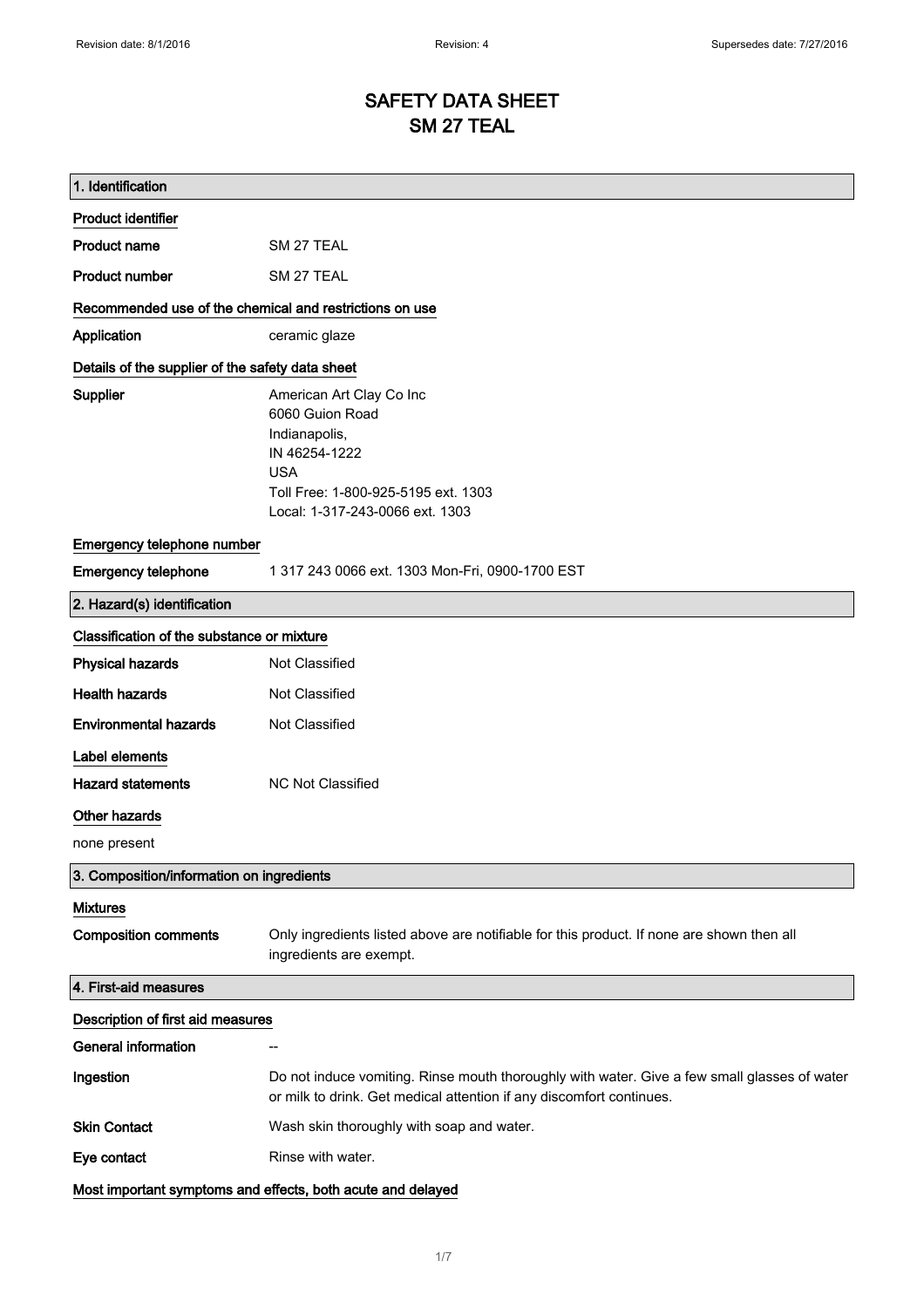| Inhalation                                                   | Read Section 2 for any specific precautions associated with this product. In general, breathing<br>any type of dust / mist can and may aggravate irritation of the throat and lungs.                                                                                                                        |
|--------------------------------------------------------------|-------------------------------------------------------------------------------------------------------------------------------------------------------------------------------------------------------------------------------------------------------------------------------------------------------------|
| Ingestion                                                    | Read Section 2 for any specific precautions associated with the use of this product. Products<br>with specific warnings about ingestion will give guidance there.                                                                                                                                           |
| <b>Skin contact</b>                                          | Read Section 2 for any specific precautions associated with the use of this product. In general<br>most ceramic glazes, clays and special products will tend to have a drying effect on the skin<br>and may cause some sensitivity to users with sensitive skin.                                            |
| Eye contact                                                  | Read Section 2 for any specific precautions associated with the use of this product. In general<br>most ceramic and special products contain materials that maybe abrasive to eyes. Keeping<br>materials from contacting the eyes is prudent. If contact does occur, flush with clean water, do<br>not rub. |
|                                                              | Indication of immediate medical attention and special treatment needed                                                                                                                                                                                                                                      |
| Notes for the doctor                                         | Treat symptomatically.                                                                                                                                                                                                                                                                                      |
| 5. Fire-fighting measures                                    |                                                                                                                                                                                                                                                                                                             |
| <b>Extinguishing media</b>                                   |                                                                                                                                                                                                                                                                                                             |
| Suitable extinguishing media                                 | Use fire-extinguishing media suitable for the surrounding fire.                                                                                                                                                                                                                                             |
| Special hazards arising from the substance or mixture        |                                                                                                                                                                                                                                                                                                             |
| Specific hazards                                             | The product is not believed to present a hazard due to its physical nature.                                                                                                                                                                                                                                 |
| Advice for firefighters                                      |                                                                                                                                                                                                                                                                                                             |
| Special protective equipment<br>for firefighters             | Use protective equipment appropriate for surrounding materials.                                                                                                                                                                                                                                             |
|                                                              |                                                                                                                                                                                                                                                                                                             |
| 6. Accidental release measures                               |                                                                                                                                                                                                                                                                                                             |
|                                                              | Personal precautions, protective equipment and emergency procedures                                                                                                                                                                                                                                         |
| <b>Personal precautions</b>                                  | For personal protection, see Section 8.                                                                                                                                                                                                                                                                     |
| <b>Environmental precautions</b>                             |                                                                                                                                                                                                                                                                                                             |
| <b>Environmental precautions</b>                             | Please read Section 2 completely. If any environmental warnings such as; H411 or H412 are<br>listed in Section 2, please use appropriate procedures when disposing of product and<br>container. Do not put materials into waterways or sewers.                                                              |
| Methods and material for containment and cleaning up         |                                                                                                                                                                                                                                                                                                             |
| Methods for cleaning up                                      | Collect spillage for reclamation or absorb in vermiculite, dry sand or similar material                                                                                                                                                                                                                     |
| Reference to other sections                                  | For waste disposal, see Section 13. For personal protection, see Section 8.                                                                                                                                                                                                                                 |
| 7. Handling and storage                                      |                                                                                                                                                                                                                                                                                                             |
| Precautions for safe handling                                |                                                                                                                                                                                                                                                                                                             |
| <b>Usage precautions</b>                                     | Read label before use. Do not eat, drink or smoke when using this product. Good personal<br>hygiene procedures should be implemented. Wash hands and any other contaminated areas<br>of the body with soap and water before leaving the work site.                                                          |
| Conditions for safe storage, including any incompatibilities |                                                                                                                                                                                                                                                                                                             |
| <b>Storage precautions</b>                                   | Store in tightly-closed, original container in a dry and cool place.                                                                                                                                                                                                                                        |
| Specific end uses(s)                                         |                                                                                                                                                                                                                                                                                                             |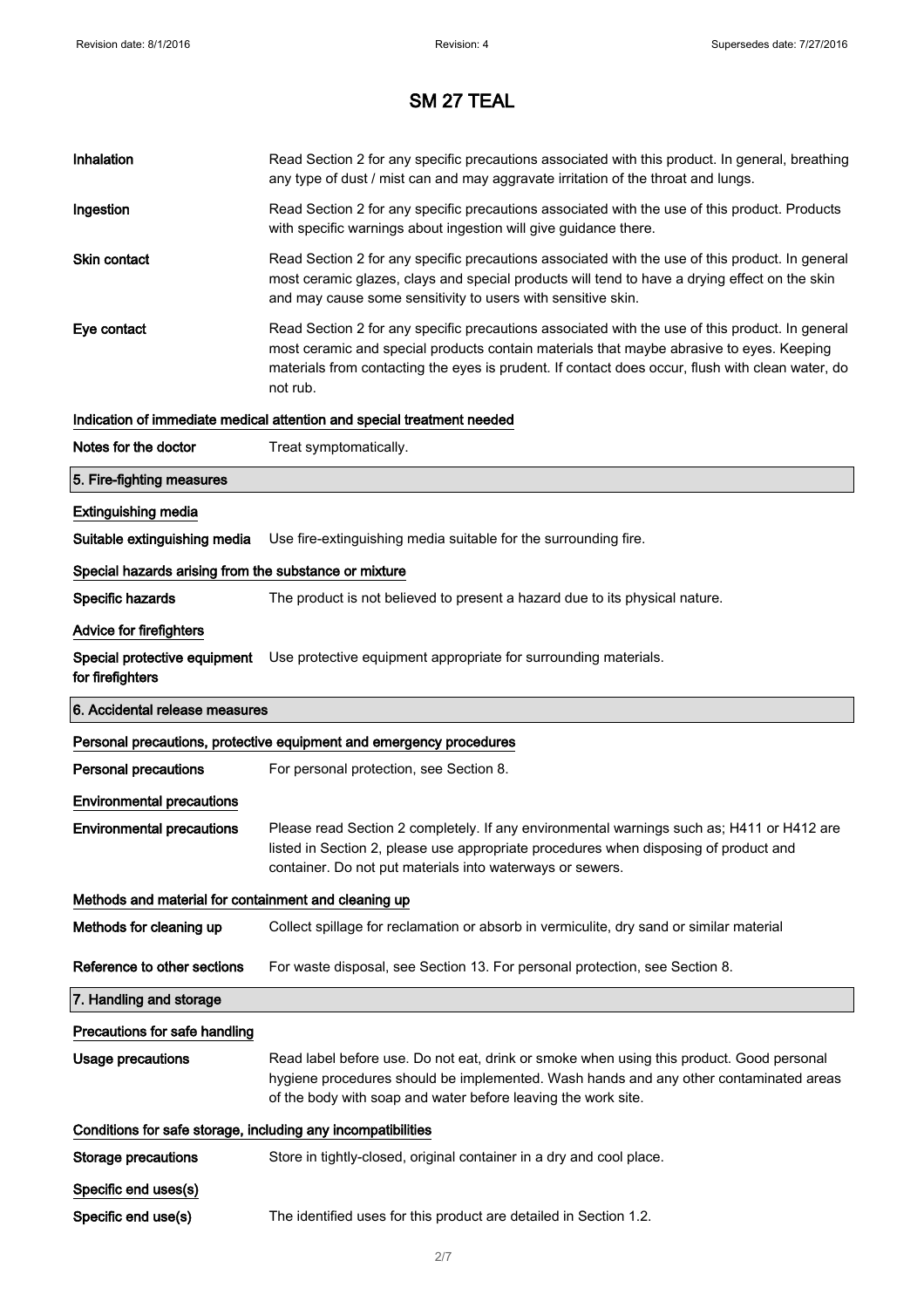## 8. Exposure Controls/personal protection

| Control parameters                  |                                                                                                                                                                                                                      |
|-------------------------------------|----------------------------------------------------------------------------------------------------------------------------------------------------------------------------------------------------------------------|
| Ingredient comments                 | Only ingredients listed n Section 3 are notifiable for this product. If none are shown then all<br>ingredients are exempt.                                                                                           |
| <b>Exposure controls</b>            |                                                                                                                                                                                                                      |
| Appropriate engineering<br>controls | No specific ventilations requirements unless the "FAN" pictogram is shown above or specified<br>in Section 2.                                                                                                        |
| Eye/face protection                 | No specific eye protection required unless the "EYE PROTECTION" pictogram is shown<br>above or specified in Section 2.                                                                                               |
| Hand protection                     | No specific hand protection required unless the "HAND PROTECTION" pictogram is shown<br>above or specified in Section 2.                                                                                             |
| Hygiene measures                    | Using good personal hygiene practices is always appropriate. Keeping a clean work space,<br>cleaning up properly when done, and not eating, drinking or smoking when using this product.                             |
| Respiratory protection              | No specific respiratory protection required unless the "RESPIRATOR" pictogram is shown<br>above or specified in Section 2. Using the appropriate certified protection for the operation is<br>important if required. |

## 9. Physical and Chemical Properties

| Information on basic physical and chemical properties |                           |
|-------------------------------------------------------|---------------------------|
| Appearance                                            | Colored liquid.           |
| Color                                                 | Various colors.           |
| Odor                                                  | Almost odorless.          |
| <b>Odor threshold</b>                                 | No information available. |
| pH                                                    | $6 - 8$                   |
| <b>Melting point</b>                                  | No information available. |
| Initial boiling point and range                       | No information available. |
| Flash point                                           | No information available. |
| <b>Evaporation rate</b>                               | No information available. |
| Flammability (solid, gas)                             | No information available. |
| Upper/lower flammability or<br>explosive limits       | No information available. |
| Vapor pressure                                        | No information available. |
| <b>Relative density</b>                               | Greater than 1.0          |
| Solubility(ies)                                       | Not applicable.           |
| <b>Partition coefficient</b>                          | No information available. |
| Auto-ignition temperature                             | Not applicable.           |
| <b>Decomposition Temperature</b>                      | No information available. |
| <b>Viscosity</b>                                      | No information available. |
| <b>Explosive properties</b>                           | none                      |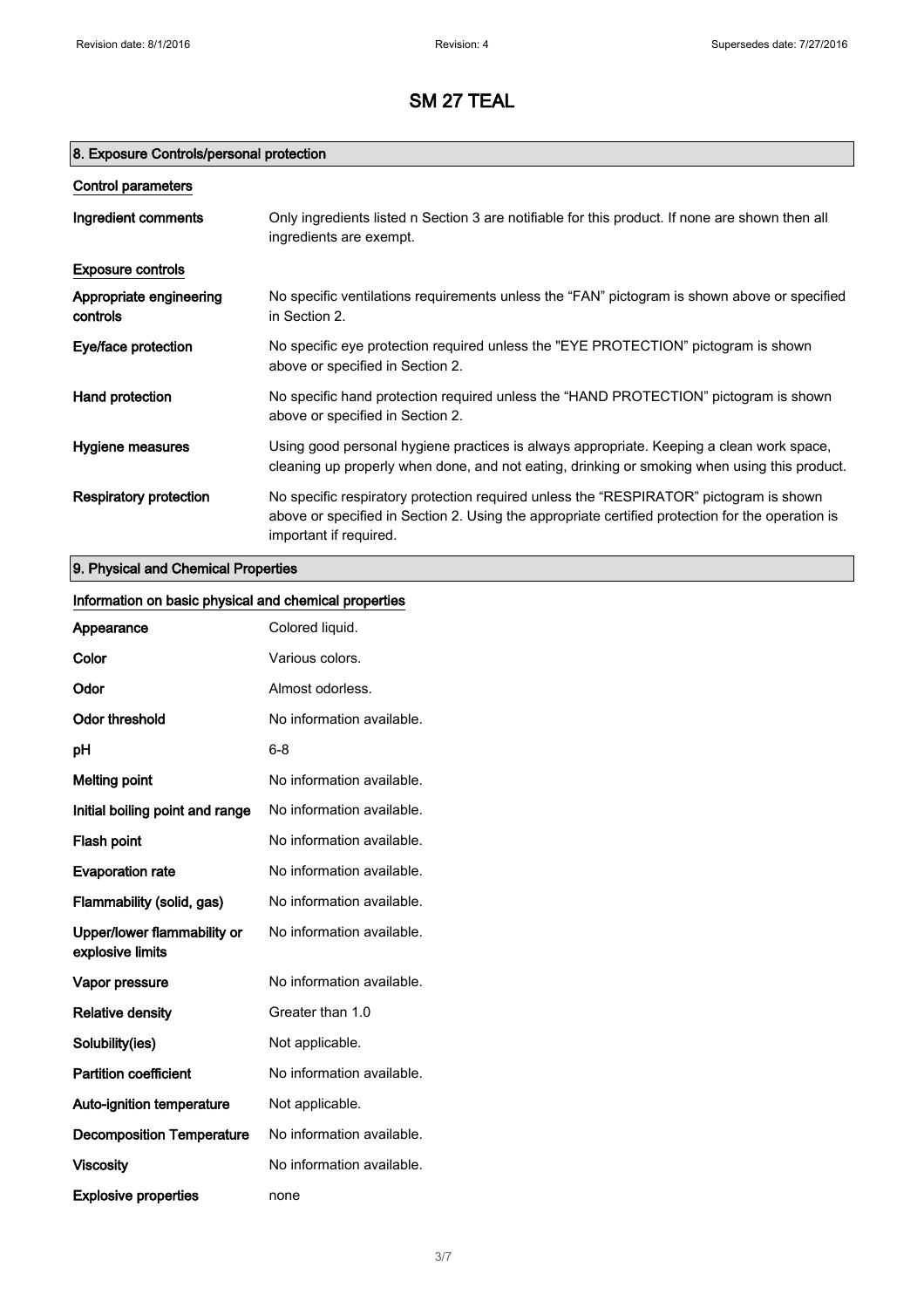| <b>Oxidizing properties</b>           | none                                                                                                                                                                                                                                           |
|---------------------------------------|------------------------------------------------------------------------------------------------------------------------------------------------------------------------------------------------------------------------------------------------|
| Other information                     | Not applicable.                                                                                                                                                                                                                                |
| 10. Stability and reactivity          |                                                                                                                                                                                                                                                |
| Reactivity                            | There are no known reactivity hazards associated with this product.                                                                                                                                                                            |
| <b>Stability</b>                      | No particular stability concerns.                                                                                                                                                                                                              |
| Possibility of hazardous<br>reactions | None known.                                                                                                                                                                                                                                    |
| Conditions to avoid                   | None known.                                                                                                                                                                                                                                    |
| Materials to avoid                    | None known.                                                                                                                                                                                                                                    |
| Hazardous decomposition<br>products   | None known.                                                                                                                                                                                                                                    |
| 11. Toxicological information         |                                                                                                                                                                                                                                                |
| Information on toxicological effects  |                                                                                                                                                                                                                                                |
| <b>Toxicological effects</b>          | Please read Section 2 thoroughly to understand the toxicological risks, (if any) and<br>precautions for safe use (if any).                                                                                                                     |
| Skin corrosion/irritation             |                                                                                                                                                                                                                                                |
| <b>Skin sensitization</b>             |                                                                                                                                                                                                                                                |
| <b>Skin sensitization</b>             | Based on available data the classification criteria are not met.                                                                                                                                                                               |
| Eye contact                           | May cause temporary eye irritation.                                                                                                                                                                                                            |
| 12. Ecological Information            |                                                                                                                                                                                                                                                |
| Ecotoxicity                           | Please read Section 2 completely. If any environmental warnings such as; H411 or H412 are<br>listed in Section 2, please use appropriate procedures when disposing of product and<br>container. Do not put materials into waterways or sewers. |
| <b>Toxicity</b>                       |                                                                                                                                                                                                                                                |
| <b>Toxicity</b>                       | Please read Section 2 completely. If any environmental warnings such as; H411 or H412 are<br>listed in Section 2, please use appropriate procedures when disposing of product and<br>container. Do not put materials into waterways or sewers. |
| Persistence and degradability         |                                                                                                                                                                                                                                                |
| Persistence and degradability         | No data available.                                                                                                                                                                                                                             |
| Biodegradation                        | Not inherently biodegradable.                                                                                                                                                                                                                  |
| <b>Bioaccumulative potential</b>      |                                                                                                                                                                                                                                                |
| <b>Partition coefficient</b>          | No information available.                                                                                                                                                                                                                      |
| Mobility in soil                      |                                                                                                                                                                                                                                                |
| <b>Mobility</b>                       | Semi-mobile.                                                                                                                                                                                                                                   |
| Results of PBT and vPvB assessment    |                                                                                                                                                                                                                                                |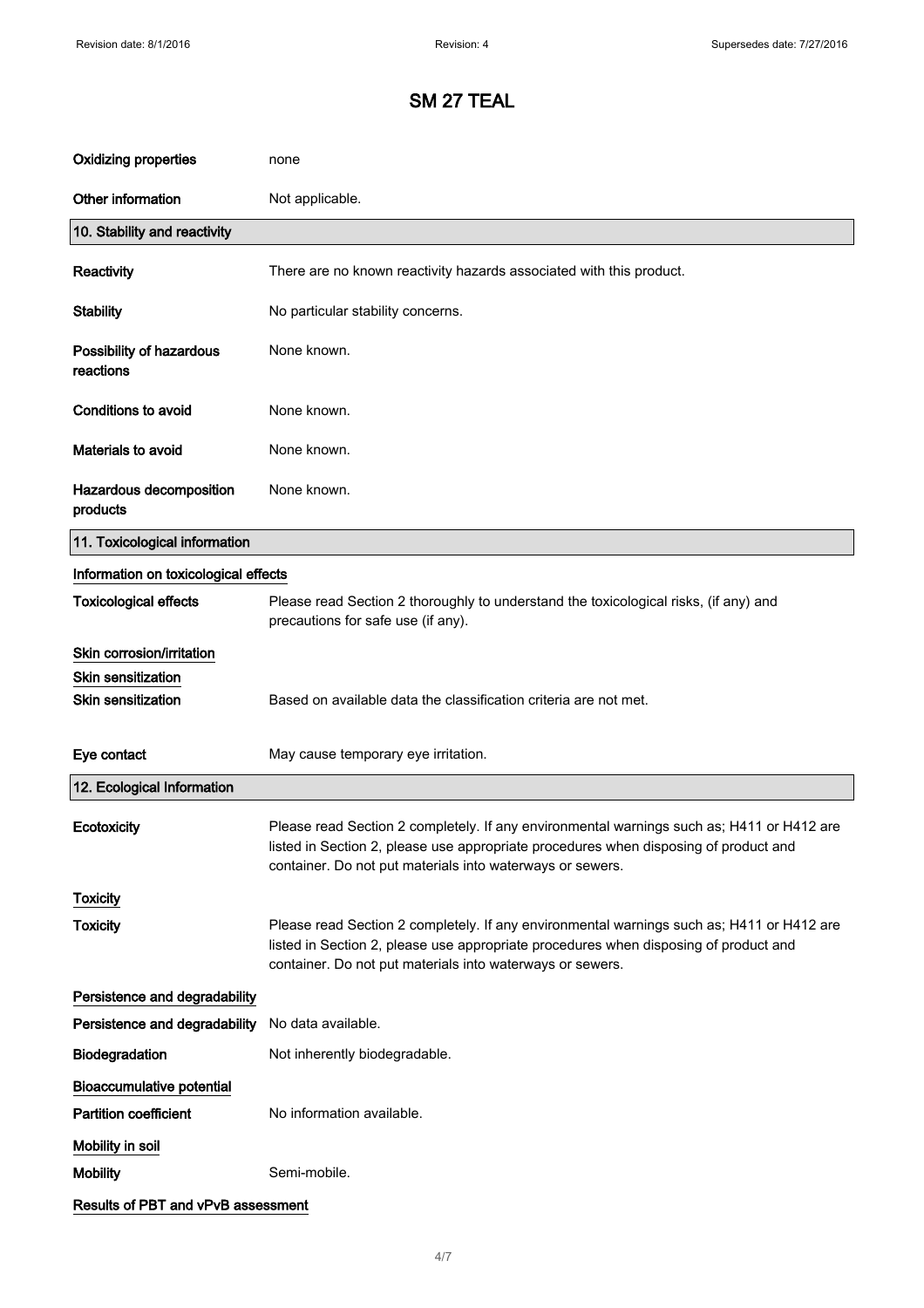| Results of PBT and vPvB<br>assessment | This product does not contain any substances classified as PBT or vPvB.                                                                                                                      |
|---------------------------------------|----------------------------------------------------------------------------------------------------------------------------------------------------------------------------------------------|
| Other adverse effects                 |                                                                                                                                                                                              |
| Other adverse effects                 | None known.                                                                                                                                                                                  |
| 13. Disposal considerations           |                                                                                                                                                                                              |
| Waste treatment methods               |                                                                                                                                                                                              |
| <b>General information</b>            | Dispose of waste product or used containers in accordance with local regulations When<br>handling waste, the safety precautions applying to handling of the product should be<br>considered. |
| 14. Transport information             |                                                                                                                                                                                              |
| General                               | The product is not covered by international regulations on the transport of dangerous goods<br>(IMDG, IATA, DoT).                                                                            |
| <b>UN Number</b>                      |                                                                                                                                                                                              |
| Not applicable.                       |                                                                                                                                                                                              |
| UN proper shipping name               |                                                                                                                                                                                              |
| Not applicable.                       |                                                                                                                                                                                              |
| Transport hazard class(es)            |                                                                                                                                                                                              |
| No transport warning sign required.   |                                                                                                                                                                                              |
| Packing group                         |                                                                                                                                                                                              |
| Not applicable.                       |                                                                                                                                                                                              |
| <b>Environmental hazards</b>          |                                                                                                                                                                                              |

#### Environmentally Hazardous Substance

Please refer to Section 2 for any environmental hazards associated with this product. If H411/H412 warnings are shown then please verify packaging and labeling requirements for larger volumes.

#### Special precautions for user

Not applicable.

#### Transport in bulk according to Not applicable. Annex II of MARPOL 73/78 and the IBC Code

#### 15. Regulatory information

#### International Regulations

### US State Regulations

## California Proposition 65 Carcinogens and Reproductive Toxins

None of the ingredients are listed or exempt.

#### Massachusetts "Right To Know" List

| 2-aminoethanol |
|----------------|
| $1\%$          |
| silica         |
| $5 - 10%$      |
|                |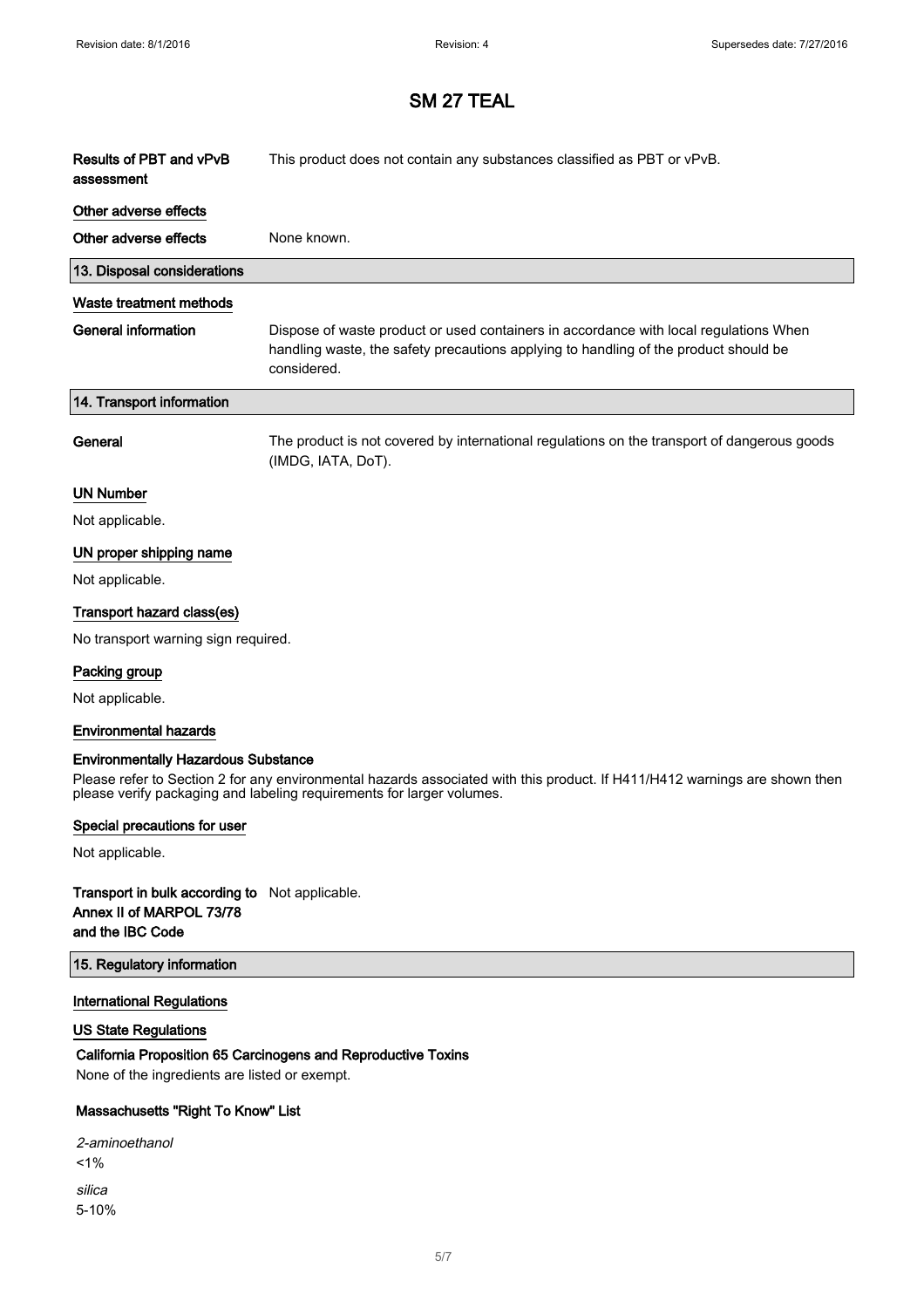aluminium oxide 5-10%

Hydrated Aluminium Silicate 1-5%

## Rhode Island "Right To Know" List

2-aminoethanol  $1%$ 

silica

5-10%

aluminium oxide 5-10%

Hydrated Aluminium Silicate 1-5%

### Minnesota "Right To Know" List

2-aminoethanol

 $1%$ silica

5-10%

aluminium oxide 5-10%

Hydrated Aluminium Silicate 1-5%

### New Jersey "Right To Know" List

2-aminoethanol  $1%$ silica 5-10% aluminium oxide 5-10% Hydrated Aluminium Silicate

1-5%

## Pennsylvania "Right To Know" List

2-aminoethanol  $1%$ silica 5-10% aluminium oxide

5-10% Hydrated Aluminium Silicate 1-5%

#### Inventories

Canada - DSL/NDSL All the ingredients are listed or exempt.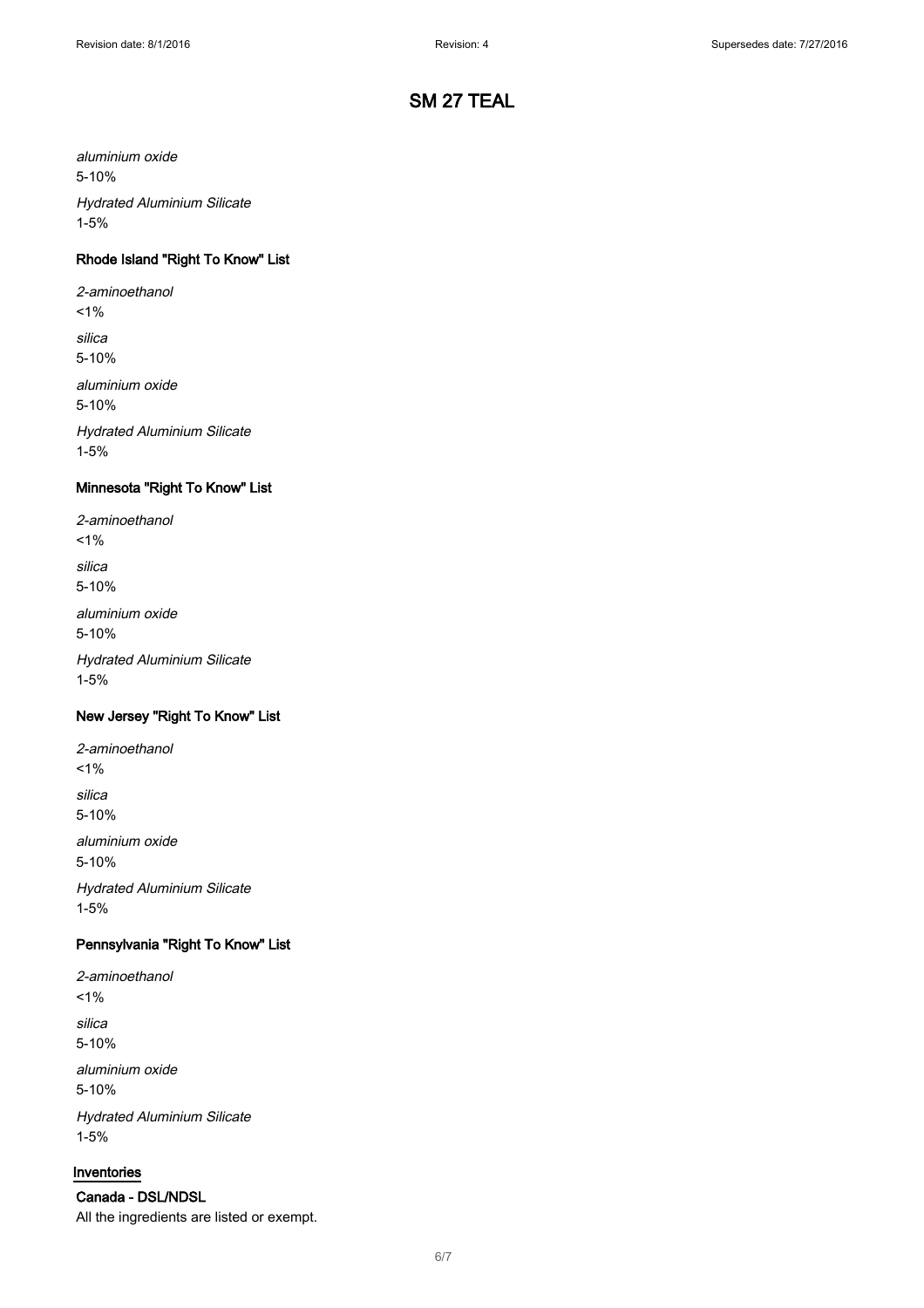#### US - TSCA

All the ingredients are listed or exempt.

#### US - TSCA 12(b) Export Notification

All the ingredients are listed or exempt.

| 16. Other information |                                                                                                                                                                                                                                  |
|-----------------------|----------------------------------------------------------------------------------------------------------------------------------------------------------------------------------------------------------------------------------|
| General information   | The following are the top 5 materials by weight listed for New Jersey (if applicable):- Water<br>7732-18-5, Calcium Silicate13983-17-0, Crystalline Silica14808-60-7, Nepheline Syenite<br>37244-96-5<br>Non Lead frit65997-18-4 |
| <b>Revision date</b>  | 8/1/2016                                                                                                                                                                                                                         |
| <b>Revision</b>       | 4                                                                                                                                                                                                                                |
| Supersedes date       | 7/27/2016                                                                                                                                                                                                                        |
| SDS No.               | 5592                                                                                                                                                                                                                             |

This information relates only to the specific material designated and may not be valid for such material used in combination with any other materials or in any process. Such information is, to the best of the company's knowledge and belief, accurate and reliable as of the date indicated. However, no warranty, guarantee or representation is made to its accuracy, reliability or completeness. It is the user's responsibility to satisfy himself as to the suitability of such information for his own particular use.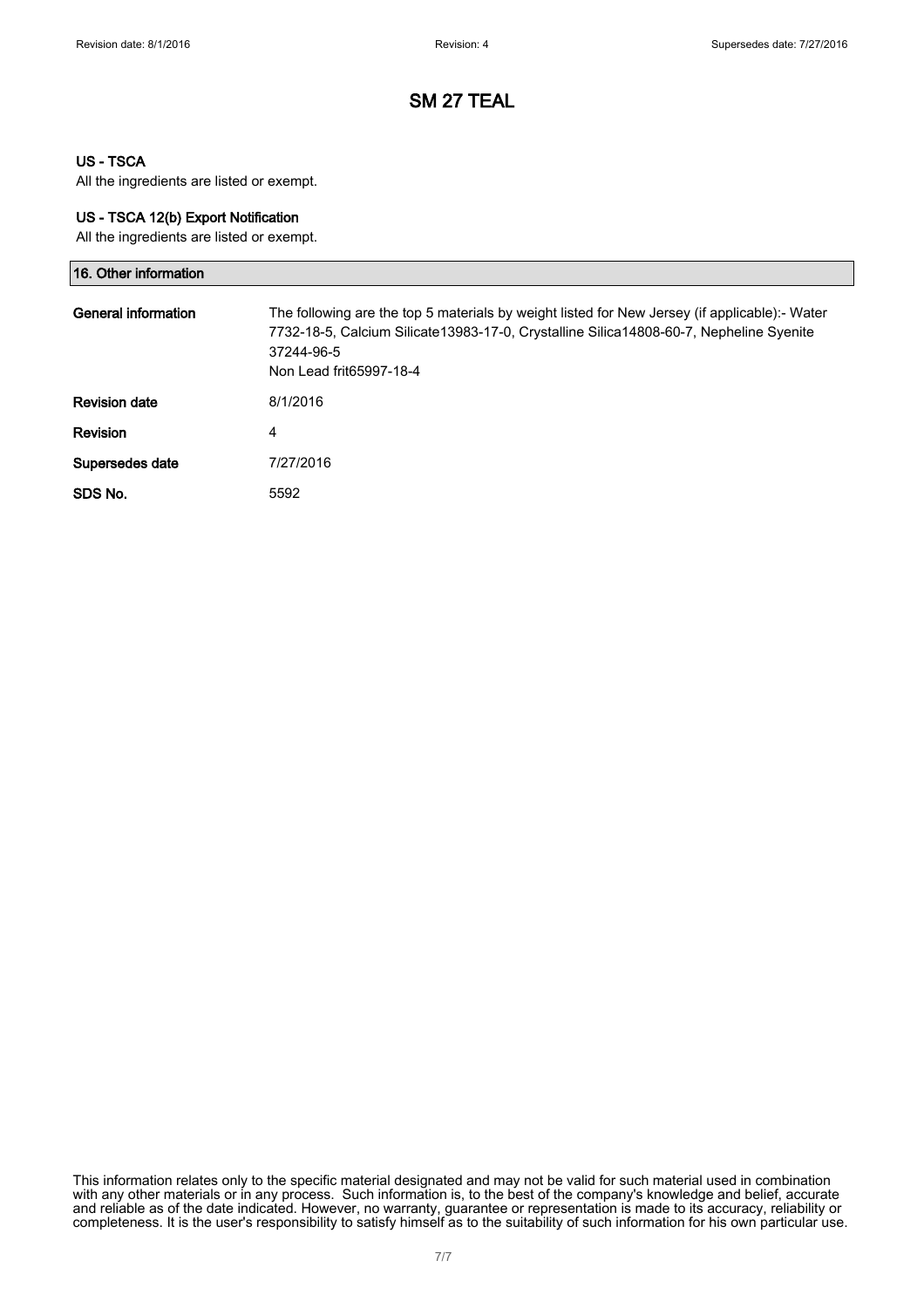# SAFETY DATA SHEET SM 20 LIGHT BLUE

| 1. Identification                                       |                                                                                                                                                                       |
|---------------------------------------------------------|-----------------------------------------------------------------------------------------------------------------------------------------------------------------------|
| <b>Product identifier</b>                               |                                                                                                                                                                       |
| Product name                                            | SM 20 LIGHT BLUE                                                                                                                                                      |
| <b>Product number</b>                                   | <b>SM 20 LIGHT BLUE</b>                                                                                                                                               |
| Recommended use of the chemical and restrictions on use |                                                                                                                                                                       |
| Application                                             | ceramic glaze                                                                                                                                                         |
| Details of the supplier of the safety data sheet        |                                                                                                                                                                       |
| <b>Supplier</b>                                         | American Art Clay Co Inc<br>6060 Guion Road<br>Indianapolis,<br>IN 46254-1222<br><b>USA</b><br>Toll Free: 1-800-925-5195 ext. 1303<br>Local: 1-317-243-0066 ext. 1303 |
| Emergency telephone number                              |                                                                                                                                                                       |
| <b>Emergency telephone</b>                              | 1 317 243 0066 ext. 1303 Mon-Fri, 0900-1700 EST                                                                                                                       |
| 2. Hazard(s) identification                             |                                                                                                                                                                       |
| Classification of the substance or mixture              |                                                                                                                                                                       |
| <b>Physical hazards</b>                                 | Not Classified                                                                                                                                                        |
| <b>Health hazards</b>                                   | Not Classified                                                                                                                                                        |
| <b>Environmental hazards</b>                            | Not Classified                                                                                                                                                        |
| Label elements                                          |                                                                                                                                                                       |
| <b>Hazard statements</b>                                | <b>NC Not Classified</b>                                                                                                                                              |
| Other hazards                                           |                                                                                                                                                                       |
| none present                                            |                                                                                                                                                                       |
| 3. Composition/information on ingredients               |                                                                                                                                                                       |
| <b>Mixtures</b>                                         |                                                                                                                                                                       |
| <b>Composition comments</b>                             | Only ingredients listed above are notifiable for this product. If none are shown then all<br>ingredients are exempt.                                                  |
| 4. First-aid measures                                   |                                                                                                                                                                       |
| Description of first aid measures                       |                                                                                                                                                                       |
| <b>General information</b>                              |                                                                                                                                                                       |
| Ingestion                                               | Do not induce vomiting. Rinse mouth thoroughly with water. Give a few small glasses of water<br>or milk to drink. Get medical attention if any discomfort continues.  |
| <b>Skin Contact</b>                                     | Wash skin thoroughly with soap and water.                                                                                                                             |
| Eye contact                                             | Rinse with water.                                                                                                                                                     |
|                                                         | Most important symptoms and effects, both acute and delayed                                                                                                           |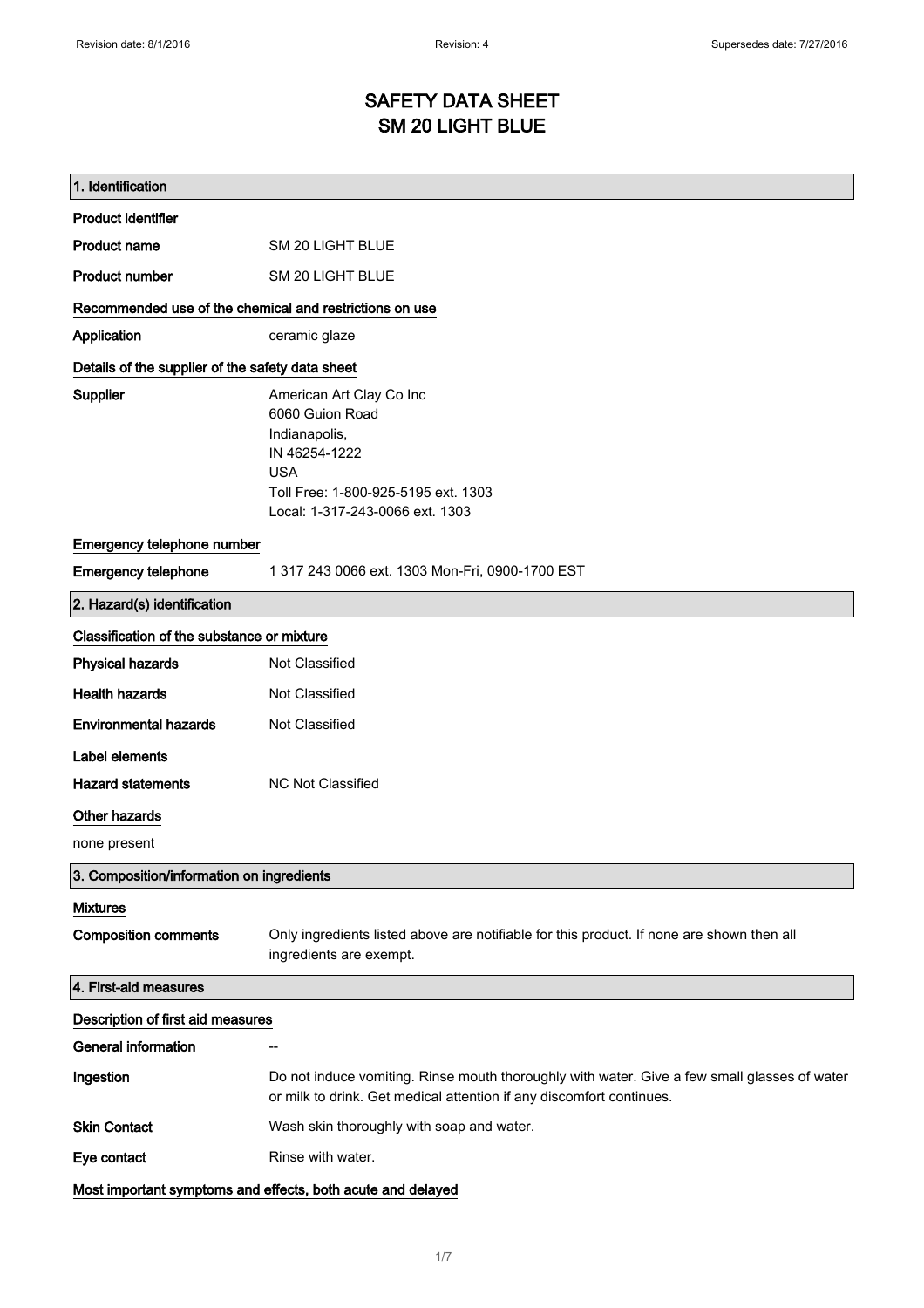| Inhalation                                                   | Read Section 2 for any specific precautions associated with this product. In general, breathing<br>any type of dust / mist can and may aggravate irritation of the throat and lungs.                                                                                                                        |
|--------------------------------------------------------------|-------------------------------------------------------------------------------------------------------------------------------------------------------------------------------------------------------------------------------------------------------------------------------------------------------------|
| Ingestion                                                    | Read Section 2 for any specific precautions associated with the use of this product. Products<br>with specific warnings about ingestion will give guidance there.                                                                                                                                           |
| <b>Skin contact</b>                                          | Read Section 2 for any specific precautions associated with the use of this product. In general<br>most ceramic glazes, clays and special products will tend to have a drying effect on the skin<br>and may cause some sensitivity to users with sensitive skin.                                            |
| Eye contact                                                  | Read Section 2 for any specific precautions associated with the use of this product. In general<br>most ceramic and special products contain materials that maybe abrasive to eyes. Keeping<br>materials from contacting the eyes is prudent. If contact does occur, flush with clean water, do<br>not rub. |
|                                                              | Indication of immediate medical attention and special treatment needed                                                                                                                                                                                                                                      |
| Notes for the doctor                                         | Treat symptomatically.                                                                                                                                                                                                                                                                                      |
| 5. Fire-fighting measures                                    |                                                                                                                                                                                                                                                                                                             |
| <b>Extinguishing media</b>                                   |                                                                                                                                                                                                                                                                                                             |
| Suitable extinguishing media                                 | Use fire-extinguishing media suitable for the surrounding fire.                                                                                                                                                                                                                                             |
| Special hazards arising from the substance or mixture        |                                                                                                                                                                                                                                                                                                             |
| Specific hazards                                             | The product is not believed to present a hazard due to its physical nature.                                                                                                                                                                                                                                 |
| Advice for firefighters                                      |                                                                                                                                                                                                                                                                                                             |
| for firefighters                                             | Special protective equipment Use protective equipment appropriate for surrounding materials.                                                                                                                                                                                                                |
|                                                              |                                                                                                                                                                                                                                                                                                             |
| 6. Accidental release measures                               |                                                                                                                                                                                                                                                                                                             |
|                                                              | Personal precautions, protective equipment and emergency procedures                                                                                                                                                                                                                                         |
| <b>Personal precautions</b>                                  | For personal protection, see Section 8.                                                                                                                                                                                                                                                                     |
| <b>Environmental precautions</b>                             |                                                                                                                                                                                                                                                                                                             |
| <b>Environmental precautions</b>                             | Please read Section 2 completely. If any environmental warnings such as; H411 or H412 are<br>listed in Section 2, please use appropriate procedures when disposing of product and<br>container. Do not put materials into waterways or sewers.                                                              |
| Methods and material for containment and cleaning up         |                                                                                                                                                                                                                                                                                                             |
| Methods for cleaning up                                      | Collect spillage for reclamation or absorb in vermiculite, dry sand or similar material                                                                                                                                                                                                                     |
| Reference to other sections                                  | For waste disposal, see Section 13. For personal protection, see Section 8.                                                                                                                                                                                                                                 |
| 7. Handling and storage                                      |                                                                                                                                                                                                                                                                                                             |
| Precautions for safe handling                                |                                                                                                                                                                                                                                                                                                             |
| <b>Usage precautions</b>                                     | Read label before use. Do not eat, drink or smoke when using this product. Good personal<br>hygiene procedures should be implemented. Wash hands and any other contaminated areas<br>of the body with soap and water before leaving the work site.                                                          |
| Conditions for safe storage, including any incompatibilities |                                                                                                                                                                                                                                                                                                             |
| <b>Storage precautions</b>                                   | Store in tightly-closed, original container in a dry and cool place.                                                                                                                                                                                                                                        |
| Specific end uses(s)                                         |                                                                                                                                                                                                                                                                                                             |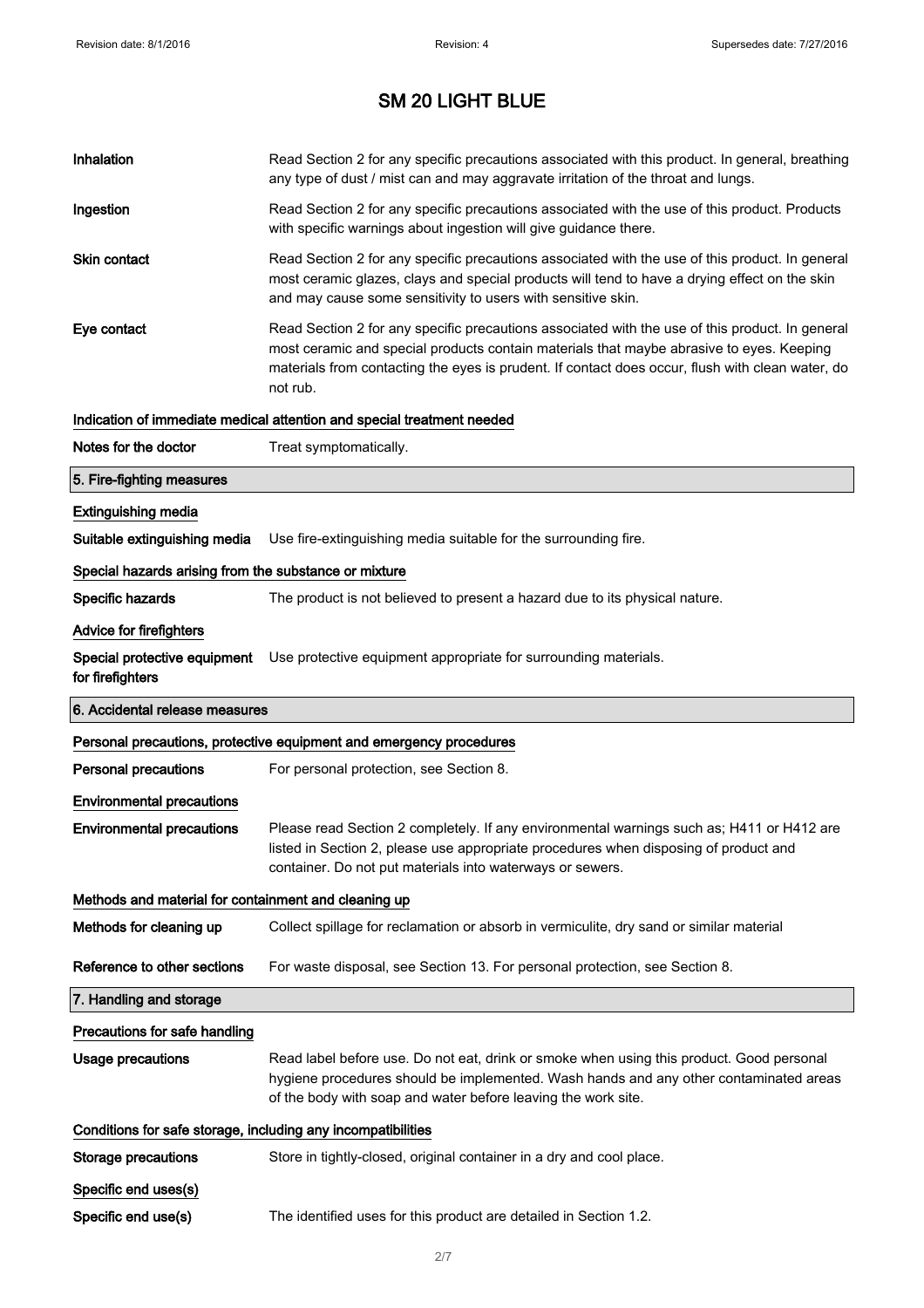## 8. Exposure Controls/personal protection

| Control parameters                  |                                                                                                                                                                                                                      |
|-------------------------------------|----------------------------------------------------------------------------------------------------------------------------------------------------------------------------------------------------------------------|
| Ingredient comments                 | Only ingredients listed n Section 3 are notifiable for this product. If none are shown then all<br>ingredients are exempt.                                                                                           |
| <b>Exposure controls</b>            |                                                                                                                                                                                                                      |
| Appropriate engineering<br>controls | No specific ventilations requirements unless the "FAN" pictogram is shown above or specified<br>in Section 2.                                                                                                        |
| Eye/face protection                 | No specific eye protection required unless the "EYE PROTECTION" pictogram is shown<br>above or specified in Section 2.                                                                                               |
| Hand protection                     | No specific hand protection required unless the "HAND PROTECTION" pictogram is shown<br>above or specified in Section 2.                                                                                             |
| Hygiene measures                    | Using good personal hygiene practices is always appropriate. Keeping a clean work space,<br>cleaning up properly when done, and not eating, drinking or smoking when using this product.                             |
| Respiratory protection              | No specific respiratory protection required unless the "RESPIRATOR" pictogram is shown<br>above or specified in Section 2. Using the appropriate certified protection for the operation is<br>important if required. |

# 9. Physical and Chemical Properties

| Information on basic physical and chemical properties |                           |
|-------------------------------------------------------|---------------------------|
| Appearance                                            | Colored liquid.           |
| Color                                                 | Various colors.           |
| Odor                                                  | Almost odorless.          |
| <b>Odor threshold</b>                                 | No information available. |
| pH                                                    | $6 - 8$                   |
| <b>Melting point</b>                                  | No information available. |
| Initial boiling point and range                       | No information available. |
| Flash point                                           | No information available. |
| <b>Evaporation rate</b>                               | No information available. |
| Flammability (solid, gas)                             | No information available. |
| Upper/lower flammability or<br>explosive limits       | No information available. |
| Vapor pressure                                        | No information available. |
| <b>Relative density</b>                               | Greater than 1.0          |
| Solubility(ies)                                       | Not applicable.           |
| <b>Partition coefficient</b>                          | No information available. |
| Auto-ignition temperature                             | Not applicable.           |
| <b>Decomposition Temperature</b>                      | No information available. |
| <b>Viscosity</b>                                      | No information available. |
| <b>Explosive properties</b>                           | none                      |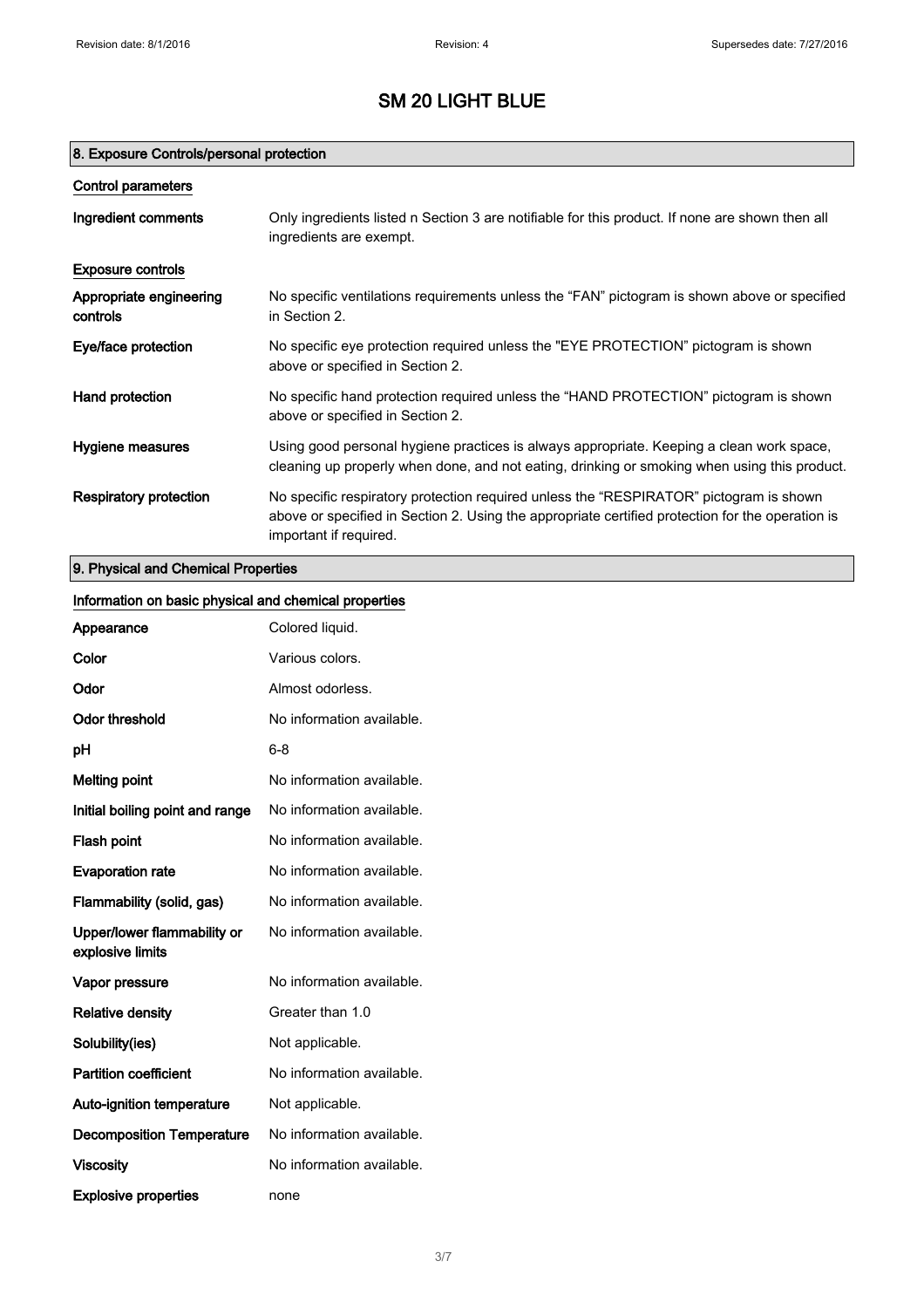| <b>Oxidizing properties</b>           | none                                                                                                                                                                                                                                           |
|---------------------------------------|------------------------------------------------------------------------------------------------------------------------------------------------------------------------------------------------------------------------------------------------|
| Other information                     | Not applicable.                                                                                                                                                                                                                                |
| 10. Stability and reactivity          |                                                                                                                                                                                                                                                |
| Reactivity                            | There are no known reactivity hazards associated with this product.                                                                                                                                                                            |
| <b>Stability</b>                      | No particular stability concerns.                                                                                                                                                                                                              |
| Possibility of hazardous<br>reactions | None known.                                                                                                                                                                                                                                    |
| <b>Conditions to avoid</b>            | None known.                                                                                                                                                                                                                                    |
| Materials to avoid                    | None known.                                                                                                                                                                                                                                    |
| Hazardous decomposition<br>products   | None known.                                                                                                                                                                                                                                    |
| 11. Toxicological information         |                                                                                                                                                                                                                                                |
| Information on toxicological effects  |                                                                                                                                                                                                                                                |
| <b>Toxicological effects</b>          | Please read Section 2 thoroughly to understand the toxicological risks, (if any) and<br>precautions for safe use (if any).                                                                                                                     |
| Skin corrosion/irritation             |                                                                                                                                                                                                                                                |
| <b>Skin sensitization</b>             |                                                                                                                                                                                                                                                |
| Skin sensitization                    | Based on available data the classification criteria are not met.                                                                                                                                                                               |
| Eye contact                           | May cause temporary eye irritation.                                                                                                                                                                                                            |
| 12. Ecological Information            |                                                                                                                                                                                                                                                |
| Ecotoxicity                           | Please read Section 2 completely. If any environmental warnings such as; H411 or H412 are<br>listed in Section 2, please use appropriate procedures when disposing of product and<br>container. Do not put materials into waterways or sewers. |
| <b>Toxicity</b>                       |                                                                                                                                                                                                                                                |
| <b>Toxicity</b>                       | Please read Section 2 completely. If any environmental warnings such as; H411 or H412 are<br>listed in Section 2, please use appropriate procedures when disposing of product and<br>container. Do not put materials into waterways or sewers. |
| Persistence and degradability         |                                                                                                                                                                                                                                                |
| Persistence and degradability         | No data available.                                                                                                                                                                                                                             |
| Biodegradation                        | Not inherently biodegradable.                                                                                                                                                                                                                  |
| <b>Bioaccumulative potential</b>      |                                                                                                                                                                                                                                                |
| <b>Partition coefficient</b>          | No information available.                                                                                                                                                                                                                      |
| Mobility in soil                      |                                                                                                                                                                                                                                                |
| <b>Mobility</b>                       | Semi-mobile.                                                                                                                                                                                                                                   |
| Results of PBT and vPvB assessment    |                                                                                                                                                                                                                                                |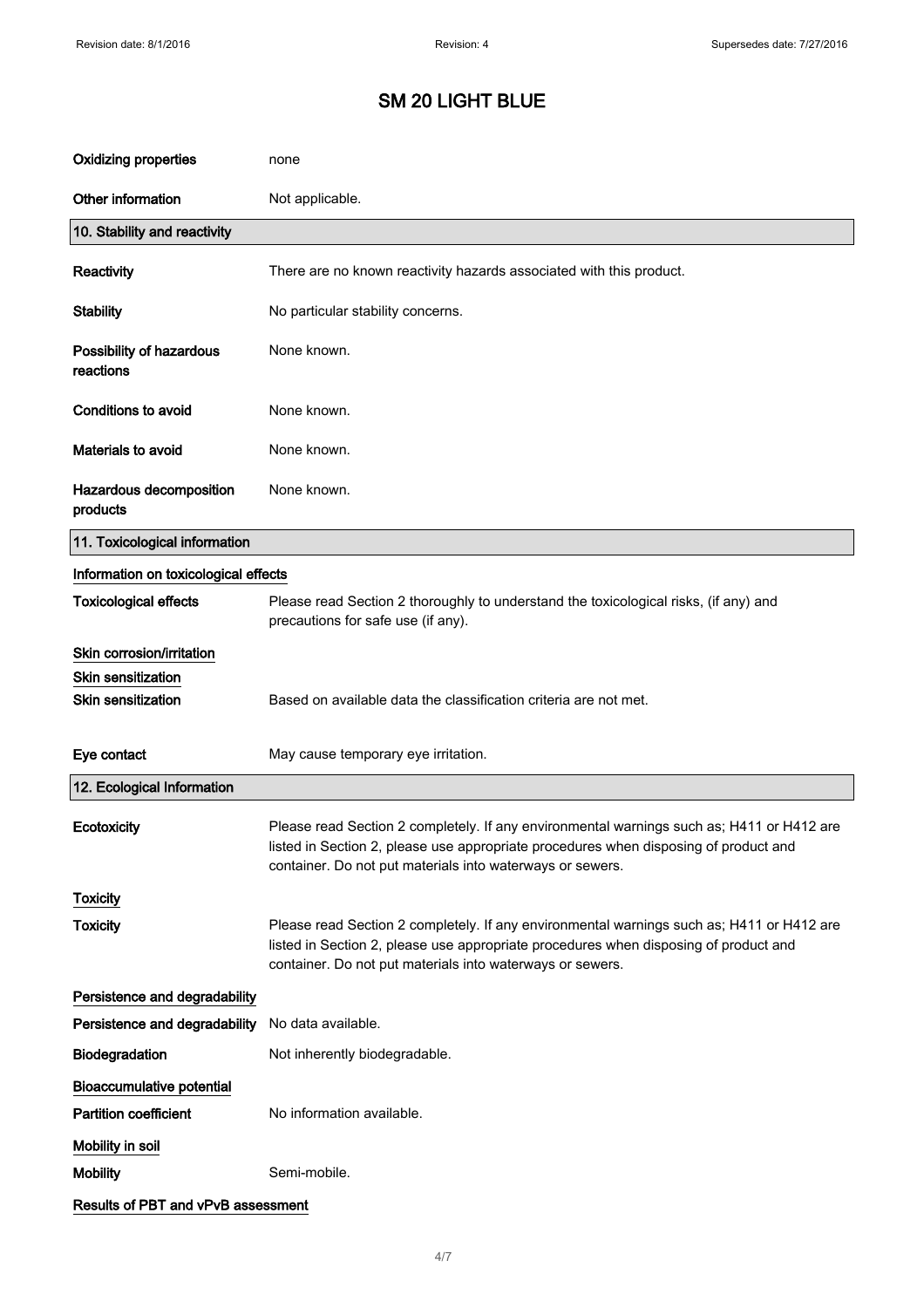$\sqrt{2}$ 

 $\Bigg]$ 

# SM 20 LIGHT BLUE

| Results of PBT and vPvB<br>assessment      | This product does not contain any substances classified as PBT or vPvB.                                                                                                                             |
|--------------------------------------------|-----------------------------------------------------------------------------------------------------------------------------------------------------------------------------------------------------|
| Other adverse effects                      |                                                                                                                                                                                                     |
| Other adverse effects                      | None known.                                                                                                                                                                                         |
| 13. Disposal considerations                |                                                                                                                                                                                                     |
| Waste treatment methods                    |                                                                                                                                                                                                     |
| <b>General information</b>                 | Dispose of waste product or used containers in accordance with local regulations When<br>handling waste, the safety precautions applying to handling of the product should be<br>considered.        |
| 14. Transport information                  |                                                                                                                                                                                                     |
| General                                    | The product is not covered by international regulations on the transport of dangerous goods<br>(IMDG, IATA, DoT).                                                                                   |
| UN Number                                  |                                                                                                                                                                                                     |
| Not applicable.                            |                                                                                                                                                                                                     |
| UN proper shipping name                    |                                                                                                                                                                                                     |
| Not applicable.                            |                                                                                                                                                                                                     |
| Transport hazard class(es)                 |                                                                                                                                                                                                     |
| No transport warning sign required.        |                                                                                                                                                                                                     |
| Packing group                              |                                                                                                                                                                                                     |
| Not applicable.                            |                                                                                                                                                                                                     |
| <b>Environmental hazards</b>               |                                                                                                                                                                                                     |
|                                            |                                                                                                                                                                                                     |
| <b>Environmentally Hazardous Substance</b> | Please refer to Section 2 for any environmental hazards associated with this product. If H411/H412 warnings are shown then<br>please verify packaging and labeling requirements for larger volumes. |

### Special precautions for user

Not applicable.

### Transport in bulk according to Not applicable. Annex II of MARPOL 73/78 and the IBC Code

#### 15. Regulatory information

### International Regulations

### US State Regulations

# California Proposition 65 Carcinogens and Reproductive Toxins

None of the ingredients are listed or exempt.

## Massachusetts "Right To Know" List

| silica          |
|-----------------|
| $10 - 30%$      |
| aluminium oxide |
| $5 - 10%$       |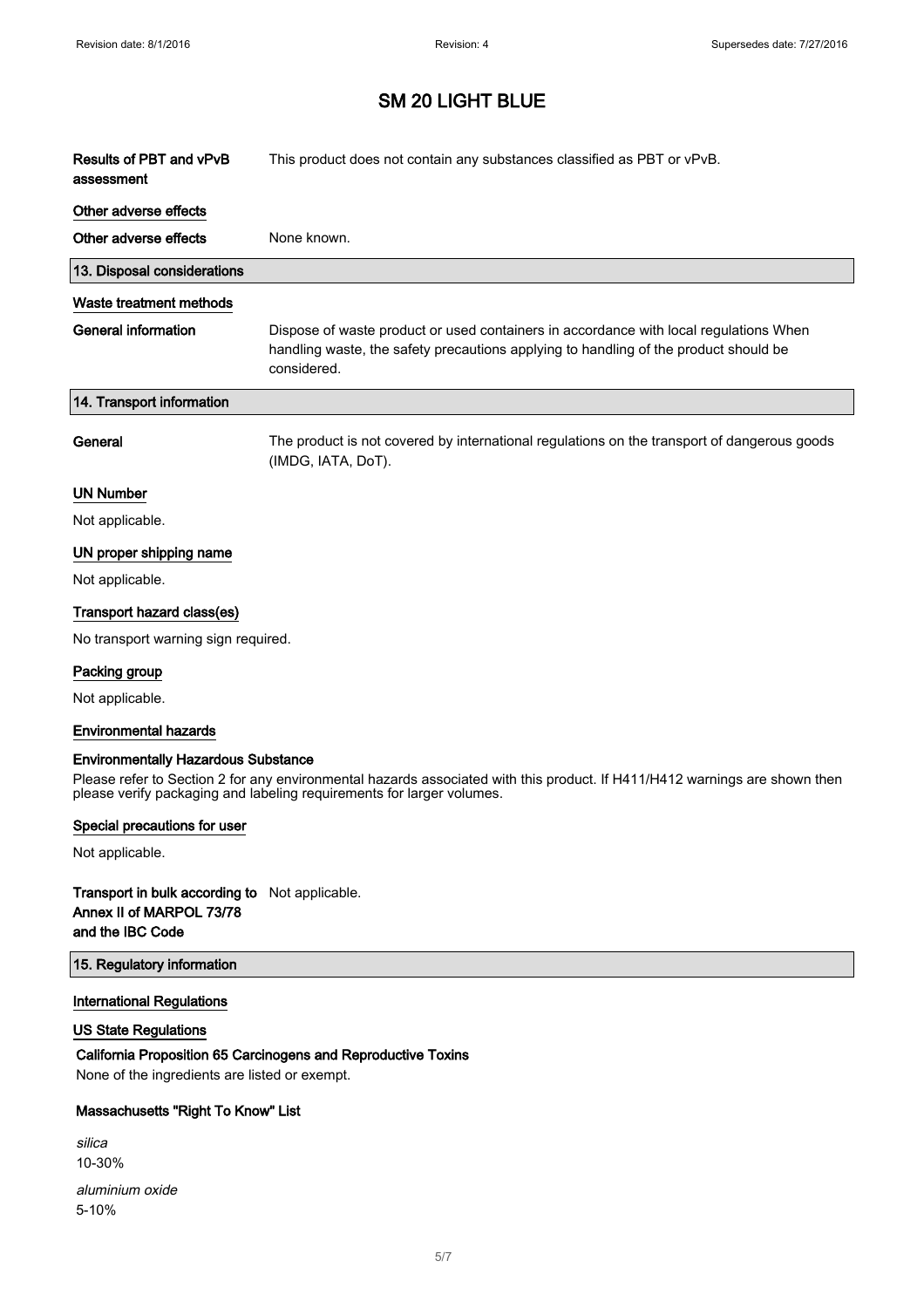### Hydrated Aluminium Silicate 1-5%

2-aminoethanol  $1%$ 

## Rhode Island "Right To Know" List

silica 10-30%

aluminium oxide 5-10%

Hydrated Aluminium Silicate 1-5%

2-aminoethanol  $1%$ 

### Minnesota "Right To Know" List

silica 10-30% aluminium oxide 5-10% Hydrated Aluminium Silicate 1-5% 2-aminoethanol

 $1%$ 

#### New Jersey "Right To Know" List

silica 10-30%

aluminium oxide 5-10% Hydrated Aluminium Silicate 1-5% 2-aminoethanol  $1%$ 

### Pennsylvania "Right To Know" List

silica 10-30%

aluminium oxide 5-10%

Hydrated Aluminium Silicate 1-5% 2-aminoethanol

 $1%$ 

#### Inventories

Canada - DSL/NDSL All the ingredients are listed or exempt.